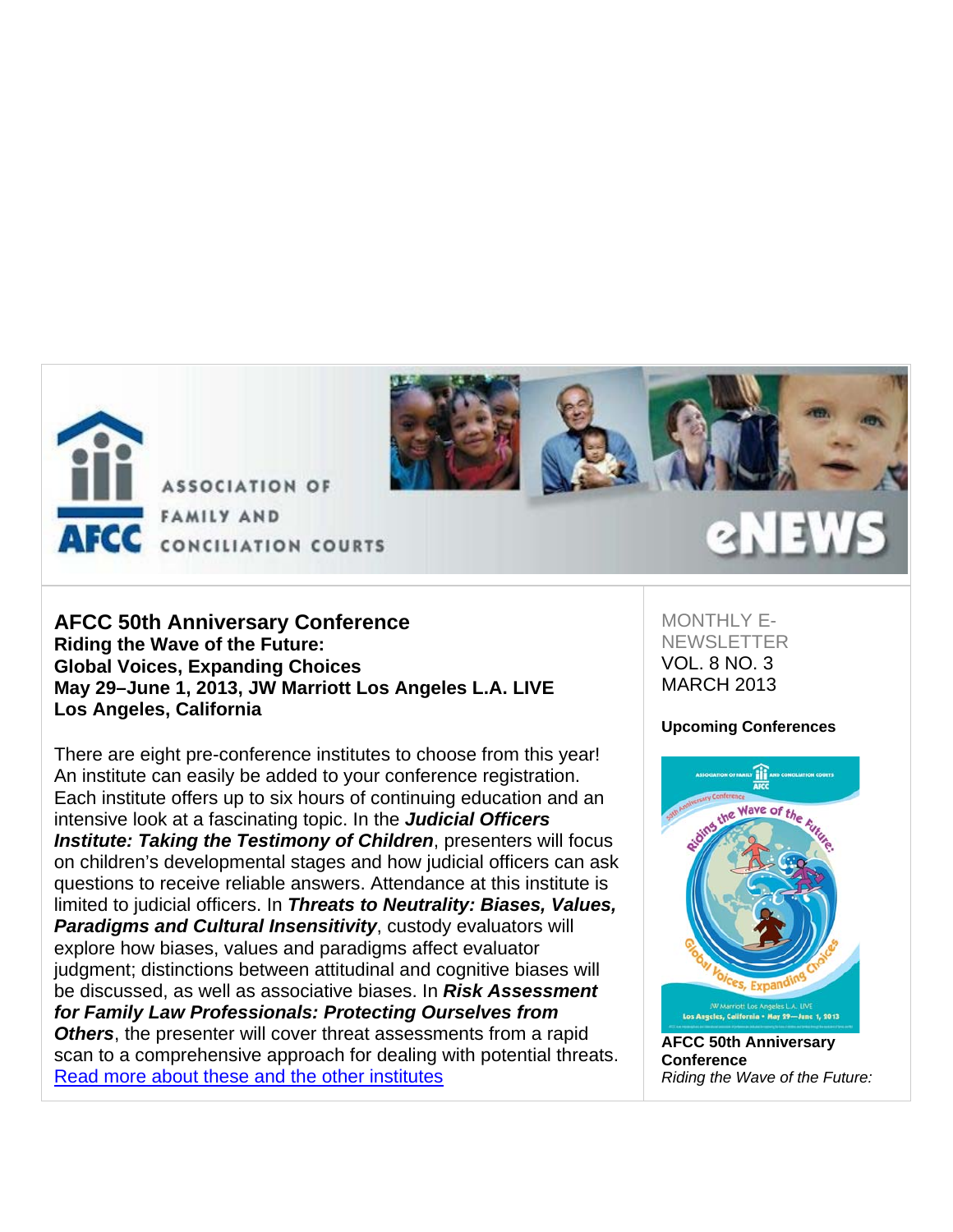# Register online

# **Continuing Education**

Earn up to 20.5 hours of continuing education for psychologists, lawyers, counselors, social workers, mediators, custody evaluators and mental health professionals. AFCC will apply for a number of specific approvals for California practitioners. More information

# **Overflow Hotel**

If the room nights you need are not available at the JW Marriott, AFCC has secured an additional block of rooms at the Sheraton Los Angeles, 711 Hope Street, at the rate of \$169/night single or double. The Sheraton is a ten minute walk or a short cab ride from the Marriott. If you have held a room, but will not attend the conference, please cancel the reservation so an attendee may book the room. More information

# **Donate to the Silent Auction**

Held each year as part of the annual conference, the AFCC Silent Auction is a fun opportunity to support the organization's special projects and initiatives like the Shared Parenting Think Tank and the Domestic Violence in Child Custody Evaluations Task Force. You can help support these efforts by donating an item or attending the auction and bidding. Past items include vacations, jewelry, sports memorabilia, fashion accessories, electronics, collectibles, books and much more. The auction is also a nice opportunity to relax and socialize before the annual banquet.

Donation form

# **Exhibit Space and Advertising Opportunities Available**

Exhibiting and advertising at the AFCC annual conference are excellent ways to share your products and services with an interdisciplinary community of family law professionals. A limited number of exhibit spaces remain. Registration packet inserts ensure your marketing piece reaches each attendee. More information

**Ask the Experts Ten Tips for Professionals: Using Online Communication in an Ethically Responsible Manner** *By Allan E. Barsky, JD, MSW, PhD*

*Global Voices, Expanding Choices* May 29–June 1, 2013 JW Marriott Los Angeles L.A. LIVE Los Angeles, California Register online More information

#### **Conference Platinum Sponsors**







# **AFCC–AAML Conference**

*Advanced Issues in Child Custody: Evaluation, Litigation and Settlement* September 26–28, 2013 Gaylord National Resort Washington, DC Metro Area More information

#### **AFCC Regional Training Conference**

*There's No Place Like Two Homes: The Complexities of Separation, Divorce and Coparenting November 7–9, 2013*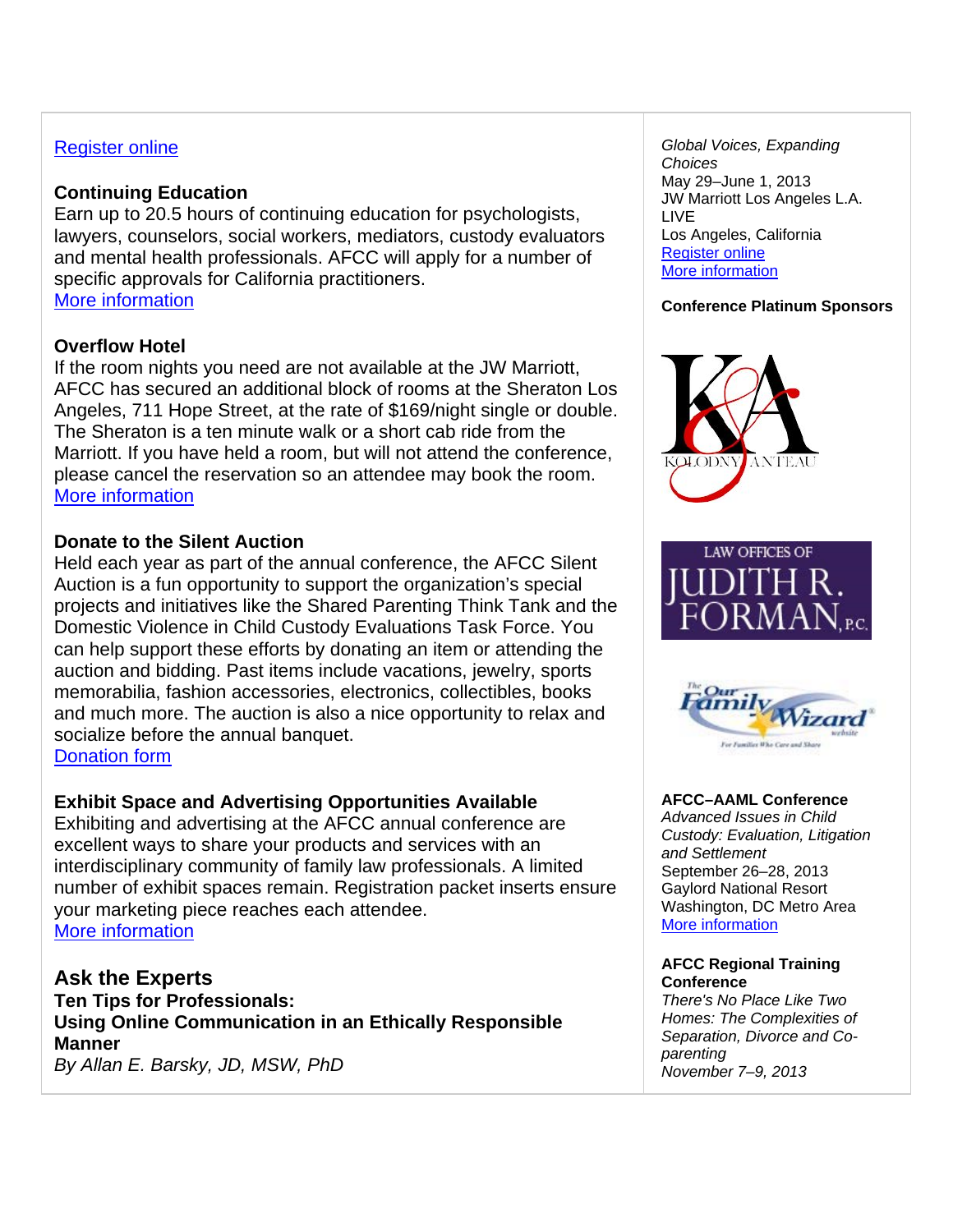Many mediators, parenting coordinators, attorneys and other familycourt-related professionals are using online technologies to facilitate communication between themselves and their clients. Online communication technologies may take the form of online videoconferencing or teleconferencing (e.g., Skype), text messaging, voice messaging, online chat-rooms, email, online calendars, online social networking (e.g., Facebook) and online programs designed to facilitate conflict resolution, communication, problem-solving, or implementation of parenting plans or financial arrangements. The following strategies are intended to help you navigate the ethical issues that arise should you decide to use one or more of these technologies.

Read more

# **AFCC-AAML 2013 Conference Announced**

AFCC is pleased to announce the AFCC-AAML 2013 Conference, *Advanced Issues in Child Custody: Evaluation, Litigation and Settlement*, to be held at the Gaylord National Resort and Conference Center of the Potomac, in the Washington, DC Metro Area. This is the second collaboration between AFCC and the American Academy of Matrimonial Lawyers. Two-hour sessions will provide in-depth analysis; targeted breakout sessions for both legal and mental health professionals, as well as interdisciplinary audiences, ensure advanced training and collaboration across professions. Consultation breakfasts provide an informal opportunity to converse with your peers about your work. The conference program and registration will be available in May. Priority registration is open to AFCC and AAML members through June 30. Public registration opens July 1, 2013. More information

# **Groundbreaking Same Sex Parent Case**

*Frazier v. Goudschaal, 022213 KSSC, 103,487 By Milfred "Bud" Dale, PhD, JD, and Linda D. Elrod, JD, Topeka, Kansas*

The former same-sex partner of the biological mother of two children conceived through artificial insemination filed to determine the existence of a mother-child relationship based on co-parenting agreements. The partners had agreed to "jointly and equally share parental responsibility." The District Court, finding subject matter jurisdiction via "highly unusual or extraordinary circumstances" and the Kansas Parentage Act, applied the best interests of the child and awarded joint legal custody and granted parenting time.

*The Westin Crown Center Kansas City, Missouri* More information

## **AFCC Chapter Events**

#### **Colorado Chapter Annual Conference**

with BIDC and MDIC *Children Who Resist Post-Separation Parental Contact* March 22, 2013 Omni Interlocken Hotel Broomfield, Colorado More information

#### **New Jersey Chapter Annual Meeting**

*Parental Alienation– Understanding the Issues and Getting Results…* April 3, 2013 Woodbridge Renaissance Iselin, New Jersey More information

#### **Minnesota Chapter Annual Conference**

*Autism...The Coming Tsunami of Family Court: What Every Lawyer Needs to Know* April 4, 2013 University of Minnesota More Information

#### **Massachusetts Chapter Annual Conference**

*Behind the Scenes: Mental Health Consultation in Child Custody Cases* April 5, 2013 Regis College Weston, Massachusetts More information

# **Washington Chapter**

**Conference** *Pinnacles of Practice in Times of Challenge* April 6, 2013 Washington Athletic Club Seattle, Washington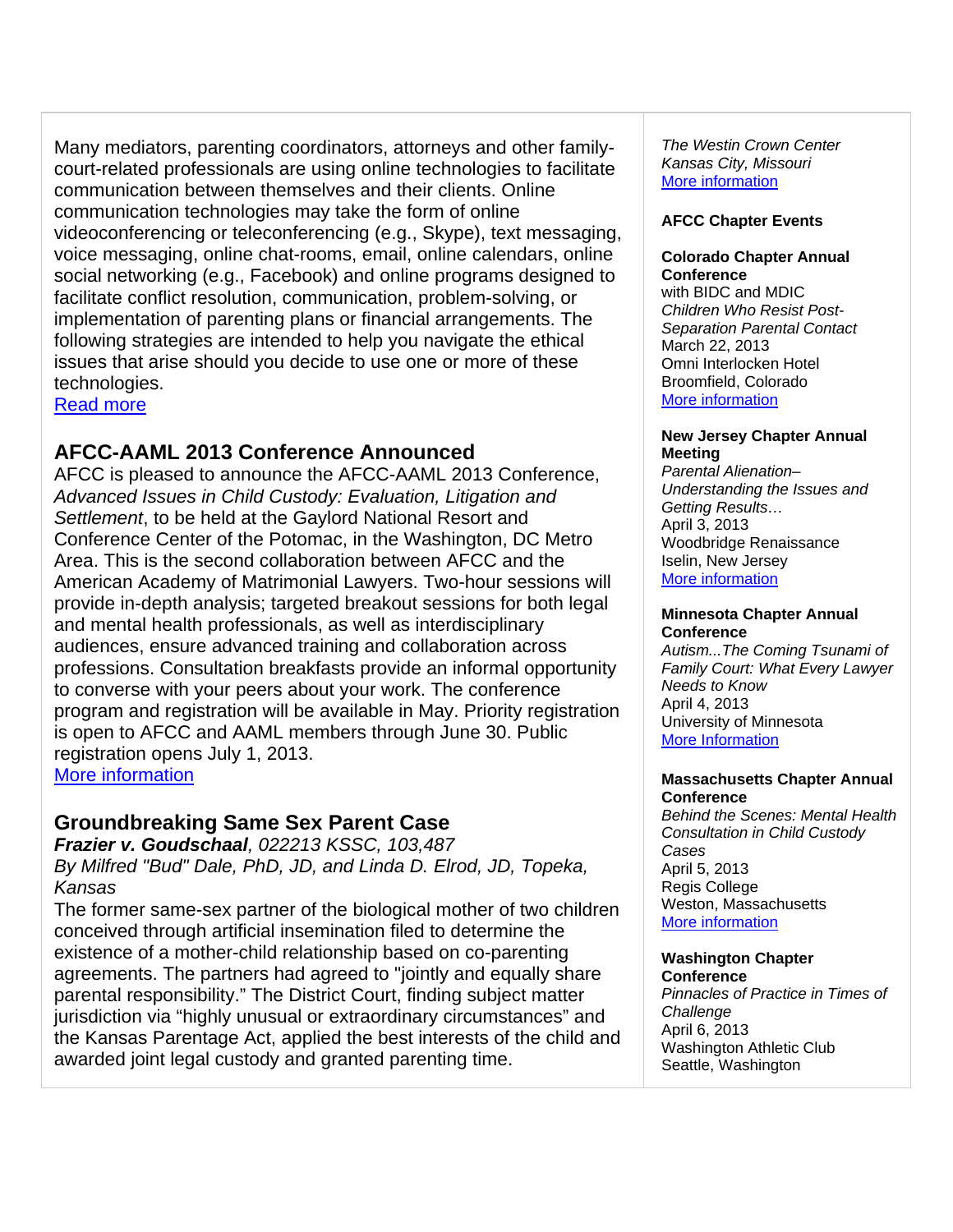The Kansas Supreme Court found the co-parenting agreement was enforceable because its intent and effect was to promote the welfare and best interests of children who were third-party beneficiaries. The Court noted that, "Denying the children an opportunity to have two parents, the same as children of a traditional marriage, impinges upon the children's constitutional rights." The co-parenting agreement was not a prohibited sale of the children because the biological mother retained her parental rights. The agreement was not injurious to the public because it provided children with the resources of two parents. The Court remanded with instructions to further explore the best interests of the children. Read the opinion

# **AFCC Scholarship Fund**

Thank you to those generous members who have donated to this year's annual appeal. If you have not donated yet—there is still time! As scholarship recipients are notified, we are reminded of how important this effort is. Although AFCC conferences are relatively inexpensive compared to other professional education conferences, registration fees, travel and hotel expenses can add up to attendance being cost prohibitive. Please know that the colleagues your donation assists are both incredibly grateful and incredibly worthy of your support. Donate today

# **Member News**

Gregg M. Herman, Milwaukee, Wisconsin, has written a new book, *Settlement Negotiation Techniques in Family Law: A Guide to Improved Tactics and Resolution*, which brings together many of the concepts of divorce settlement negotiations to help lawyers improve their skills at divorce negotiation.

Have you recently written a book, won an award, or accepted a new job? Or do you know an AFCC member who has? Let us know so we can share the good news with members and colleagues in the *AFCC eNEWS*.

# **Chapter News**

Please welcome new Chapter Presidents: Jason B. Castle, Arizona and Hon. Sandy Karlan, Florida.

# **AFCC 50th Anniversary—Music of 1963**

# More information

#### **Connecticut Chapter Conference**

*The Truth about Joint Custody: Weighing the Evidence* April 12, 2013 Quinnipiac University School of Law Hamden, Connecticut More information

#### **Ontario Chapter Conference**

*Our Families' Faces* October 18, 2013 Toronto Public Library Toronto, Ontario More information

#### **Join AFCC**

Are you a member? Join or Renew

AFCC offers member benefits that promote excellence in practice. View member benefits

#### **Ask the Experts**

Is there a topic you would like to see covered by an AFCC Ask the Experts piece? Email your suggestion

#### **About AFCC eNEWS**

Readers are welcome to forward this e-newsletter to interested colleagues. All opinions expressed are those of the author and do not necessarily reflect those of AFCC.

**Editor:**  Erin Sommerfeld editor@afccnet.org

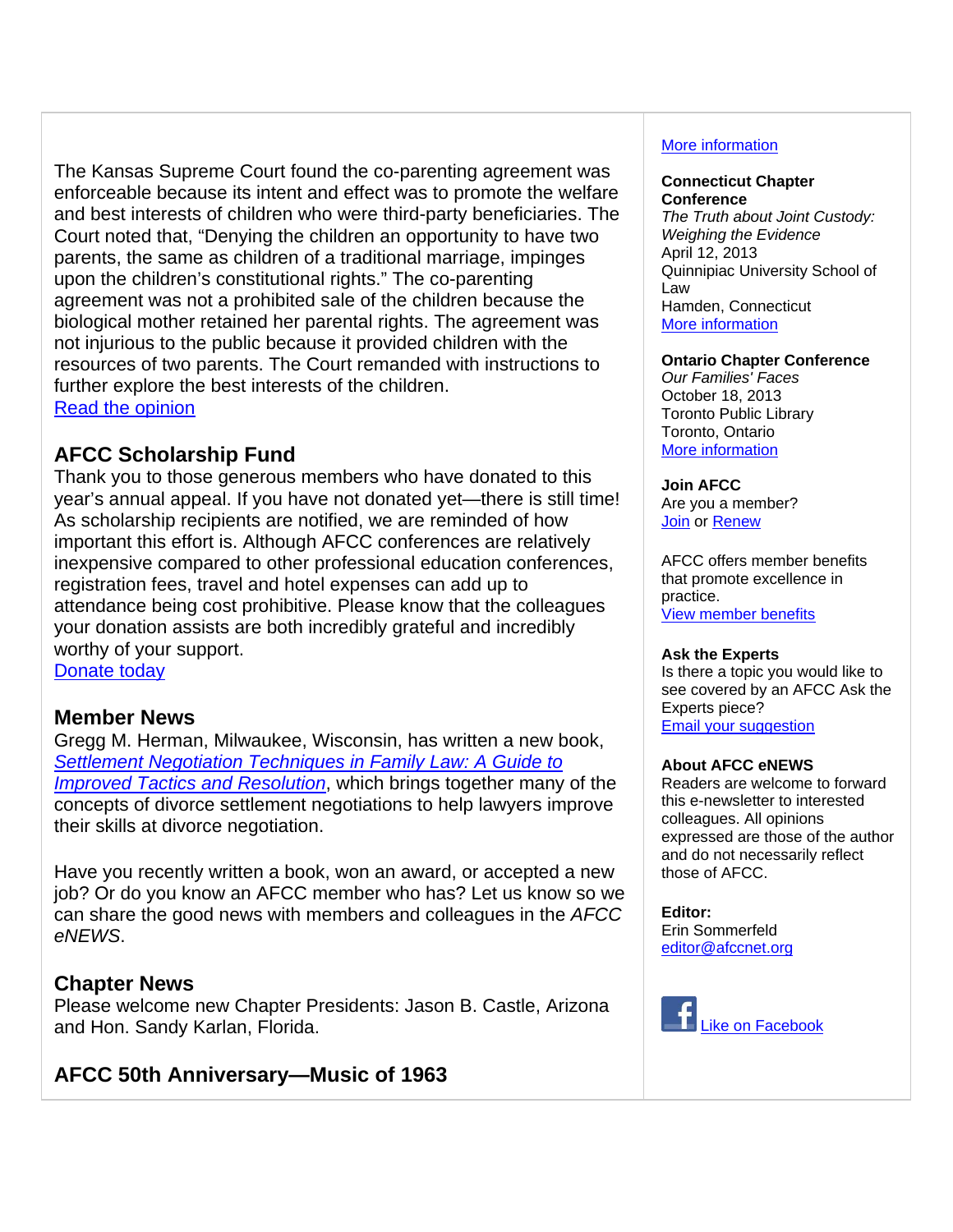Our nostalgic, fun piece about 1963, the year AFCC was founded, continues this month. Refresh your musical memory in preparation for the annual banquet entertainment! Conference attendees will enjoy the music of the Red Ball Jets, a cover band, playing hits from the 60s through today. Take a look at Grammy award winners through the years and if you're attending the 50th Anniversary Conference, perhaps plan a visit to the Grammy Museum—located in the L.A. LIVE entertainment complex.

# **Family Law in the News From ''I Do'' to ''I'm Done''**

# *Courtesy of New York Magazine*

It's not a subject that marriage-equality groups tend to trumpet on their websites, but gay couples are at the start of a divorce boom. One reason is obvious: More couples are eligible. According to a report by UCLA's Williams Institute, nearly 50,000 of the approximately 640,000 gay couples in the U.S. in 2011 were married. (Another 100,000 were in other kinds of legal relationships, such as domestic partnerships.) The marriage rate, in states that allowed it, was quickly rising toward the rate of heterosexual couples: In Massachusetts as of that year, 68 percent of gay couples were married, compared with 91 percent of heterosexual couples. Another reason for the coming boom is that while first-wave gay marriages have proved more durable than straight ones (according to the Williams Institute, about one percent of gay marriages were dissolving each year, compared with 2 percent for different-sex couples), that's not expected to last. Most lawyers I spoke to assume that the gap will soon vanish, once the backlog of long-term and presumably more stable gay couples have married, leaving the field to the young and impulsive.

# Read more

# **Opinion Recap: Family Law Dispute Not Moot after Child's Return**

# *By Amy Howe, courtesy of SCOTUS Blog*

The Court's decision in Chafin v. Chafin, appears to qualify as one of the easy ones. The case arises out of an international child custody dispute between an American father, Sgt. Jeff Chafin, and a Scottish mother, Lynne Chafin. Under the Hague Convention on the Civil Aspects of International Child Abduction, a parent whose child is abducted to another country can file a lawsuit in that country seeking to have the child returned to her home country, so that courts there can resolve any custody disputes. Pursuant to the Convention, Mrs. Chafin filed a lawsuit in federal district court in Alabama, asking that



**Unsubscribe**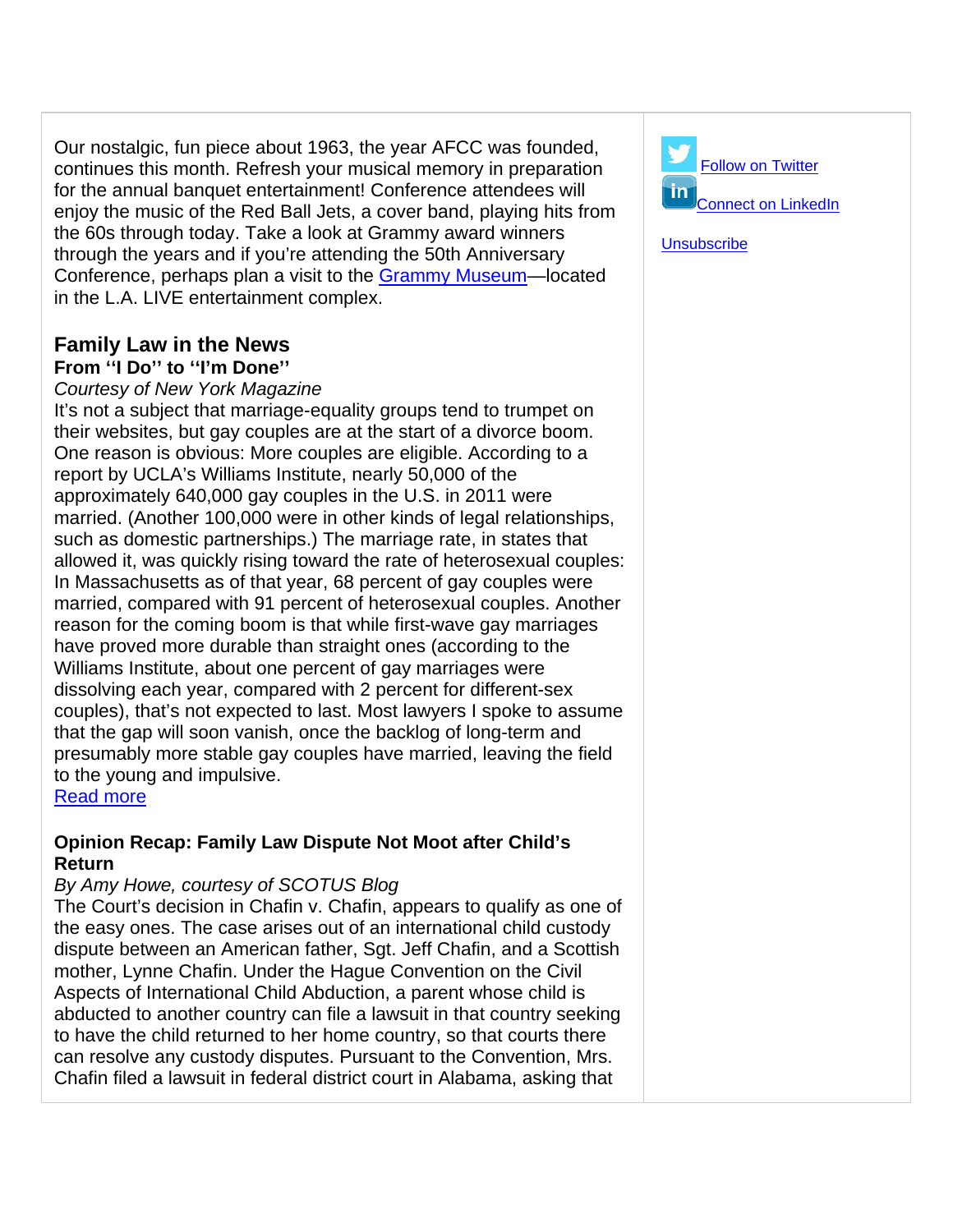| court to issue an order returning her daughter to Scotland. When the<br>district court ruled in her favor, the mother immediately left the<br>country with her daughter.<br><b>Read more</b> |  |
|----------------------------------------------------------------------------------------------------------------------------------------------------------------------------------------------|--|
|                                                                                                                                                                                              |  |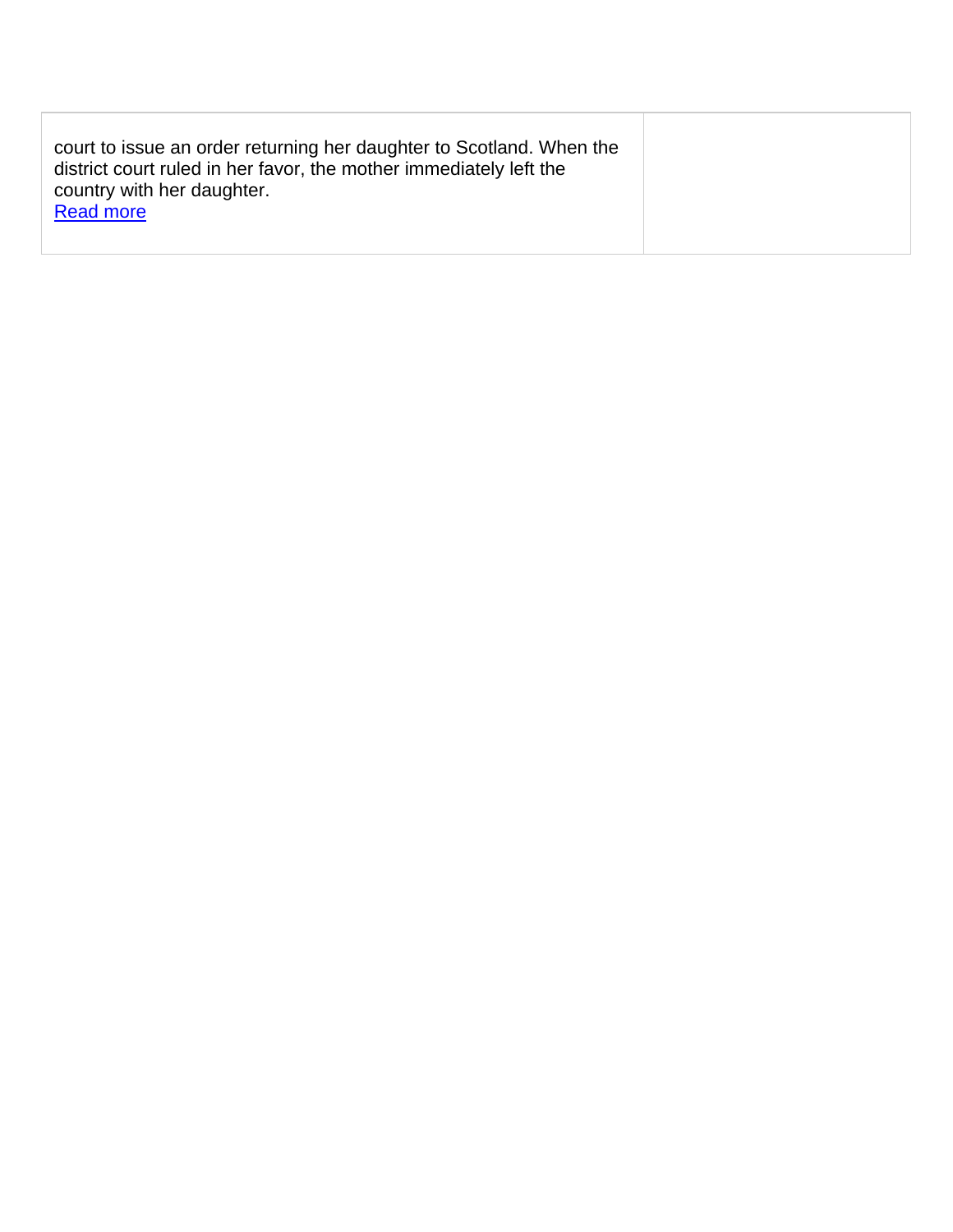

# **Continuing Education Credits**

**AFCC 50th Anniversary Conference Riding the Wave of the Future: Global Voices, Expanding Choices May 29–June 1, 2013, JW Marriott Los Angeles L.A. LIVE** 

Earn up to 20.5 hours of continuing education for psychologists, lawyers, counselors, social workers, mediators, custody evaluators and mental health professionals. AFCC will apply for a number of specific approvals for California practitioners.

AFCC will provide a certificate of conference attendance for a processing fee of \$15 for members and \$20 for non-members. The certificate will verify attendance at conference sessions and may be used to apply for continuing education credits with the registrant's accrediting institution. A complete list of conference sessions eligible for continuing education credits will be available at the AFCC registration desk.

**Psychologists**: AFCC is approved by the American Psychological Association to sponsor continuing education for psychologists. AFCC maintains responsibility for the program and its content. The program is eligible for up to 19.5 hours of continuing education for psychologists.

#### **Mental Health Professionals**:

Continuing education approval from the National Association of Social Workers (NASW) is pending for up to 20.5 CE credits; however, individuals will need to verify approval with their credentialing or licensing boards.

AFCC is approved by the California Board of Behavioral Sciences to offer continuing education for MFT and LCSW professionals in California, PCE #4630. The pre-conference institutes provide 6 hours and the conference program provides up to 13.5 hours toward continuing education required by BBS.

AFCC is an NBCC-Approved Continuing Education Provider (ACEP™) and may offer NBCC-approved clock hours for events that meet the National Board of Certified Counselor requirements. The ACEP is solely responsible for all aspects of the program. Up to 20.5 hours may be earned.

**Mediators**: All conference sessions are eligible for continuing education units through the Association for Conflict Resolution.

**California Custody Evaluators and Mediators**: Applications will be submitted to the Judicial Council of California, Administrative Office of the Courts.

Pre-conference Institute 4, *Risk Assessment for Family Law Professionals*, will include a brief research update on California case law and legislation per requirements of the four-hour domestic violence training update requirement, **California Rules of Court, Rule 5.230, for California custody evaluators and mediators update training.** 

**Certified Specialist Program:** This program will be submitted for accreditation by the Law Society of Upper Canada toward the Family Law professional development requirement for certification.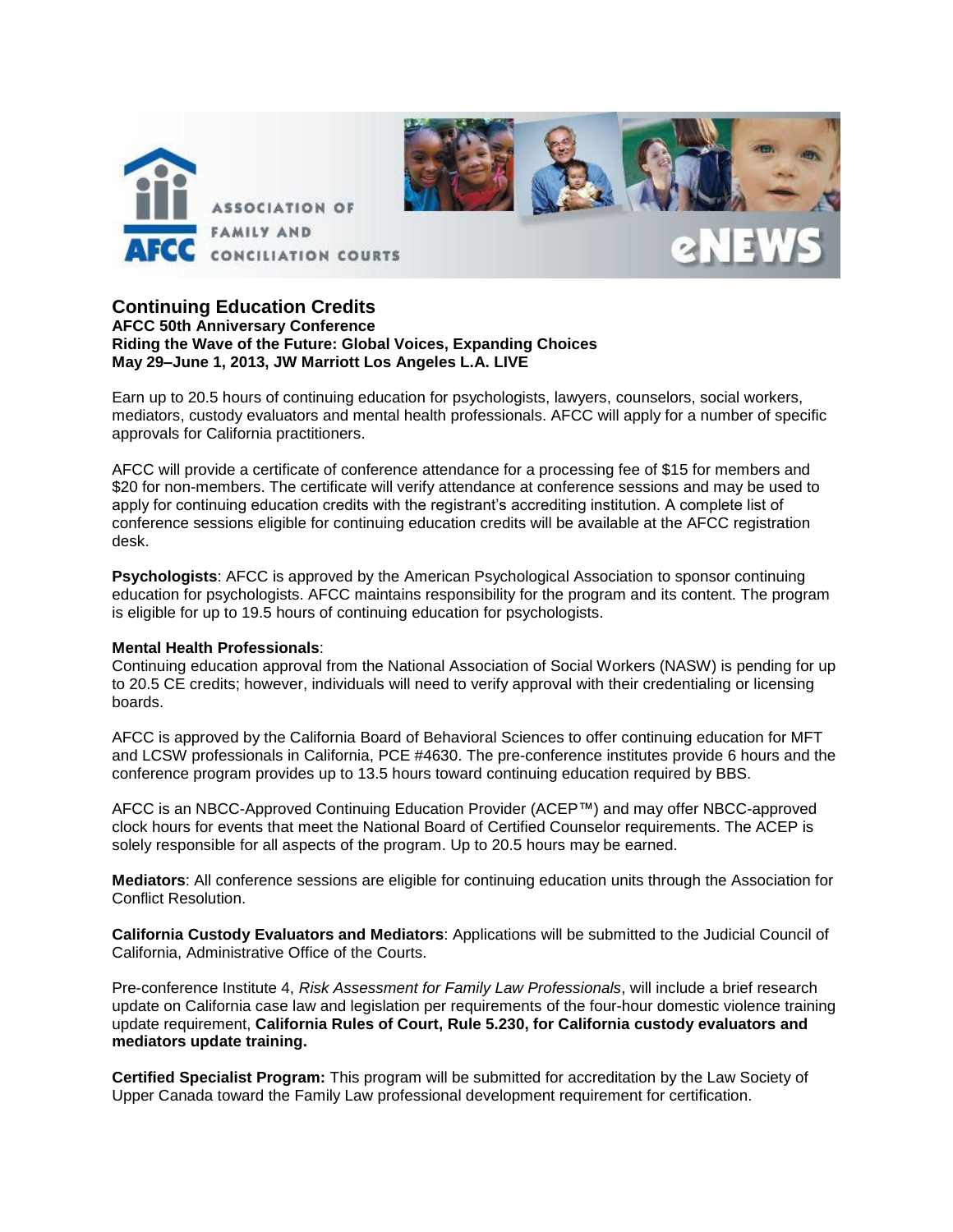**Attorneys**: Approval will be submitted to the California State Bar for up to 19.5 hours of continuing legal education. California attorneys must self-report hours at their recertification.

**Minor's Counsel**: **California Rules of Court, Rule 5.242**, specifies that effective January 1, 2009, before being appointed as a minor's counsel, counsel must have completed at least 12 hours of applicable education and training. Effective January 1, 2010, to remain eligible for appointment as counsel for a child, counsel must complete during each calendar year a minimum of 8 hours of applicable education and training. Pre-conference institutes provide 6 hours and the conference program provides up to 10.5 hours of applicable education and training.

**MCLE**: The pre-conference institutes provide 6 hours and the conference program provides up to 13.5 hours of MCLE credits. Attorneys must sign in on the sheets provided at each session.

**CFLS**: The pre-conference institutes provide 6 hours and the conference program provides up to 13.5 hours in the following required topics toward the educational requirement for CFLS certification: dissolution of marriage; mediation; custody of children; psychological and counseling aspects of dissolution of marriage; problems of the non-marital family; and problems of domestic violence.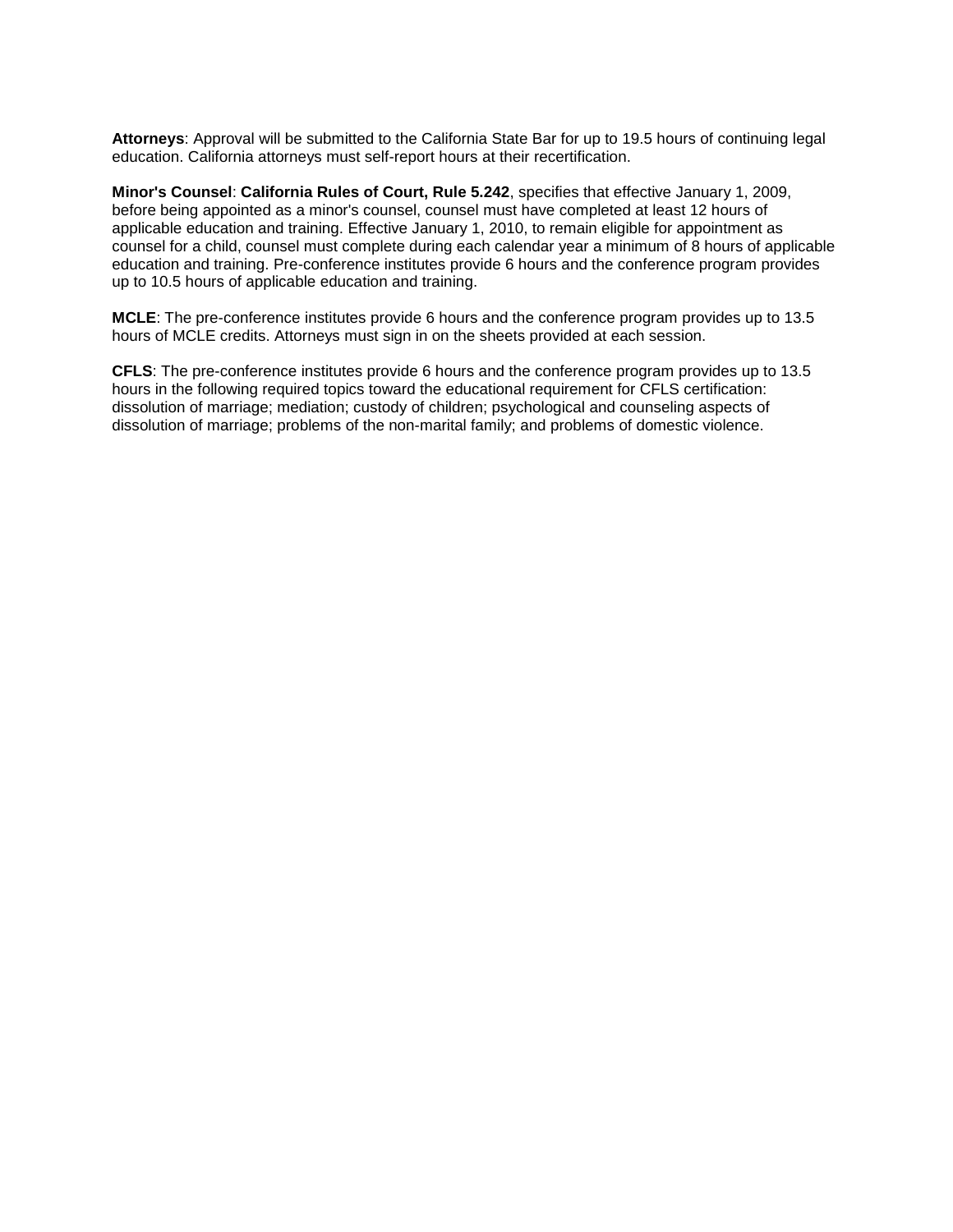

#### **Ask the Experts Ten Tips for Professionals: Using Online Communication in an Ethically Responsible Manner** *By Allan E. Barsky, JD, MSW, PhD*

Many mediators, parenting coordinators, attorneys and other family-court-related professionals are using online technologies to facilitate communication between themselves and their clients. Online communication technologies may take the form of online videoconferencing or teleconferencing (e.g., Skype), text messaging, voice messaging, online chat-rooms, email, online calendars, online social networking (e.g., Facebook) and online programs designed to facilitate conflict resolution, communication, problem-solving, or implementation of parenting plans or financial arrangements. The following strategies are intended to help you navigate the ethical issues that arise should you decide to use one or more of these technologies.

#### **1. Determine the most appropriate means of communication for a given purpose.**

As both professionals and clients embrace various forms of online communication in their private lives, it may seem appropriate to use these same forms of communication for professional interactions. Before using online technology for professional purposes, however, make sure your choice is deliberate—think about the ethical issues that may arise maintaining confidentiality, creating a digital record of events that could be used in court, responding to crisis situations, ensuring effectiveness of the intervention when facilitated through online technologies, and maintaining appropriate boundaries in the professional-client relationship. Consider a situation in which clients live in different cities. Videoconferencing may be more convenient and less expensive than bringing everyone to the same location; if you are mediating, however, will the process be as effective online as it would be with everyone in the same room? How will you determine whether asynchronous or synchronous communication is more effective?

#### **2. Consult information and computer technology experts, and take responsibility for understanding the technology you are planning to use.**

Family professionals may need the assistance of computer experts to understand the options available for online communication, as well as how to manage various risks to the integrity of your communication (e.g., hacking, worms, malware, IP spoofing). Be careful about accepting the advice of experts without understanding the reasons for their advice. Make sure you educate yourself, as you are the one who is ultimately responsible for ensuring that your professional communications are safe and effective.

#### **3. Practice privately before using online communication professionally.**

Rather than experimenting with clients, practice the use of online technology privately. If you are planning to videoconference, set up a practice conference with friends or professional colleagues. Role-play a session to see not only how the technology is operated, but also how you will manage factors such as lighting, location of microphones, angles of the camera, and colors. You may find out that a certain camera angle makes you appear angry, or certain lighting washes out your facial expressions. You can enhance the effectiveness of your professional interactions and avoid certain embarrassing situations by practicing with others prior to using the technology for professional purposes.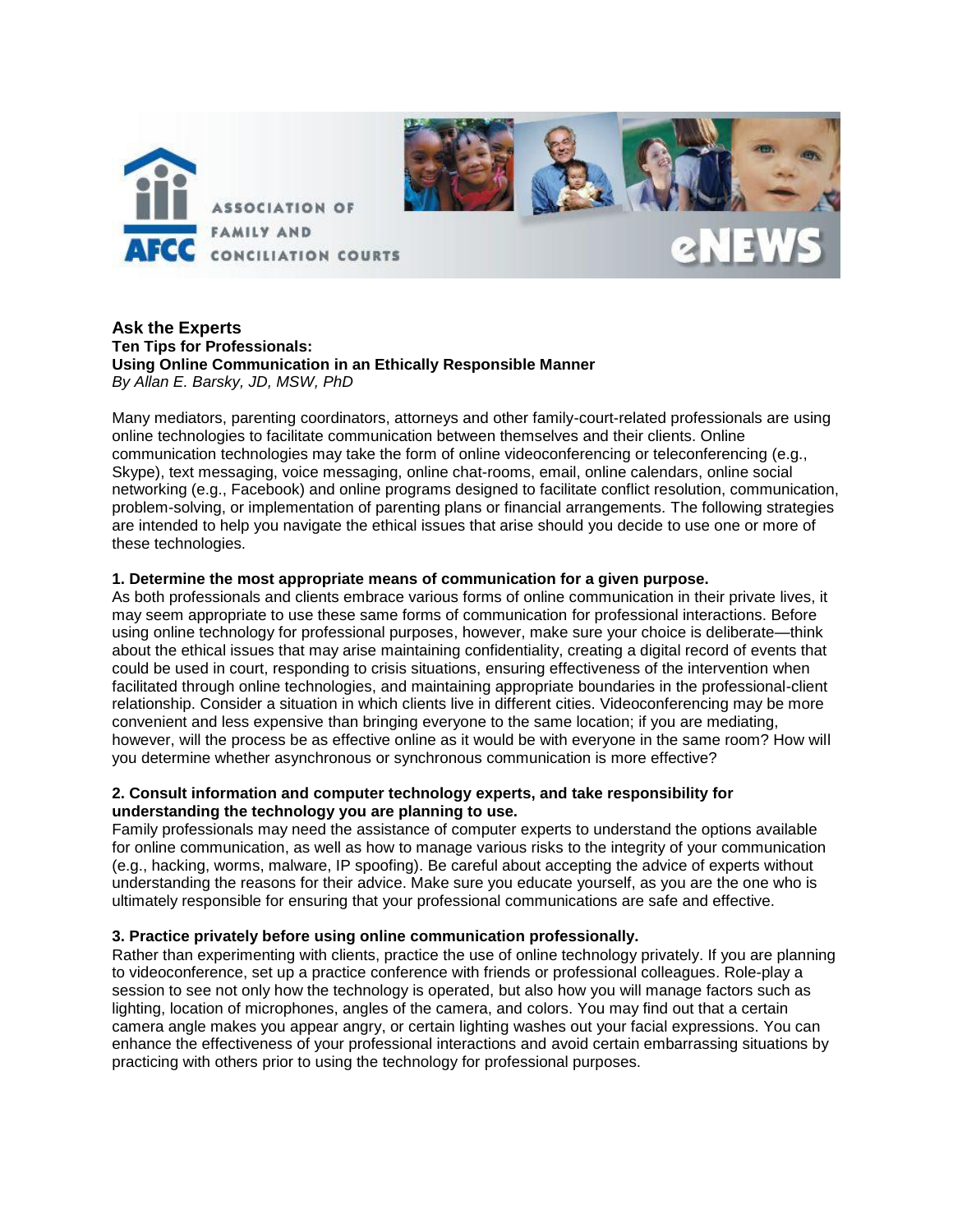#### **4. Consult the research literature for best practices, effectiveness, and risks of using a particular online strategy.**

Although there is relatively little research on the use of online technology for mediators and other familycourt-related professionals, there is a growing body of literature on the use of online communication for medical and mental health practice (e.g. "tele-health"). Look for research that has gone through a scholarly review process. Be careful about how to interpret claims made by private companies trying to sell their products (e.g., web-based programs designed to facilitate problem-solving or conflict resolution, online calendars for managing parenting plans, etc.). Consider, for instance, an online program that allows family law professionals to monitor the pick-up and drop-off times as outlined in the parenting plan or mediation agreement. The provider may suggest that this program is "an essential tool" for mediators and parenting coordinators, claiming that it "reduces conflict and helps parents focus on the best interests of their children." However, does the use of online monitoring fit within the role of a mediator? Or if a parenting coordinator plans to use such a program, how does s/he know that this is an effective tool… or whether it might incite greater conflict between the parents, to the detriment of the child?

#### **5. Assess benefits and risks for particular situations.**

When determining whether to use a particular form of online communication, consider the particular situation. Just because it may be appropriate for some clients and some professional functions, does not mean that it is appropriate for all. You might be comfortable communicating with clients using email in order to set dates for meetings. You might want to restrict email communication for discussion of other issues (e.g., communication of crises… which may be emailed to you in the middle of the night, or on a weekend when you are not working or checking email). You might decide to use a blog to educate clients about children's reactions to separation and divorce; on the other hand, you might decide it is too risky to use a blog to discuss how to handle "difficult clients' situations."

#### **6. Develop and implement risk management strategies for the risks you have identified.**

When clients enter your office for a private session, you close the door to ensure confidentiality. This safeguard is a risk management strategy. Similarly, determine which risk management strategies that you should adopt when using online communication. For email, consider the use of encryption. Also, make sure the client is the only one who has access to the email. Be careful about using a client's work email address, for instance, as the employer may have a right to access to this email. If your client is in an abusive relationship, you may want to forgo email altogether, as the perpetrator of abuse may try to gain access to emails that you send to the client.

#### **7. Develop and implement a system to monitor and respond to risks.**

Assume that you want to allow clients to share information about how to cope with separation and make use of community-based resources. If you develop a discussion board, consider risks such as the use of vulgar language, sharing private information about the child or other parent, or suggestions that seem inappropriate. Rather than allow clients to post suggestions themselves, you could have clients send you suggestions and take responsibility for screening them and posting ones that are appropriate.

#### **8. Keep abreast of the most current communication technology, ethics protocols, and research.**

Note that the best knowledge today could be outdated tomorrow… or perhaps within a few months. Technology changes quickly. Threats to the integrity of technology change. Best practices and our understanding of the appropriate use of technology change. Agencies, professional associations, and governments may also change their views on whether and how to use a particular form of technology. Do you know, for instance, your professional association's policy on the use of smart phones for communication with clients? Further, what are the relative risks of using landlines versus smart phones?

#### **9. Maintain clear and appropriate boundaries between personal and professional communication.**

If you allow clients to text or call you on your cell phone, they may assume they have 24/7 access to you. If you answer text messages or phone calls from home, you also need to consider whether you are providing clients with the same confidentiality as you would provide if you responded from your office. Make sure you establish clear and appropriate boundaries concerning the use of online communication for yourself and for your clients. Do you use the same cell phone for work and personal purposes? If so, have you considered the use of different phone numbers on the same phone? Also, have you taken precautions with family members to ensure that they do not intentionally or accidentally gain access to private client information on your phone?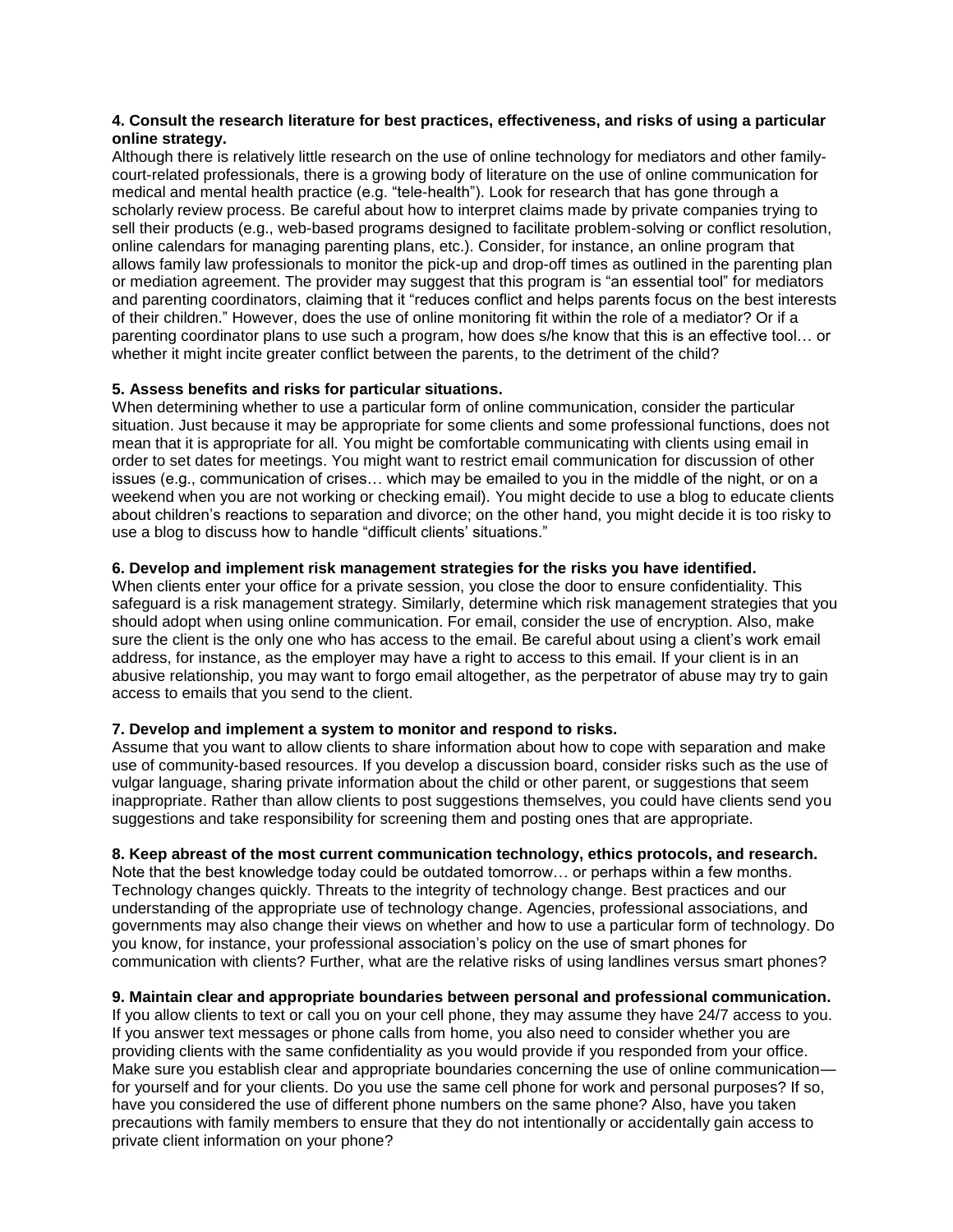#### **10. Ensure clients have an opportunity to provide informed consent to the use of online communication.**

When using certain forms of online communication with clients, you may need to explain the technology, how it is being used, its risks and benefits. Ideally, offer the client a choice so that there is a true opportunity for informed consent. Allow the client to ask questions, and consider meeting individually and in person with each client first before relying on online technology. Consider a situation in which there is a history of intimate partner abuse. How can you ensure that you have assessed for power and safety issues before engaging the clients online and how can you allow the parties to share their concerns in a safe, confidential manner? By offering, rather than imposing, the use of online technology, the clients are empowered to determine whether to accept or reject its use. Although family law professionals have their own ideas about the appropriateness, safety and effectiveness of online communication, we certainly need to listen to our clients.

*Dr. Barsky will present a workshop on this topic,* Ethics of Online Communication *at the AFCC 50th Anniversary Conference in Los Angeles on May 31, 2013 at 3:30 pm. Dr. Barsky is a professor of social work at Florida Atlantic University, a family mediator, and Chair of the National Ethics Committee of the National Association of Social Workers. His book credits include* Conflict Resolution for the Helping Professionals*,* Clinicians in Court*, and* Ethics and Values in Social Work*. For further information, see [http://www.barsky.org/publications/publications.htm.](http://www.barsky.org/publications/publications.htm)*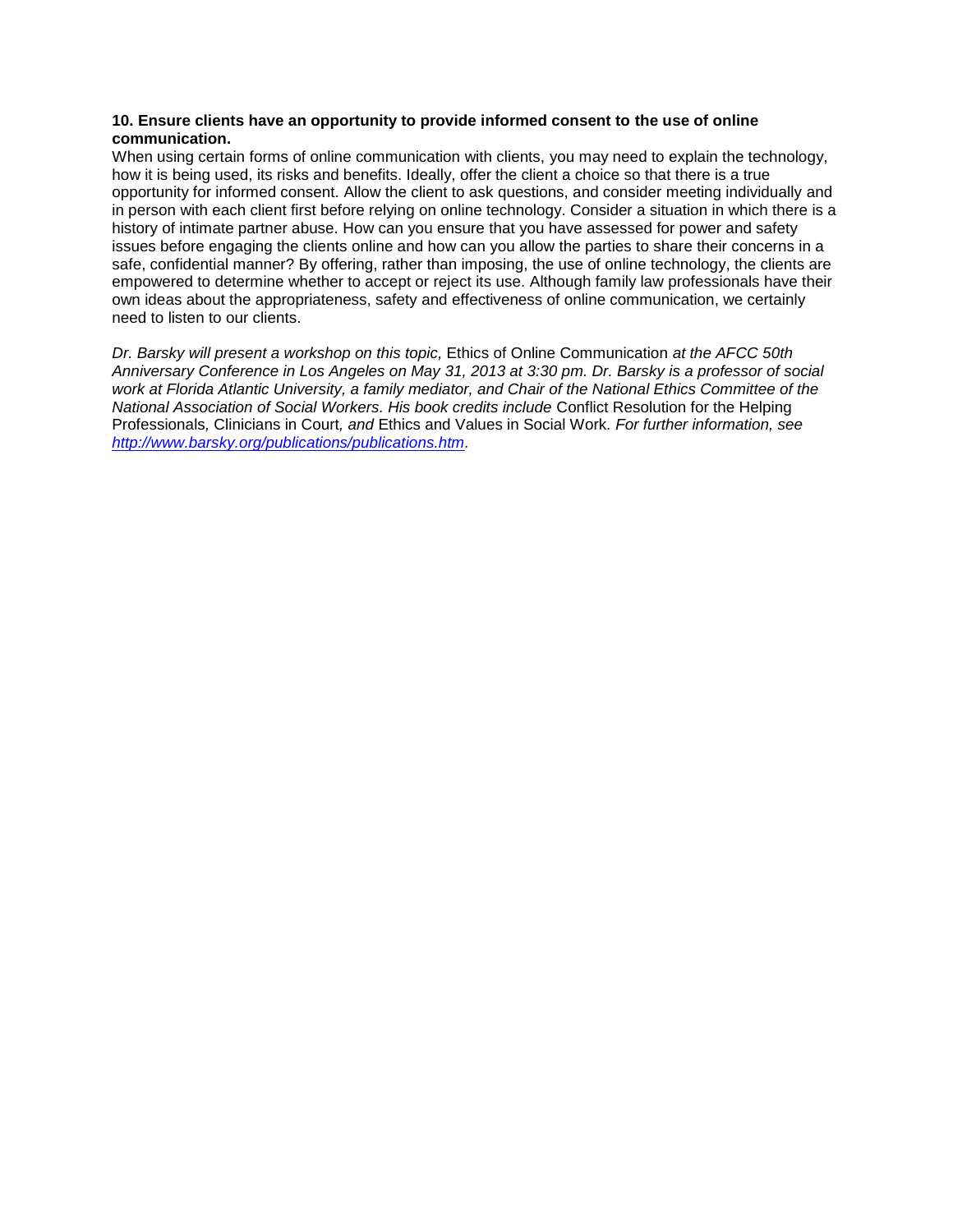# **Pre-conference Institutes**

(Separate registration fee required. Please see conference information on page 28 of the confernce program brochure for details.)

# WEDNESDAY, MAY 29, 2013

# 9:00am-4:30pm

# 1. The Best Interests Parenting Plan Choice: **Approximate, Individualize or Template?**

The best interests of the child standard has been both widely embraced and repeatedly criticized. The individualized best interests approach has evolved towards comprehensive parenting plans, but complaints persist that it is too costly and time consuming. One alternative, the approximation rule, proposes that parenting plans mimic pre-separation parenting arrangements. Another approach is developmentally-based guidelines that outline minimal or ideal (or both) parenting plans for children of different ages. Participants in this institute will examine the pros and cons of these alternatives from various perspectives, explore the value of parents as primary decision makers, and consider concerns about the impact of conflict on children. Particular emphasis will be placed on how to approach the task of creating parenting plans.

Margaret F. Brinig, JD, PhD, Univ. of Notre Dame Law School, South Bend, IN

Milfred "Bud" Dale, PhD, JD, Topeka, KS

Robert E. Emery, PhD, Univ. of Virginia, Charlottesville, VA Pamela S. Ludolph, PhD, Ann Arbor, MI

#### 2. Judicial Officers Institute: Taking the Testimony of Children

Few family court judges have experience eliciting testimony of children, which can be emotionally-laden, limited by the child's ability to express information and influenced by parents, grandparents, siblings and others. This institute will provide information judicial officers need to know about how children at different developmental stages express information, how to ask questions that elicit reliable answers, and how to do so in a way that gives children a sense of ease. Participants will have the opportunity to practice their skills with judicial peers. Participation in this session is limited to judicial officers.

Lyn Greenberg, PhD, Los Angeles, CA Hon. Emile Kruzick, Toronto, ON, Canada Aaron D. Robb, MEd, Forensic Counseling Services, Frisco, TX Hon. Maureen F. Hallahan, San Diego, CA

#### 3. Threats to Neutrality: Biases, Values, **Paradigms and Cultural Insensitivity**

This institute, for both new and experienced custody evaluators, will address the ways in which biases, values, and paradigms affect evaluator judgment; the acquisition of knowledge and development of skills needed to evaluate culturally diverse families; and the avoidance of wording that is suggestive of bias. Distinctions will be made between attitudinal biases and cognitive biases. Attention will also be given to associative biases—positive biases that develop when evaluators share beliefs, interests, or experiences with litigants. David A. Martindale, PhD, ABPP, Co-author, The Art and

Science of Custody Evaluation, St. Petersburg, FL

## 4. Risk Assessment for Family Law Professionals: **Protecting Ourselves and Others**

Risk assessments have become necessary considerations in domestic violence cases for protecting clients and family law professionals from a threat potential. Advanced content will be presented on threat assessments, from a rapid scan approach involving threat posturing, preparatory behaviors and rehearsal fantasies, to a more comprehensive approach that can provide behavioral trajectories to assist with mitigation and containment strategies. Leslie Drozd, PhD, and Lynette Berg Robe, JD, will also present a brief research update on domestic violence and an update on California case law and legislation per requirements for California custody evaluator and mediator update training Rule of Court 5.230. Sponsored by the AFCC California Chapter.

Manny Tau, PsyD, Clinical & Forensic Psychologist, Threat Management Specialist, San Clemente, CA

# 5. Increasing Creativity in Mediation: From Resistance to New Ideas

This institute is designed for mediators who want to enhance creativity in their clients' decision making process. In the morning, participants will explore how the fields of psychology, negotiation, communication and neuroscience can help participants understand why people create obstacles to creativity and how traditional brainstorming may actually work against the creative process. In the afternoon, participants will learn cutting edge strategies to design mediation formats and combine facilitative and evaluative interventions. This client-centered approach goes beyond mediation "models" and "styles" and incorporates theory and practice to customize the process for the clients.

Nina Meierding, JD, Bainbridge, WA

Forrest S. Mosten, JD, Los Angeles, CA

#### 6. Introduction to International Child Custody for Lawyers, Evaluators and Judges

Cases in which children or parents will travel, visit or live abroad present significant legal, cultural, economic, psychological, and<br>practical issues in addition to the usual considerations presented when developing parenting plans. In this institute, the presenters will introduce participants to international custody practice. The program will compare and contrast jurisdictional paradigms including the UCCJEA, The Hague Children's Conventions, and household registration. Discussion will include the roles of private practitioners and government; the roles of forensic mental health professionals in cases where children will travel, visit or reside abroad; cross-border custody decree enforcement, abduction risk and prevention; international relocation; and recovery and reintegration of children removed or retained abroad.

Leslie Ellen Shear, JD, Law Offices of Leslie Ellen Shear, Encino. CA

Elaine Tumonis, JD, California Child Abduction Task Force, California Attorney General's Office, Los Angeles, CA Richard Warshak, PhD, Author, Divorce Poison, Dallas, TX

# 7. Listening to Children in Divorce Processes: **An Effective Semi-structured Interview Model**

This advanced practice institute presents research supporting the rationale for listening to children in different divorce processes, and a semi-structured child-focused format to guide interviews. Designed for parenting coordinators, mediators, custody evaluators, and child legal representatives, the institute will combine didactic information, small group practice, case examples and discussion. Content includes the conceptual framework, six phases of the interview model, developmental issues in the use of questions and language, techniques for interviewing children and guidance for providing feedback to parents in appropriate settings.

Joan B. Kelly, PhD, Corte Madera, CA

## 8. Parenting Coordination, Co-parenting and **Child Adjustment: A Global Blueprint**

This institute is intended for parenting coordinators and others concerned with improving co-parenting relationships in fragile families and high-conflict cases when typical post-divorce parenting interventions fail. Participants will take a broad-based look at what is at stake for children, bringing a global lens to this question by examining similarities and differences in family fragmentation in the US and Italy. Presenters will focus on specific skills required to address a variety of challenges and on issues not yet understood. Emphasis will be placed on how a close research-practice interface is vital to enhancing outcomes for children and families in the decades ahead.

Debra K. Carter, PhD, National Cooperative Parenting Center, Bradenton, FL

Silvia Mazzoni, PhD, Sapienza Univ., Rome, Italy James P. McHale, PhD, Univ. South Florida Family Study Center, St. Petersburg, FL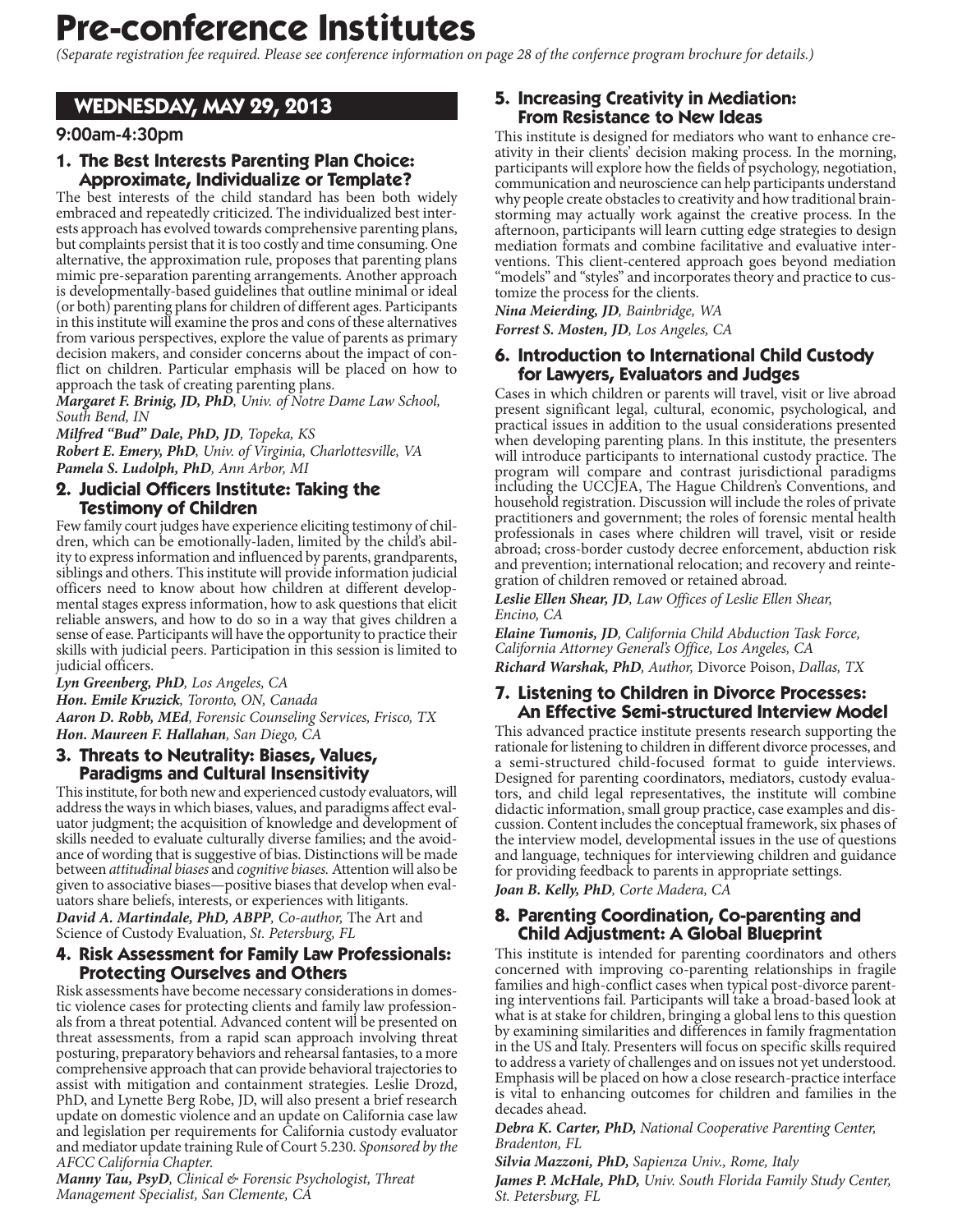# IN THE SUPREME COURT OF THE STATE OF KANSAS

# No. 103,487

# MARCI FRAZIER, *Appellee*,

v.

# KELLY GOUDSCHAAL, *Appellant.*

# SYLLABUS BY THE COURT

1.

Subject matter jurisdiction refers to the power of a court to hear and decide a particular type of action. Jurisdiction over subject matter is the power to decide the general question involved and not the exercise of that power.

2.

The existence of jurisdiction and standing are both questions of law over which an appellate court's scope of review is unlimited.

3.

In this state, a district court has the authority to make an equitable division of property that nonmarried cohabitants accumulated while living together, but only to the extent that such property was jointly accumulated by the parties or acquired by either with the intent that both should have an interest therein.

4.

The jurisdiction of equity to grant specific performance of contracts, or to reform or cancel them in a proper case, is well settled.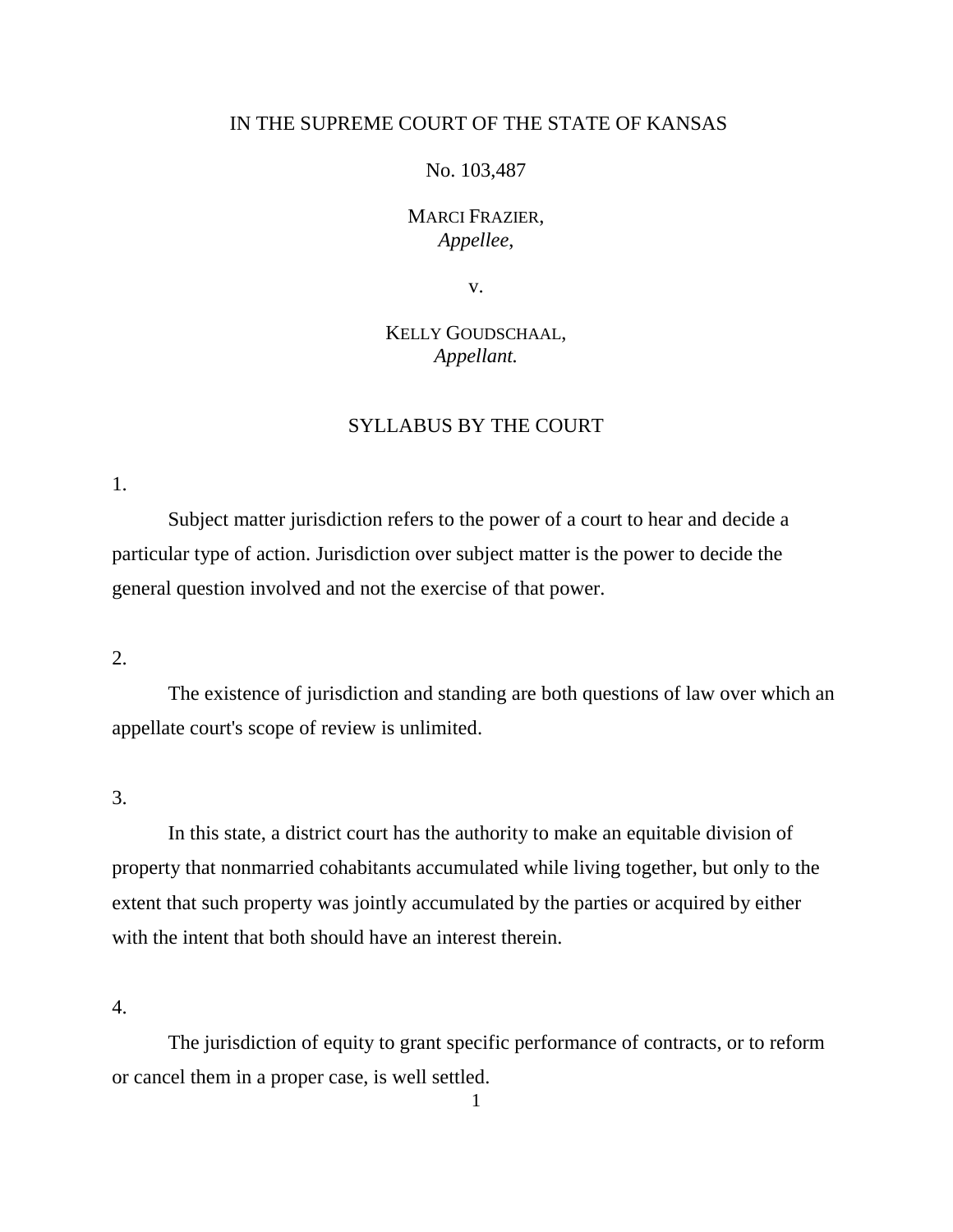5.

A court may exercise its jurisdiction over a contractual dispute in order to evaluate the contract's legality. Contracts are presumed legal, and the burden rests on the party challenging the contract to prove it is illegal.

## 6.

Under the Kansas Parentage Act (KPA), any interested party may bring an action to determine the existence or nonexistence of a mother and child relationship. K.S.A. 38- 1126. A woman claiming to be a presumptive mother of a child is an interested party under the KPA.

# 7.

The public policy in Kansas requires our courts to act in the best interests of the child when determining the legal obligations to be imposed and the rights to be conferred in a mother and child relationship. After a family unit fails to function, the interests of the children involved become a matter for the State's intrusion in order to avoid jeopardizing the children if a parent's claim for the children is based solely or predominantly on selfish motives.

# 8.

The interpretation and legal effect of written instruments are matters of law, subject to unlimited appellate review without regard to the trial court's determination.

9.

Public policy forbids enforcement of an illegal or immoral contract, but it equally insists that those contracts that are lawful and that contravene none of its rules shall be enforced and that they shall not be set aside or held to be invalid on a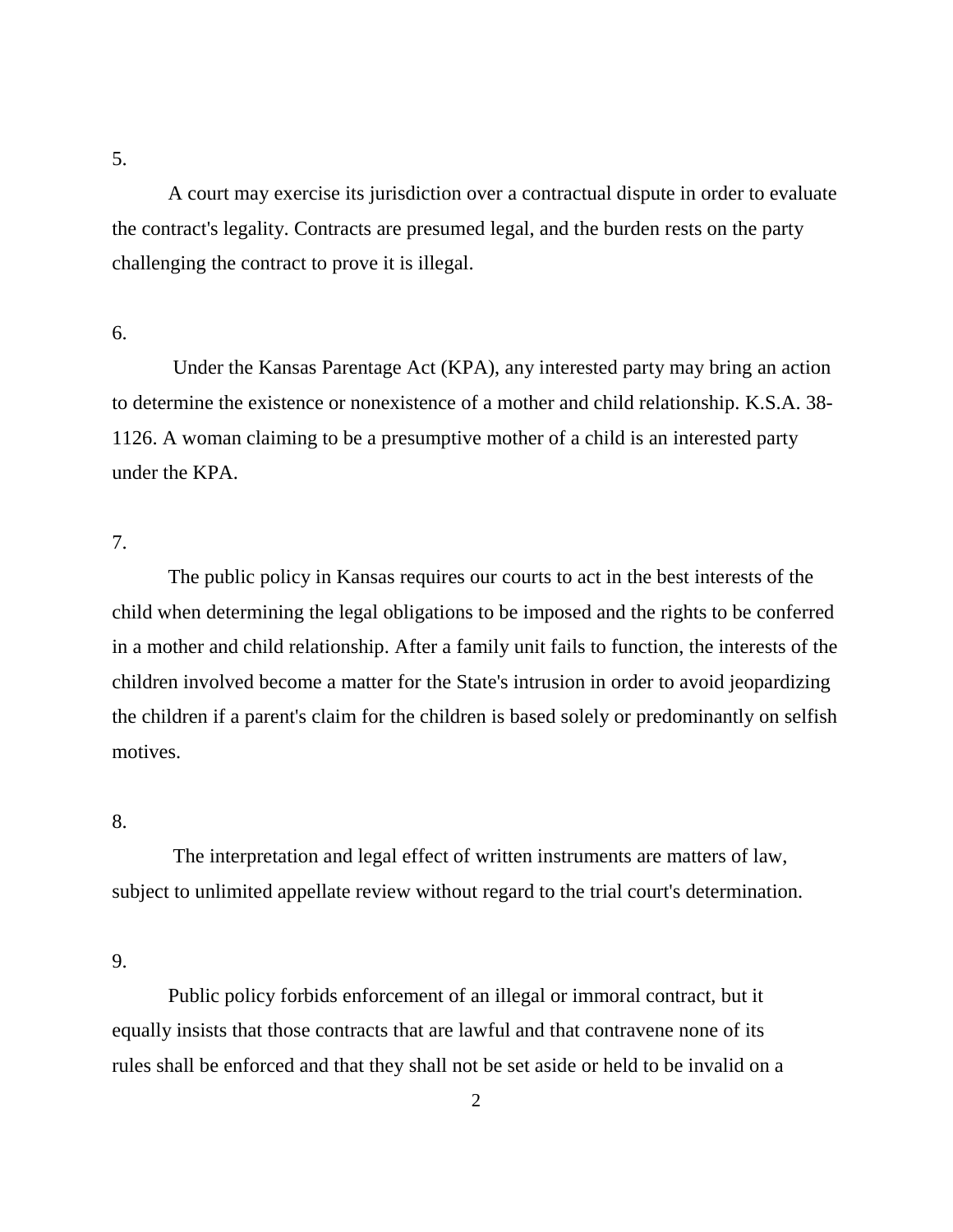suspicion of illegality. A contract is not void as against public policy unless it is injurious to the interests of the public or in contravention of some established interest of society. Illegality from the standpoint of public policy depends upon the facts and circumstances of a particular case, and it is the duty of courts to sustain the legality of contracts where possible. There is no presumption that a contract is illegal, and the burden of showing the wrong is upon the party who seeks to deny his or her contractual obligation. The presumption is in favor of innocence, and the taint of wrong is a matter of defense.

# 10.

A parent may knowingly, intelligently, and voluntarily waive his or her rights under the Kansas parental preference doctrine.

# 11.

A coparenting agreement is not automatically rendered unenforceable as violating public policy merely because it contains the biological mother's agreement to share the custody of her children with another, so long as the intent and effect of the arrangement will promote the welfare and best interests of the children.

# 12.

Denying a child conceived by artificial insemination the opportunity to have two parents through a coparenting agreement does not comport with the constitutional mandate to provide substantive legal equality for all children regardless of the marital status of their parents.

3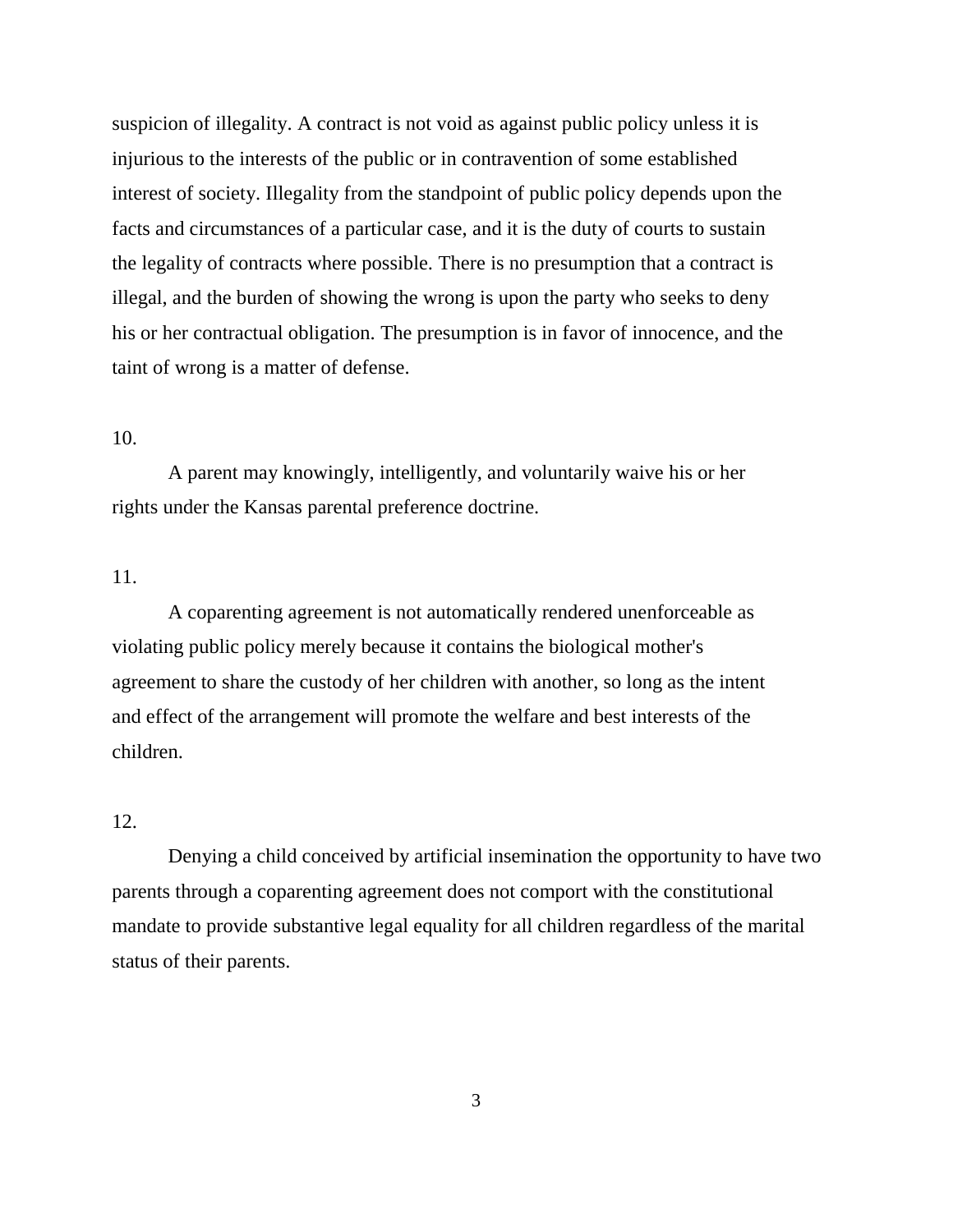Under the specific facts of this case, the coparenting agreement between the biological mother and her same-sex partner contained no element of immorality or illegality and did not violate public policy, but rather the contract was for the advantage and welfare of the children, rendering it enforceable by the district court to the extent it is in the best interests of the children.

Appeal from Johnson District Court; KEVIN P. MORIARTY, judge. Opinion filed February 22, 2013. Affirmed in part and remanded with directions.

*T. Bradley Manson*, of Manson & Karbank, of Overland Park, argued the cause, and *Elizabeth Rogers Rebein* and *Kelli M. Broers*, of the same firm, were with him on the briefs for appellant.

*Dennis J. Stanchik*, of Olathe, argued the cause and was on the brief for appellee.

*Stephen Douglas Bonney*, chief counsel and legal director, of ACLU of Kansas & Western Missouri, of Kansas City, Missouri, *Rose A. Saxe*, of Lesbian Gay Bisexual Transgender & AIDS Projects, of ACLU Foundation, of New York, New York, and *Catherine Sakimura*, of National Center for Lesbian Rights, of San Francisco, California, were on the brief for *amici curiae* American Civil Liberties Union, American Civil Liberties Union of Kansas and Western Missouri, and the National Center for Lesbian Rights.

*Linda Henry Elrod*, director, was on the brief for *amicus curiae* Washburn University School of Law Children and Family Law Center.

*Stephanie Goodenow*, of Law Office of Stephanie Goodenow, LLC, of Olathe, was on the brief for *amicus curiae* National Association of Social Workers.

The opinion of the court was delivered by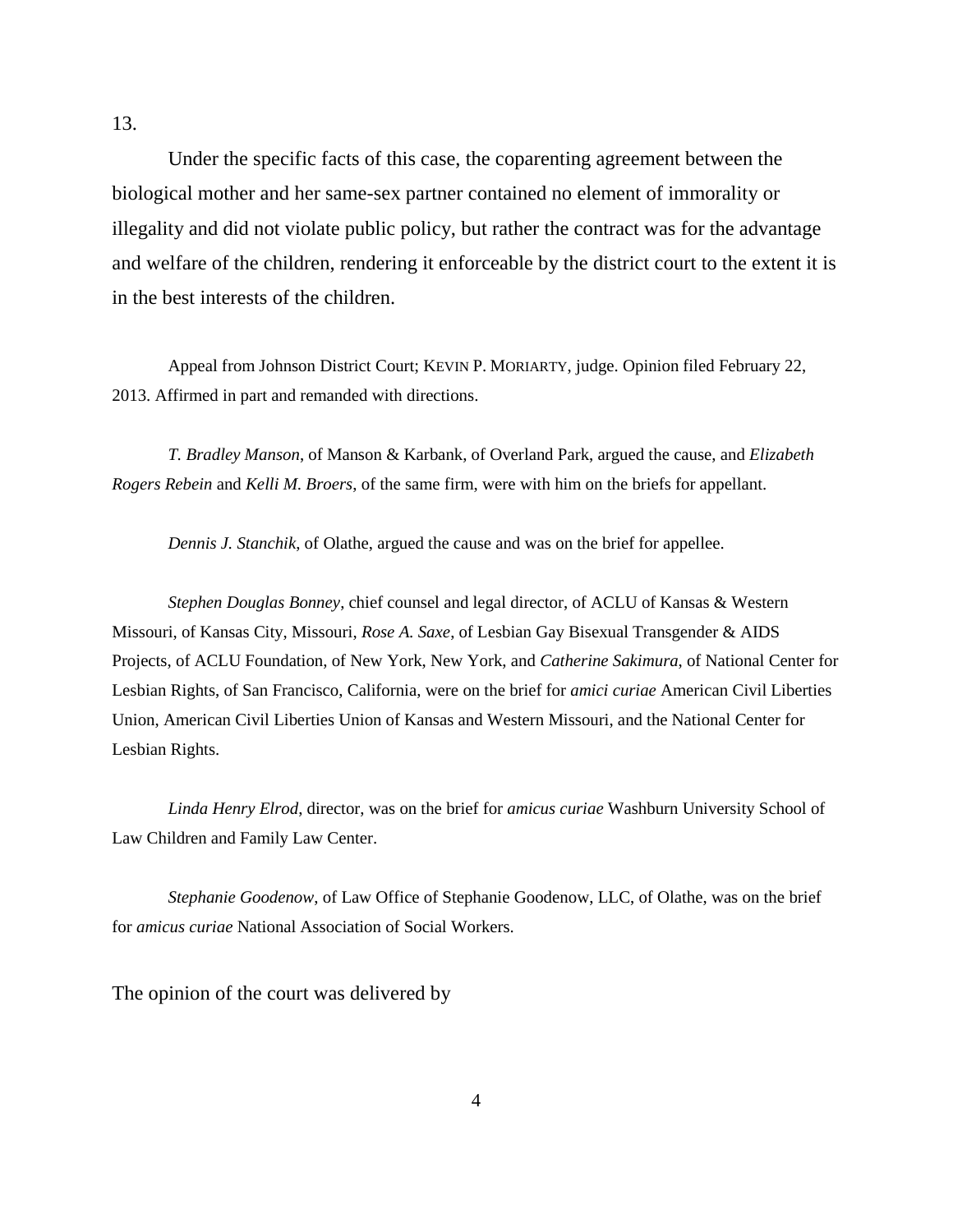JOHNSON, J.: Kelly Goudschaal and Marci Frazier were committed to a long-time, same-sex relationship, during which they jointly decided to have two children via artificial insemination. In conjunction with the birth of each child, the couple executed a coparenting agreement that, among other provisions, addressed the contingency of a separation. A few months after the couple separated, Goudschaal notified Frazier that she was taking the children to Texas, prompting Frazier to file this action, seeking *inter alia* to enforce the coparenting agreement. The district court's final order divided all of the women's property, awarded the couple joint legal custody of the two children, designated Goudschaal as the residential custodian, established unsupervised parenting time for Frazier, and ordered Frazier to pay child support. Goudschaal appeals, questioning the district court's division of her individually owned property and challenging the district court's jurisdiction and authority to award joint custody and parenting time to an unrelated third person. We find that the district court had the legal authority to enter its orders, but we remand for further factual findings.

## FACTUAL AND PROCEDURAL HISTORY

## *The Parties' Relationship*

The relationship of Frazier and Goudschaal began in 1995. At some point, the couple decided to start a family, utilizing assisted reproductive technologies (ART) in the form of artificial insemination. Originally, the plan was for both women to become pregnant, so that they could share a child from each partner. But when Frazier was unable to conceive, they mutually agreed that Goudschaal would bear both children. In 2002, Goudschaal gave birth to their first daughter; their second daughter was born in 2004.

Before the birth of their first daughter, Frazier and Goudschaal signed a coparenting agreement. In 2004, the couple executed another coparenting agreement that made provisions for the second child. That agreement identified Frazier as a de facto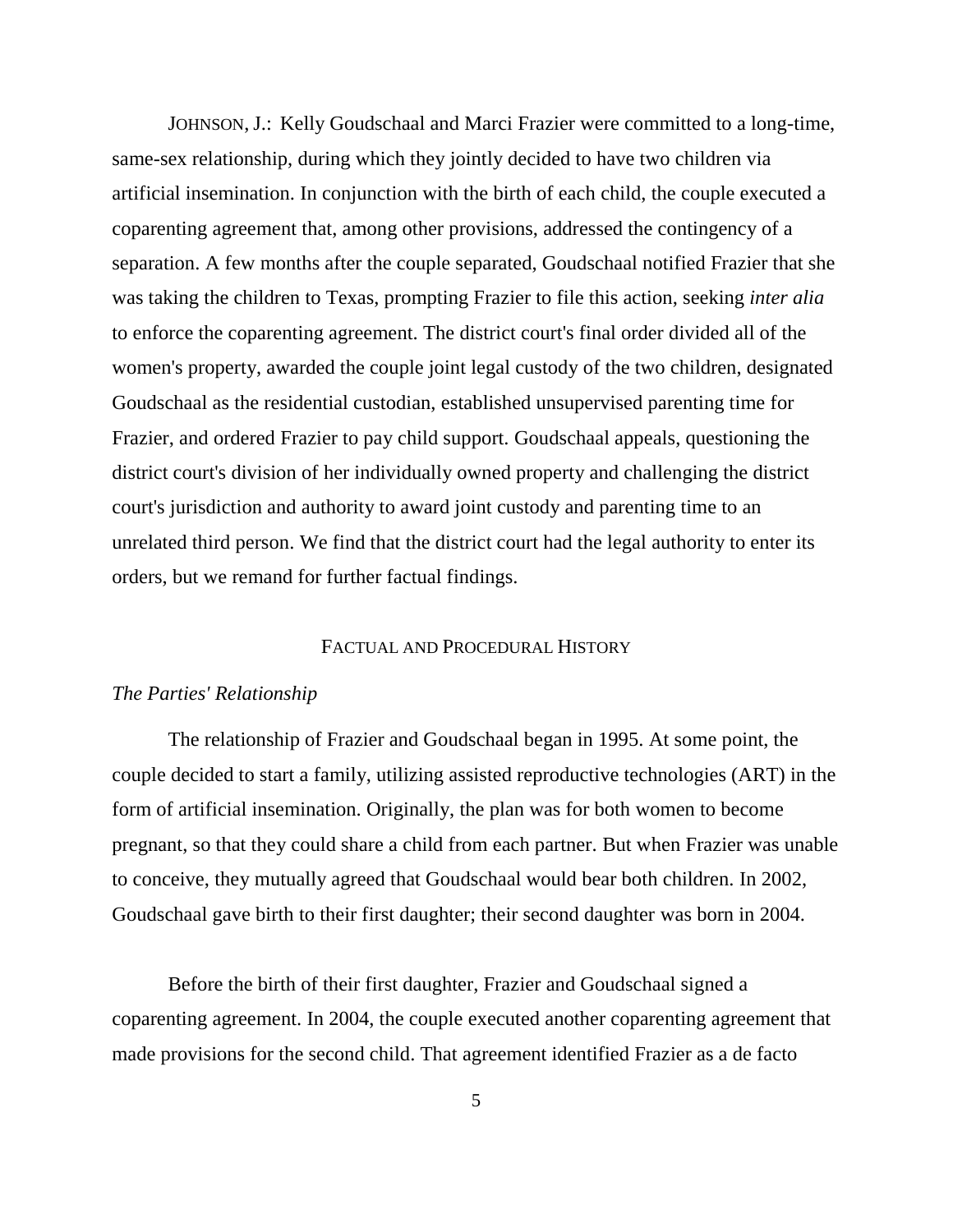parent and specified that her "relationship with the children should be protected and promoted"; that the parties intended "to jointly and equally share parental responsibility"; that each of the parties "shall pay the same percent of [child] support as her net income compares to [their] combined net incomes"; "that all major decisions affecting [the] children . . . shall be made jointly by both parties"; and that in the event of a separation "the person who has actual physical custody w[ould] take all steps necessary to maximize the other's visitation" with the children. In addition, both a consent for medical authorization and a durable power of attorney for health care decisions were executed. Further, each woman executed a last will and testament that named the other as the children's guardian.

Goudschaal, Frazier, and the two children lived together as a family unit. The adults jointly purchased a home, jointly owned personal property, and shared bank accounts. Although Frazier was primarily responsible for handling the couple's financial transactions, both parties contributed to the payment of bills and to the educational accounts for the children. For their part, the children used their legal surname of "Goudschaal-Frazier," and, notwithstanding the absence of a biological connection, both children called Frazier "Mother" or "Mom." The teachers and daycare providers with whom the family interacted treated both Frazier and Goudschaal as the girls' coequal parents.

At some point, the adults' relationship began to unravel, and by September 2007, Frazier and Goodschaal were staying in separate bedrooms. In January 2008, Goudschaal moved out of their home. For nearly half a year thereafter, the women continued to share parenting responsibilities and maintained equal parenting time with the girls. In July, however, Goudschaal began to decrease Frazier's contact with the girls, allowing her visitation only 1 day each week and every other weekend. Finally, in October 2008, Goudschaal informed Frazier that she had accepted a new job in Texas and intended to

6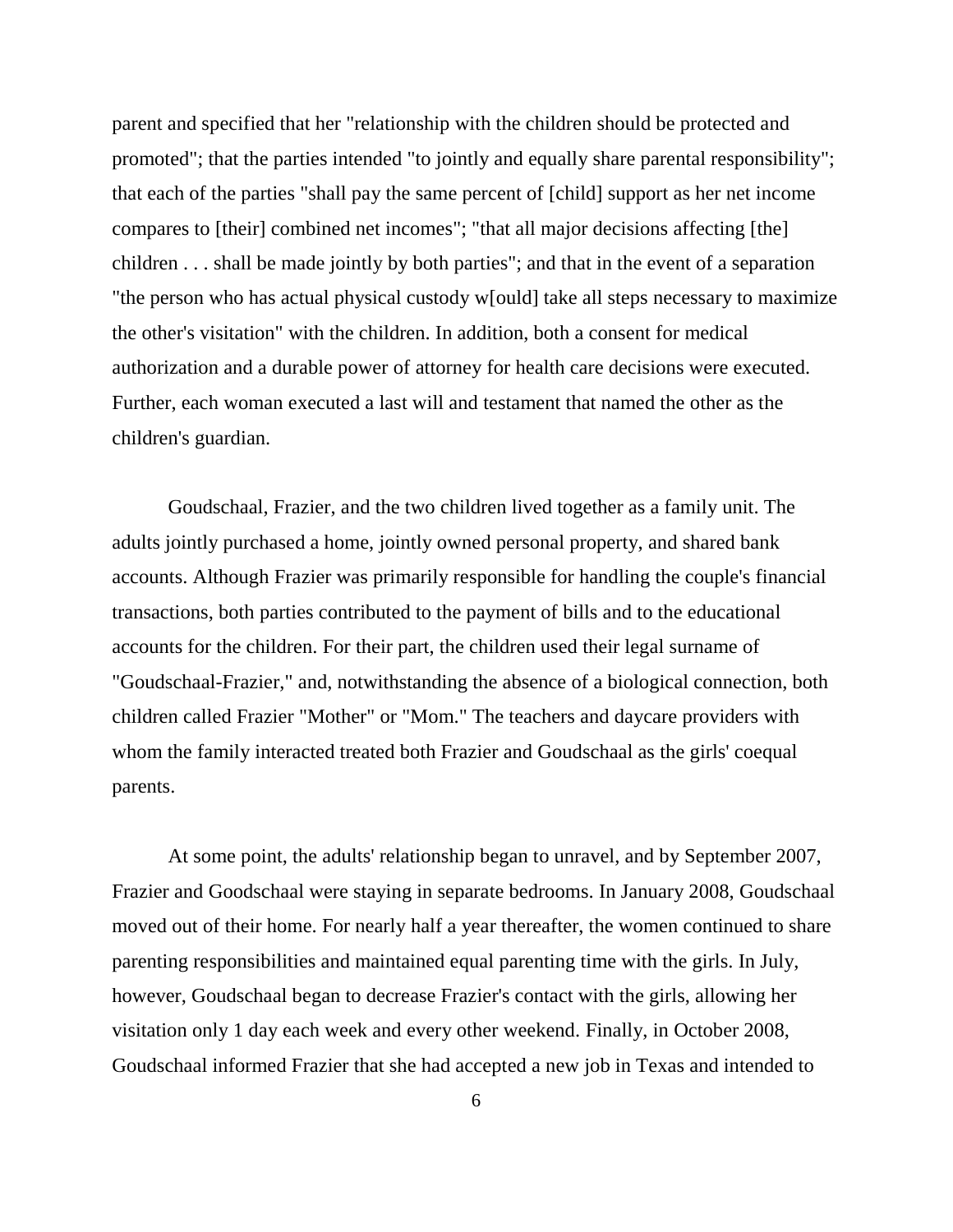move there with both girls within a week. Frazier responded by seeking relief in the Johnson County District Court.

#### *Proceedings in the District Court*

Frazier first filed a petition to enforce the 2004 coparenting agreement. She also filed a separate petition for equitable partition of the couple's real and personal property. The first petition was later dismissed, and the petition for partition was amended to include the request to enforce the coparenting agreement. Goudschaal responded with a motion to dismiss, claiming that the district court lacked subject matter jurisdiction to address Frazier's requests for child custody or parenting time and arguing that the court could not properly divide certain portions of the parties' individually titled property.

The district court denied Goudschaal's motion to dismiss, opining that the district court had "two separate and independent bases for jurisdiction." First, the court held that the petitioner had invoked the court's equitable jurisdiction to determine whether "highly unusual or extraordinary circumstances" existed which would permit the court to apply the best interests of the child test to grant Frazier reasonable parenting time, notwithstanding the parental preference doctrine.

Secondly, the district court found jurisdiction under the Kansas Parentage Act (KPA), K.S.A. 38-1110 *et seq.*, to consider Frazier's claim that she is a nonbiological parent. Specifically, the district court pointed out that K.S.A. 38-1126 provides that "[*a*]*ny* interested party may bring an action to determine the existence or nonexistence of a mother and child relationship." (Emphasis added.) The court considered Frazier as having interested party status by virtue of her claim that she has notoriously and in writing acknowledged the mother and child relationship with these children. See K.S.A. 38-1113(a) (motherhood can be established "under this act"); K.S.A. 38-1114(a)(4)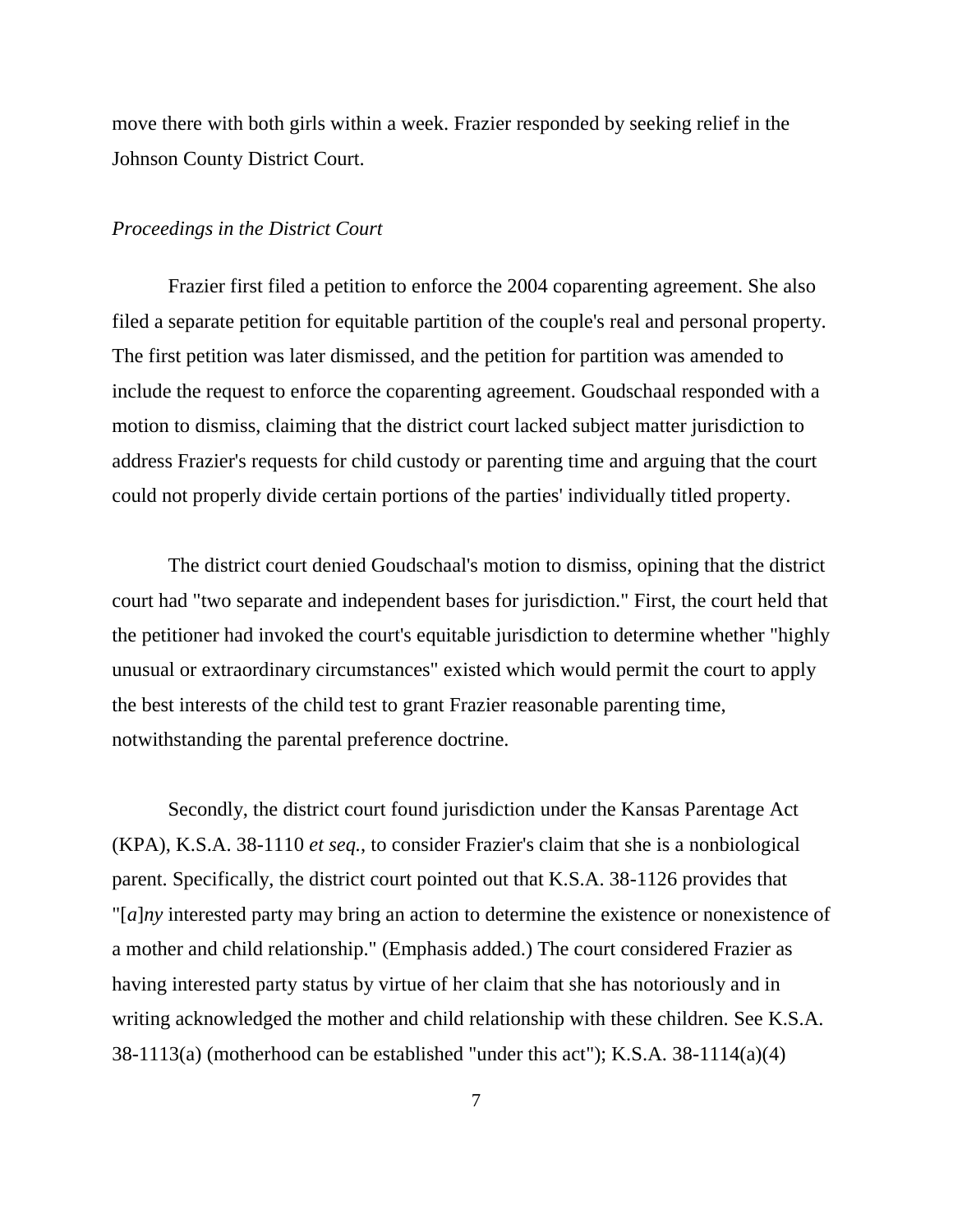(paternity can be established by notoriously or in writing recognizing that status); and K.S.A. 38-1126 (insofar as practicable, the provisions of the KPA applicable to the father and child relationship also apply to the mother and child relationship).

At the hearing on the petition, in addition to presenting the coparenting agreement, the parties stipulated to the value of the house and proffered evidence regarding all their assets and liabilities, such as retirement accounts, tax returns, mortgages, and income. The district court concluded that the parties lived and operated as a couple who had comingled their assets and thus each had an equitable interest in the other's financial accounts. The court noted that "[e]ach party received the benefit of sharing bills and responsibilities in a family setting." As a result, the court concluded it would result in unjust enrichment if the assets and liabilities were not equitably divided. Accordingly, the court ordered an equalization payment of \$36,500 to Frazier and assigned \$60,000 of the second mortgage debt on the house to Goudschaal. The debt assignment was required because, as the court acknowledged, Goudschaal's retirement account could not be divided with a nonspouse.

Regarding the children, the district court determined that an award of joint custody was in the best interests of the children. Goudschaal was awarded residential custody. Frazier was ordered to pay monthly child support and was granted reasonable parenting time. After Frazier resumed visitation with the girls, they began to experience behavioral problems that prompted their being placed in therapy. However, the record does not contain any reports from that therapist.

Goudschaal appealed the district court's decision. The appeal was transferred to this court on its own motion. K.S.A. 20-3018(c).

8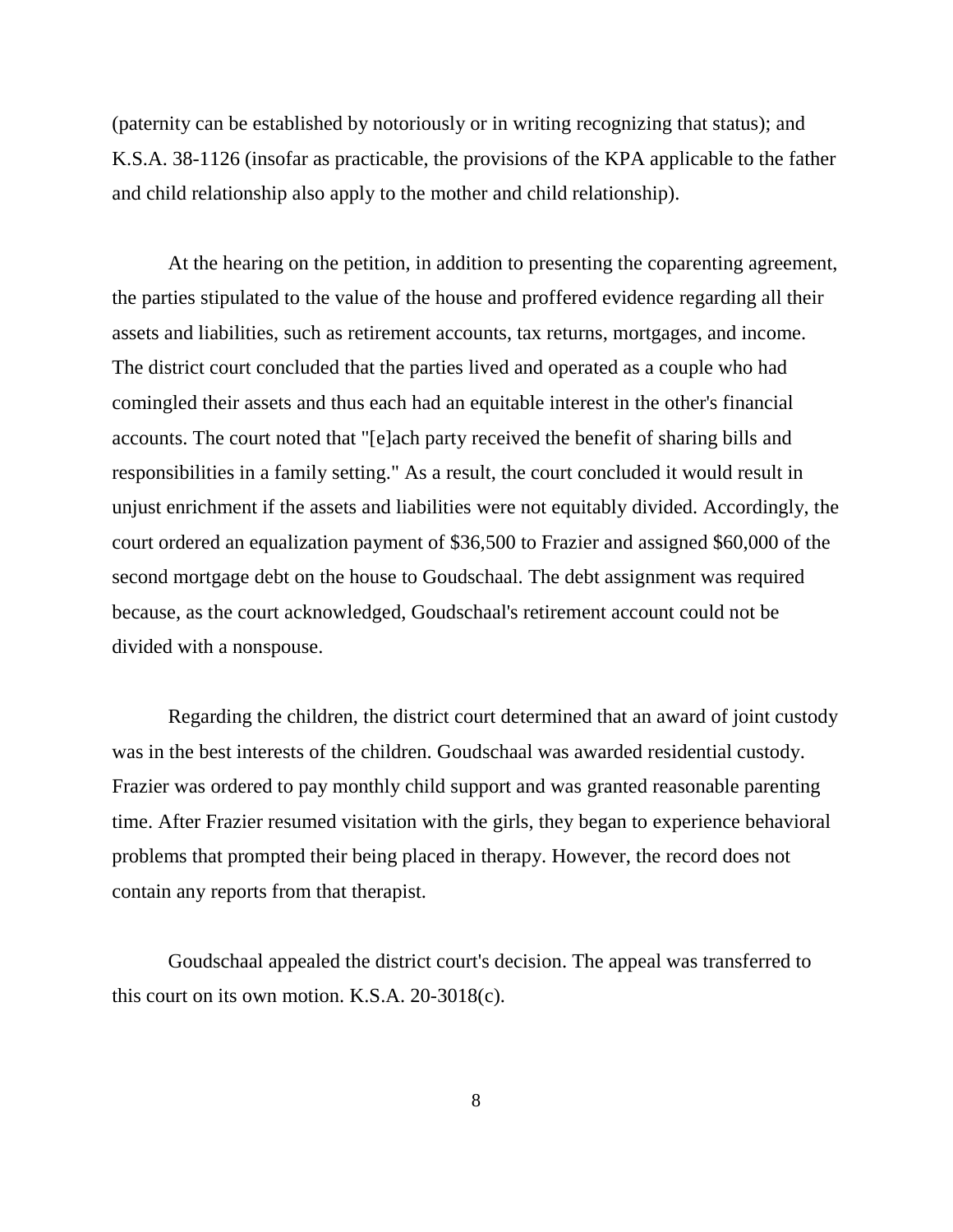## *Arguments on Appeal*

Given the manner in which the arguments have been presented to us and to assure the parties that we have considered all of their respective arguments, we take the liberty of beginning by summarizing the parties' arguments on appeal.

# *Appellant*

Goudschaal's brief to this court asserts two issues, albeit the first issue is divided into subparts. The overarching complaint on the first issue is that the district court violated Goudschaal's constitutionally protected parental rights when it awarded joint custody and parenting time to a nonparent, *i.e.*, Frazier. Goudschaal summarily dismisses the coparenting agreement by declaring that "an action to enforce a co-parenting agreement . . . is not a cause of action recognized by Kansas courts."

Citing to *Santosky v. Kramer*, 455 U.S. 745, 753, 102 S. Ct. 1388, 71 L. Ed. 2d 599 (1982), Goudschaal starts with the premise that child custody is a parent's fundamental right, protected by the Due Process Clause of the Fourteenth Amendment to the United States Constitution, and that such protection includes the right to make decisions concerning one's children's care, custody, and control. See *Troxel v. Granville*, 530 U.S. 57, 65-66, 120 S. Ct. 2054, 147 L. Ed. 2d 49 (2000). Relying on state law applying a parental preference doctrine and the notion that parents are presumed to do what is best for their children, Goudschaal then contends that the State cannot interfere with a biological parent's fundamental right to the care, custody, and control of his or her children unless there has been a judicial finding that the natural parent is unfit, which did not occur in this case.

Goudschaal asserts that she is the only person with the constitutionally protected status of parent of her children and that Frazier is simply an unrelated third party.

9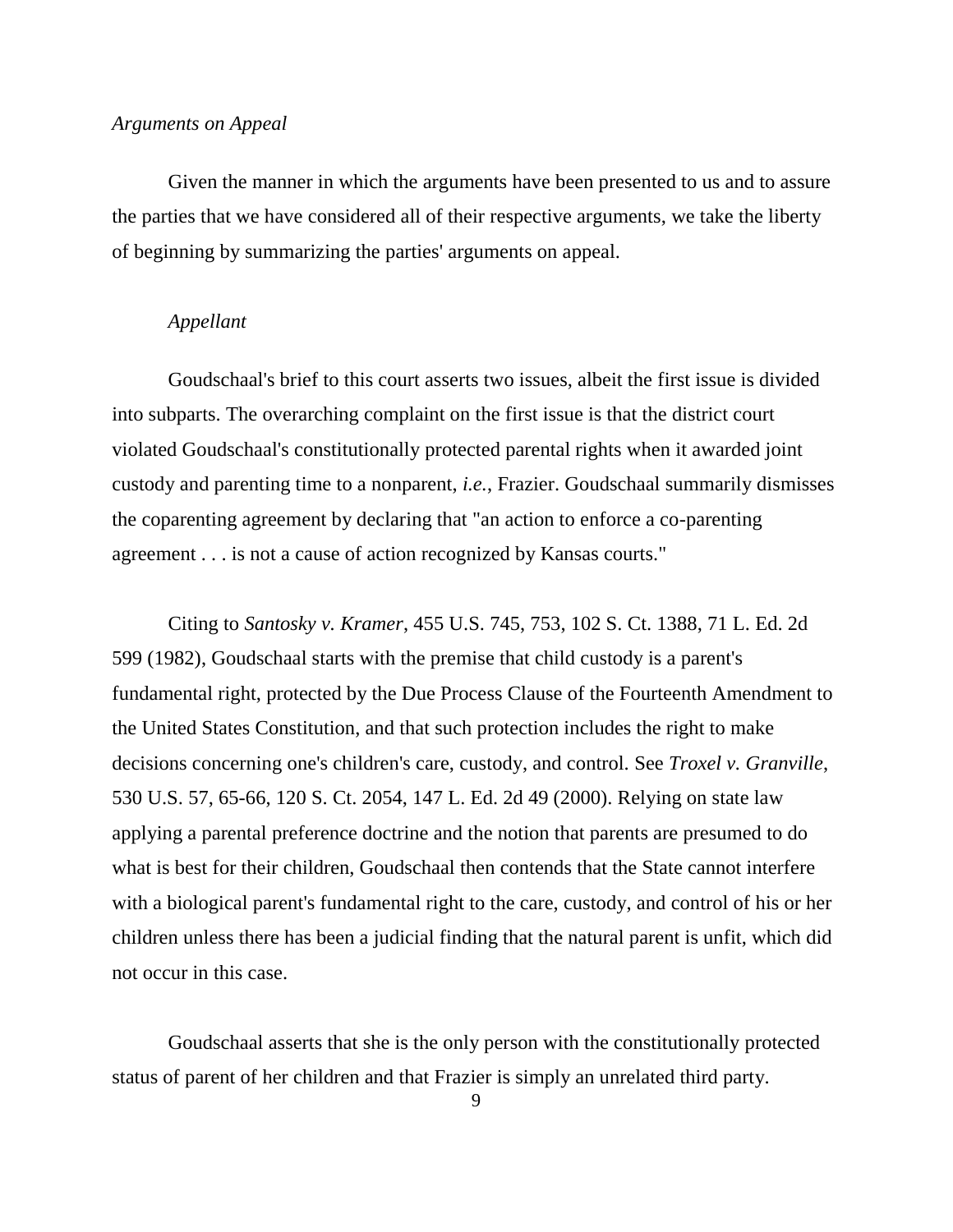Goudschaal refuses to accept that the KPA would permit a person who is not the biological mother of a child or who has not legally adopted the child to become a "mother" within the meaning of the KPA. Specifically, she contends that any presumption arising from a notorious or written acknowledgment of maternity is always rebutted if there is another female who is the known and undisputed birth mother. In other words, Goudschaal argues that known biological lineage always and definitively trumps any statutory presumption of parenthood. She suggests that nothing in the KPA provides for there to be two mothers, as the district court suggested. Finally, and perhaps more fundamentally, Goudschaal suggests that the question of whether Frazier *could* be a parent under the KPA is academic because the district court never made that explicit finding in this case.

Goudschaal then argues that, by not qualifying as a legal parent, Frazier has no standing to petition for custody of a child who is not a child in need of care and who has a natural parent who is not alleged to be unfit. Goudschaal points out that this court has said that "'[i]n the absence of an adjudication that a natural parent is unfit to have custody of a child, the parent has the paramount right to custody as opposed to third parties . . . .'" *In re Guardianship of Williams*, 254 Kan. 814, 826, 869 P.2d 661 (1994) (quoting *Herbst v. Herbst*, 211 Kan. 163, 163, 505 P.2d 294 [1973]). Likewise, Goudschaal recites that

"'[t]here is no mechanism for a third party to intervene in the relationships of an intact family that has not subjected itself to judicial intervention or failed society's minimal requirements for adequate parenting.' Morris, *Grandparents, Uncles, Aunts, Cousins, Friends: How is the court to decide which relationships will continue?*, 12 Family Advocate 11 (Fall 1989)." *In re Hood*, 252 Kan. 689, 691, 847 P.2d 1300 (1993).

Continuing in the same vein, Goudschaal avers that the district court erred in finding that it had equitable jurisdiction to award visitation to a third party such as Frazier. Pointing to *Hood*, Goudschaal contends that there is no common-law right of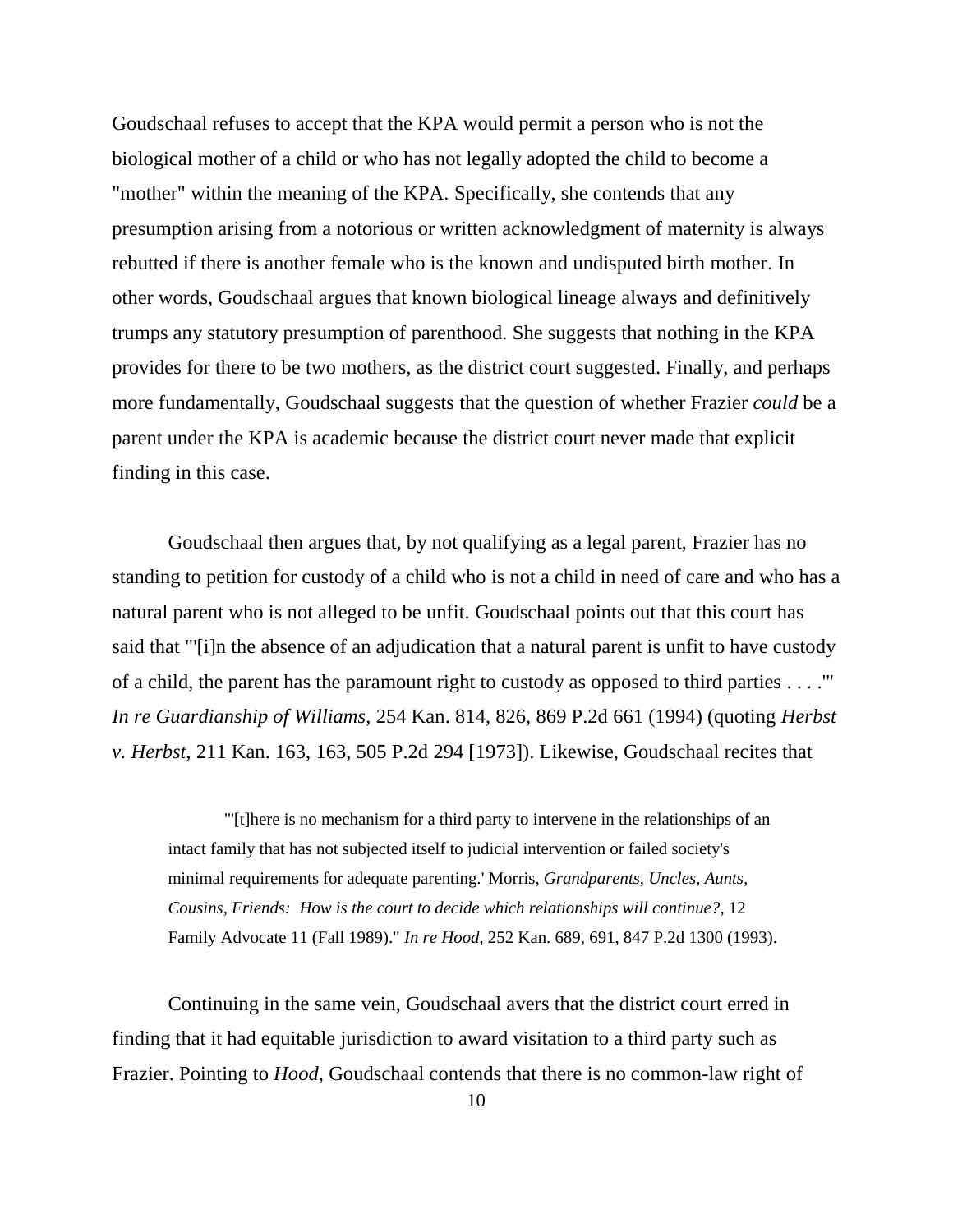third-party visitation, but rather those rights have to originate with the legislature. See 252 Kan. at 693-94. Additionally, she quotes from our Court of Appeals, in *State ex rel. Secretary of Dept. of S.R.S. v. Davison*, 31 Kan. App. 2d 192, Syl. ¶ 3, 64 P.3d 434 (2002): "Third-party visitation is a creature of statute and in derogation of a parent's constitutional right to direct the upbringing of his or her children. Third-party visitation statutes must, therefore, be strictly construed." Moreover, Goudschaal warns that if courts entertain visitation requests based on what is in the best interests of the children, that will "open[] a floodgate without establishing any boundaries," and the result will be an increase in the intrusion by the courts into a family's private life caused by "exboyfriends, ex-girlfriends, aunts, uncles, guardians, teachers, daycare providers, nannies, or any other individuals who have formed a relationship with the child."

The remedy Goudschaal seeks is for this court to vacate the district court's order granting Frazier joint custody and parenting time. She does not mention vacating the portion of the order that requires Frazier to pay her child support.

For her second issue, Goudschaal complains that the district court treated the division of the parties' assets as if it were a marital dissolution by adding up all of the assets, subtracting all of the debts, and dividing the remainder in half. She contends that our caselaw has invested district courts with authority to divide the property of cohabitants only to the extent that such property was "jointly accumulated by the parties or acquired by either with the intent that each should have an interest therein." *Eaton v. Johnston*, 235 Kan. 323, Syl. ¶ 2, 681 P.2d 606 (1984). Although Goudschaal concedes that the largest asset, the residential real estate, was a jointly acquired, divisible asset, she complains that the parties' retirement accounts and insurance policies were separate, individual accounts. She asks for the case to be remanded for a reconsideration of the division of assets, applying the appropriate standard.

11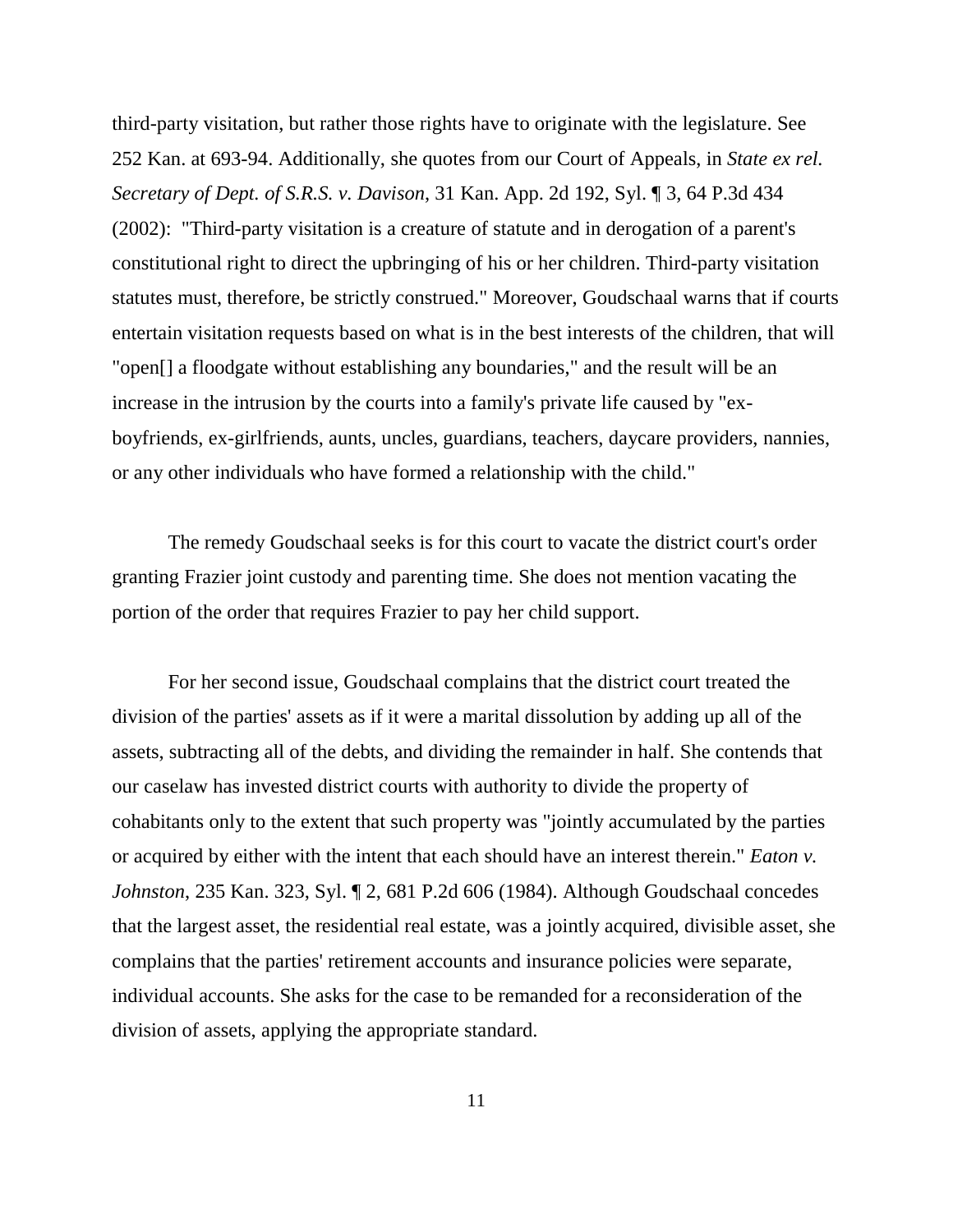As an aside, the parties appear to overlook the irony of Goudschaal's concession that Kansas courts have jurisdiction over the jointly acquired property of cohabiting adults, while arguing that those same courts cannot acquire jurisdiction over the children brought into existence by the same cohabiting adults. Nevertheless, that is Goudschaal's position on appeal.

# *Appellee*

Frazier sets up her brief with seven issues, six of which address various aspects of the overarching question of whether the district court had the jurisdiction and authority to award her joint custody and parenting time. The final issue discusses the division of property.

In her first issue, Frazier asserts that the KPA provided a basis for the district court's exercise of jurisdiction in this case. She acknowledges the absence of an explicit statement from the district court declaring Frazier to be a parent within the meaning of the KPA. Nevertheless, she argues that such a finding can reasonably be inferred from the court's orders and the record as a whole.

Pointing to this court's decision in *In re Marriage of Ross*, 245 Kan. 591, 783 P.2d 331 (1989), Frazier disputes Goudschaal's contention that biology is the paramount question in this state. *Ross* held that a district court cannot order genetic testing to determine whether a man is the biological father of a child for whom the man had previously acknowledged paternity, unless the court first determines that such testing will be in the best interests of the child. 245 Kan. at 597. *Ross* found that the Uniform Parentage Act, upon which the KPA was based, is designed to provide for the equal and beneficial treatment of all children, regardless of their parents' marital status. 245 Kan. at 597. Consequently, Frazier characterizes the holding in *Ross* to be that in any action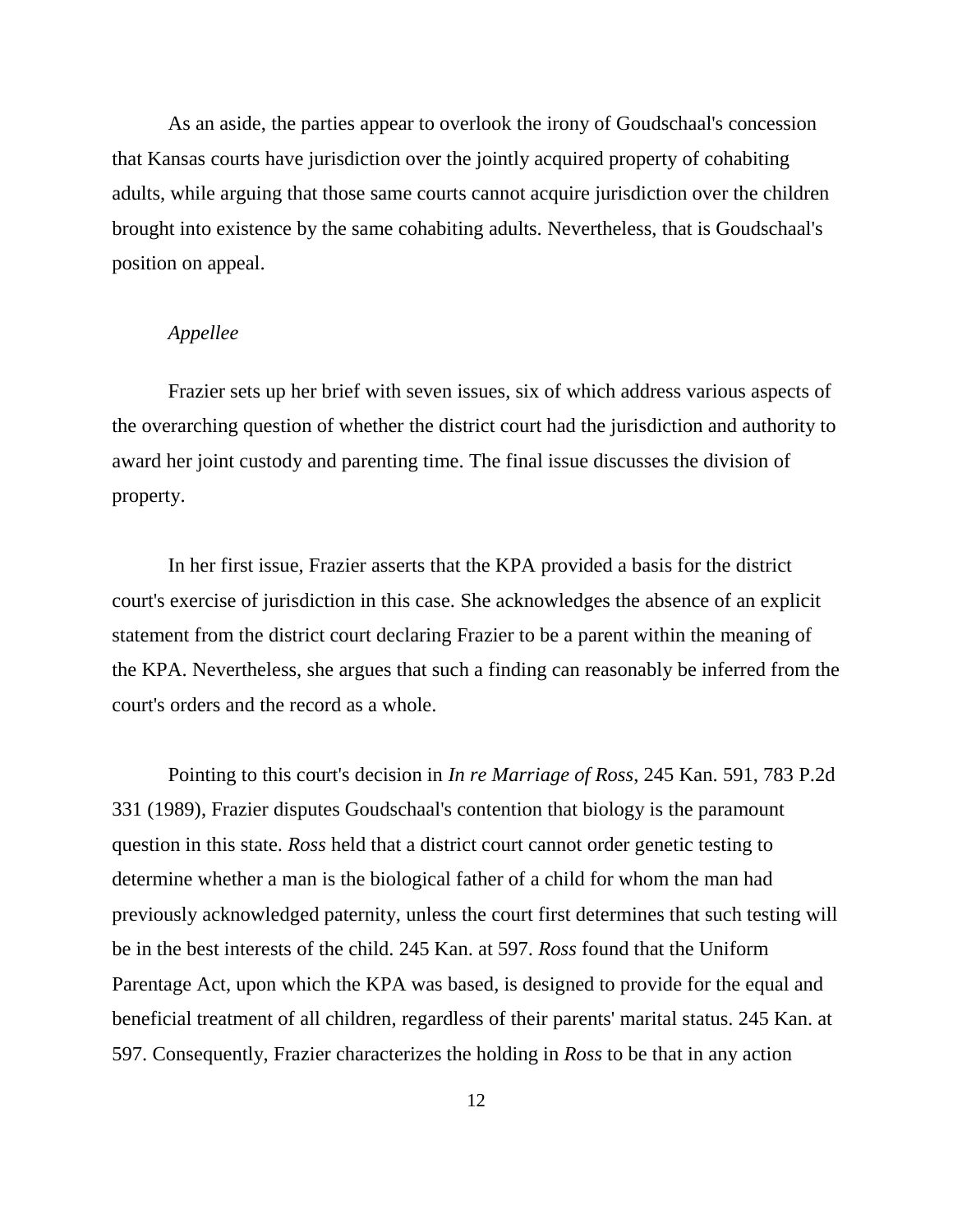under the KPA, the court must always act in the best interests of the child "when imposing legal obligations or conferring legal rights on the mother/child relationship and the father/child relationship." 245 Kan. at 597.

Frazier also argues in favor of the district court's interpretation of the KPA provisions to permit the establishment of maternity through the presumption in K.S.A. 38-1114(a)(4), *i.e.*, where parenthood has been recognized "notoriously or in writing." She points out that Goudschaal voluntarily created and fostered Frazier's public persona as a mother of the two children. Accordingly, Frazier labels Goudschaal's "open the floodgates" argument as "simply a time worn red herring."

Finally in her first issue, Frazier contends that the district court was correct in observing that there is nothing in the KPA to prevent a finding that these children had two mothers. Frazier then points out that, if the court cannot utilize the statutory presumptions, the children will be precluded from ever having two parents because of K.S.A. 38-1114(f), which does not recognize a sperm donor as the child's father without a written agreement between mother and donor. See *In re K.M.H.*, 285 Kan. 53, 72-73, 169 P.3d 1025 (2007) (upholding constitutionality of K.S.A. 38-1114[f]), *cert. denied* 555 U.S. 937 (2008).

In her next issue, Frazier addresses Goudschaal's major premise that the court's exercise of jurisdiction over child custody and parenting time violated Goudschaal's constitutional due process rights. Frazier contends that Goudschaal knowingly and voluntarily waived those rights when she entered into the coparenting agreement and continued to abide by the agreement even after the couple separated. Frazier points to *In re Marriage of Nelson*, 34 Kan. App. 2d 879, 125 P.3d 1081, *rev. denied* 281 Kan. 1378 (2006), where the Court of Appeals upheld a waiver of the constitutionally based parental preference rights in this state.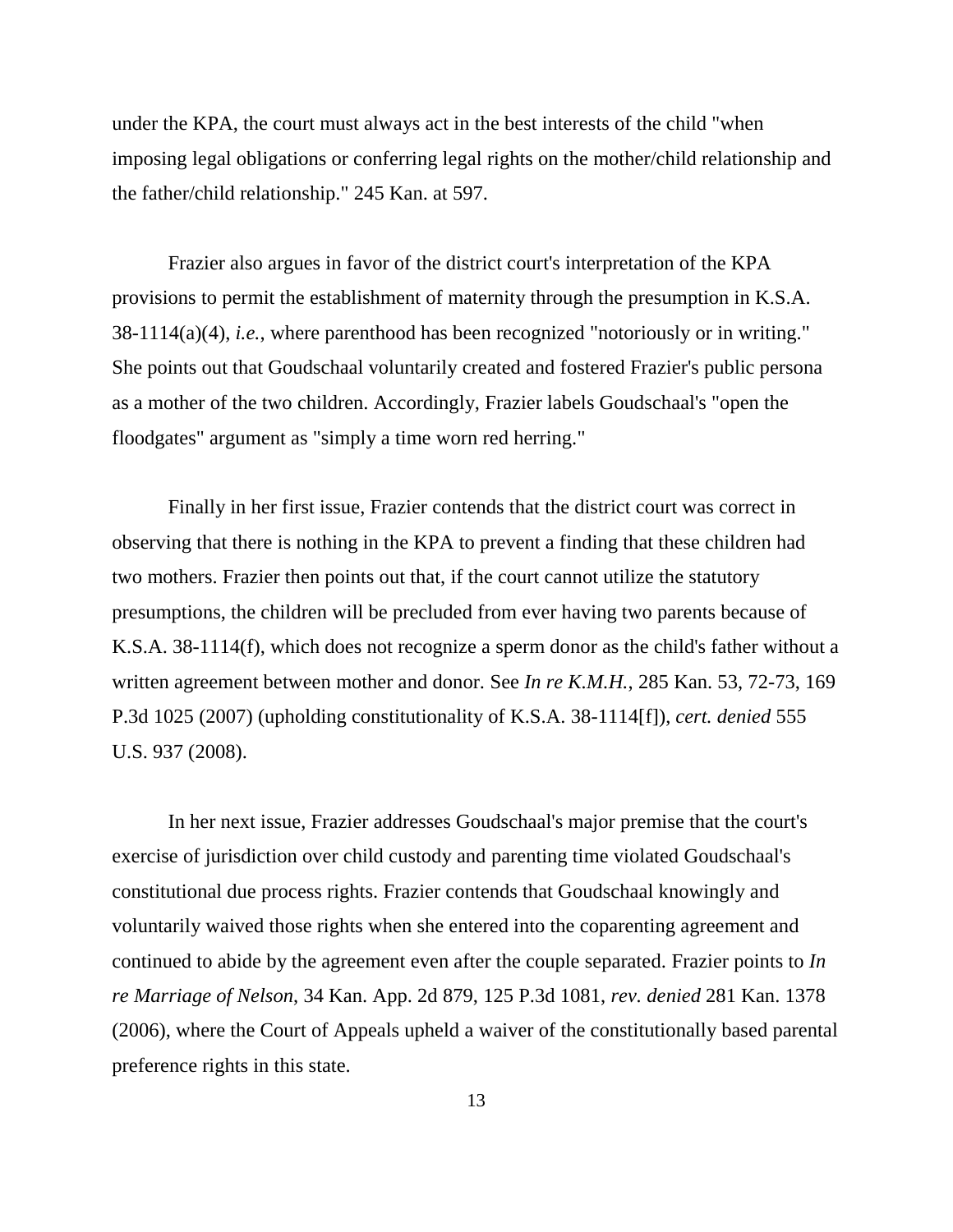Alternatively, in the next issue, Frazier contends that cases from the United States Supreme Court dealing with a parent's liberty interest have not focused on the biological connection, but rather they turn upon the relationship between parent and child. See *Lehr v. Robertson*, 463 U.S. 248, 266-67, 103 S. Ct. 2985, 77 L. Ed. 2d 614 (1983) (mere existence of biological link does not merit due process protection; father who fails to develop relationship with child not automatically entitled to direct where child's best interests lie). Frazier then creatively argues that if a natural parent is not entitled to due process protection in the absence of a parent and child relationship, the corollary must also be true, *i.e.*, a meaningful and well-established relationship with a nonbiological parent should be afforded constitutional protection. She points out that the presumption that a parent will always act in the best interests of his or her child only makes sense where the natural bonds of affection between parent and child have developed over time, rather than merely through genetics. Finally, she argues that *Troxel* cannot be read as making unfitness of the biological parent a mandatory condition precedent to State intervention in custody and visitation disputes with a nonbiological parent, but rather a court must always balance the competing interests.

In her fourth issue, Frazier separately addresses the parental preference doctrine and contends that it does not bar her request to enforce the coparenting agreement. She devotes considerable space in her brief arguing why this court was wrong in *Sheppard v. Sheppard*, 230 Kan. 146, 149-54, 630 P.2d 1121 (1981), *cert. denied* 455 U.S. 919 (1982), when it declared unconstitutional a 1980 amendment to K.S.A. 60-1610(b), which modified the parental preference doctrine. Elsewhere, Frazier argues that if the parental preference doctrine really creates inviolable rights in biological parents, then a court could not refuse to do DNA testing based on the best interests of the child, as the *Ross* court held.

14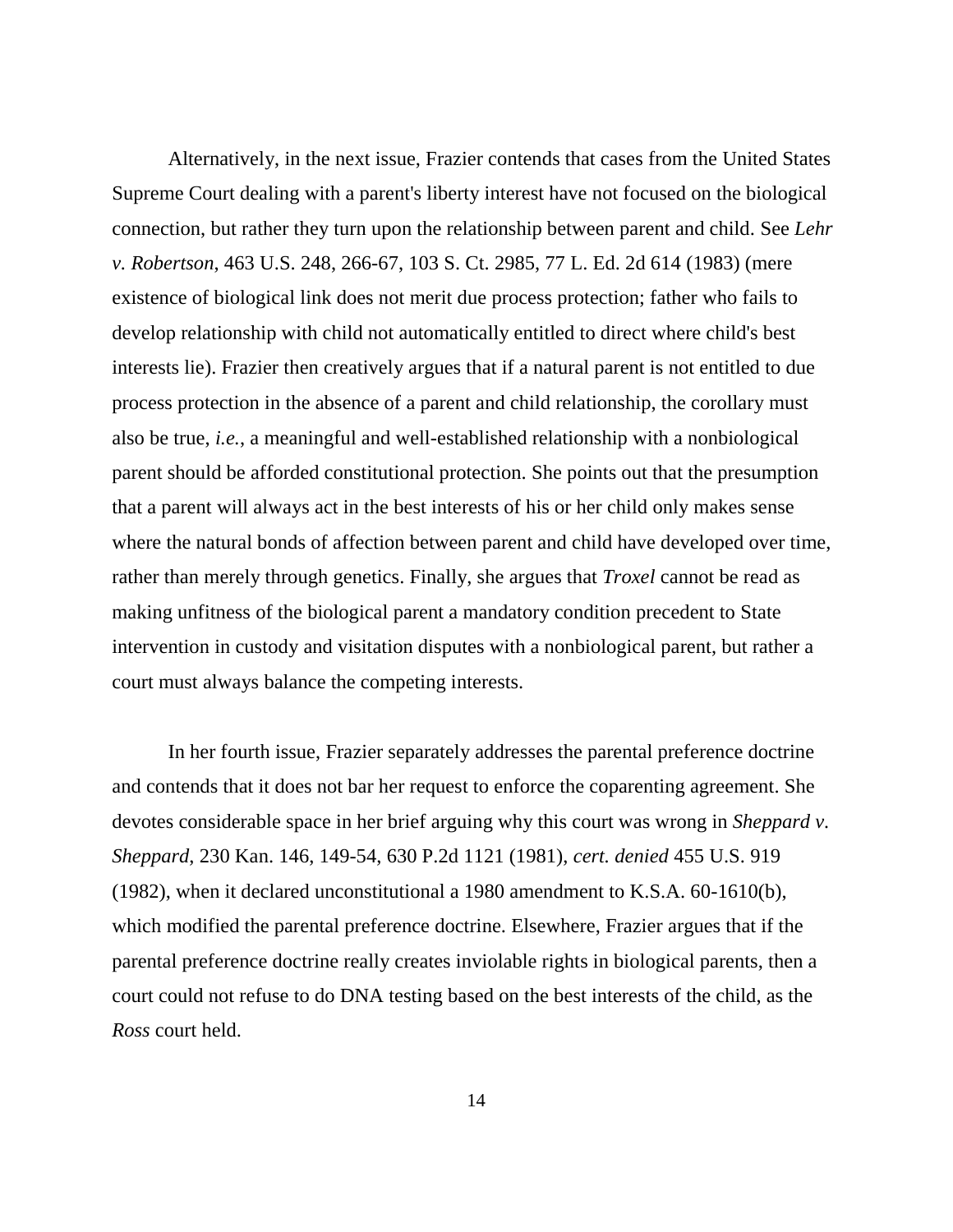For her fifth issue, Frazier presents reasons she believes the district court had equitable jurisdiction to consider this case. She contends that her pleadings can be construed as an action seeking specific performance of the coparenting agreement. She counters the argument that the agreement is unenforceable as an unlawful assignment of parental duties by pointing out that Goudschaal did not abdicate any of her responsibilities but rather simply agreed to share the children's parenting. Moreover, Frazier argues simply that there are times when the best interests of the child outweigh the need to strictly adhere to the biological connection.

For her last issue on child custody and parenting disputes, Frazier attempts to find jurisdiction in this state's version of the Uniform Child Custody Jurisdiction and Enforcement Act (UCCJEA), K.S.A. 38-1336 *et seq*. Specifically, Frazier asserts that she fits within the definition of "'[p]erson acting as a parent'" under K.S.A. 38-1337(14). But she acknowledges that the district court did not base its jurisdiction on that statute and did not make any factual findings in that regard.

With respect to the division of property, Frazier conceded in her brief that the district court did not make any findings as to which items of the couples' property were jointly acquired or acquired with the intent that they both would share it, as required by *Eaton*, 235 Kan. 323. Accordingly, Frazier also asks that the case be remanded to permit the district court to make the requisite findings.

# *Amici Curiae*

Three *amicus curiae* briefs were filed in this case. One on behalf of the American Civil Liberties Union, American Civil Liberties Union of Kansas and Western Missouri, and the National Center for Lesbian Rights (collectively ACLU); one by Linda Henry Elrod, Director of the Washburn University School of Law Children and Family Law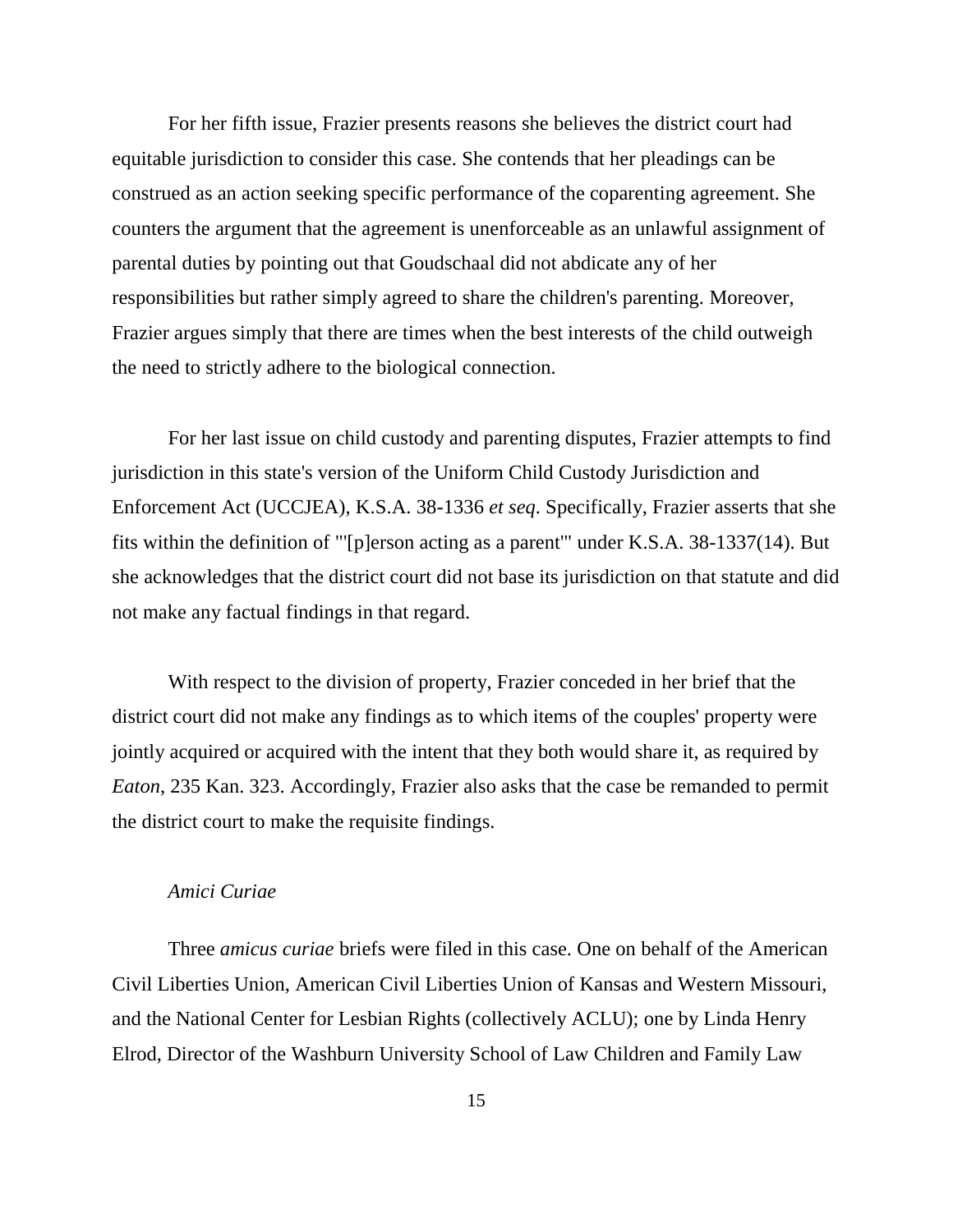Center; and one by the National Association of Social Workers (NASW). All three briefs were proffered in support of Frazier's claims.

The ACLU brief suggests factors to consider in determining whether a person has become a de facto or functional parent. The ACLU argues that Frazier should be deemed such a parent either because of extraordinary circumstances or because Goudschaal waived her superior rights as a biological mother and the waiver must be acknowledged to prevent harm to the children. The brief points out that there is a fundamental difference between the circumstance where a third-party is seeking to supplant or supercede the biological mother's rights and the current circumstance where a nonbiological caretaker seeks to *share* parental duties and responsibilities with the biological mother.

The Elrod brief points us to *In re Guardianship of Williams*, 254 Kan. at 820-21, which held that courts may intervene to prevent harm to a child in extraordinary or unusual circumstances. Elrod contends that the use of ART necessarily creates extraordinary circumstances in parent and child relationships. Moreover, Elrod argues that enforcing ART agreements, such as the coparenting agreement in connection with the artificial insemination in this case, protects children by providing clarity and predictability. The brief also shares three theories which have been used by other states to grant nonbiological caretakers custody and parenting rights: (1) estoppel; (2) recognition of a parent-like status, whether labeled functional parent, psychological parent, or de facto parent; and (3) a finding that the person is a presumed parent under the applicable state parentage acts. The brief also points us to our decision in *In re K.M.H.*, 285 Kan. at 72-73, where we found that, without a written agreement, a sperm donor has no standing to assert parental rights to the child born via artificial insemination.

The NASW brief provides us with a number of reasons why the law should be what that amicus would like it to be, *i.e.*, investing a person in Frazier's circumstances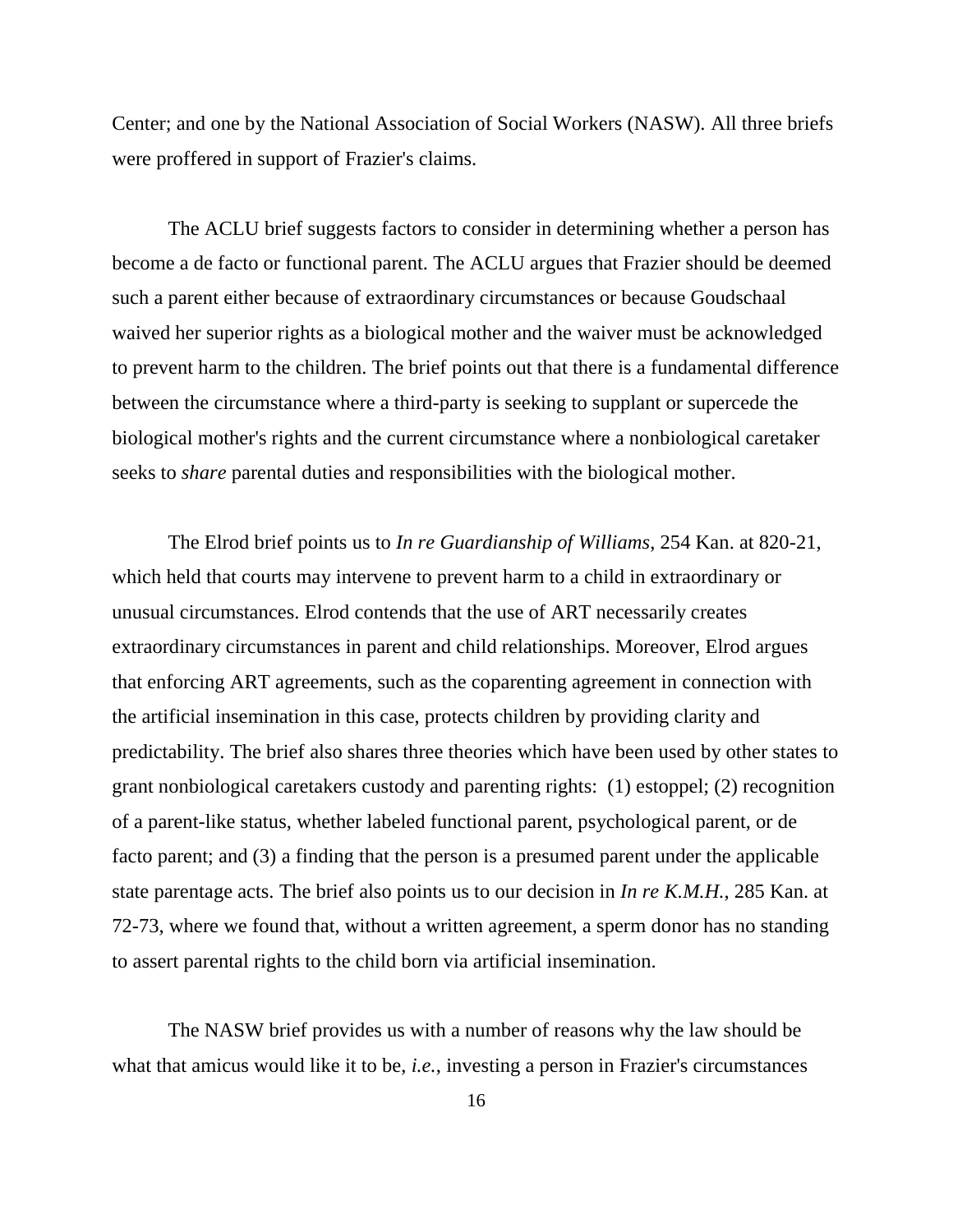with rights akin to a natural parent. NASW informs us that the formation of attachment bonds is critical to a child's healthy development; that attachment relationships develop despite the absence of a biological or legal connection between parent and child; that sexual orientation is irrelevant to the development of strong parent and child attachments; and that children experience severe emotional and psychological harm when their attachment relationships are severed.

# JURISDICTION AND STANDING

Goudschaal contends that the most fundamental flaw in these proceedings is that Frazier lacked standing to request the relief she sought, which is a jurisdictional question, and that the district court generally lacked subject matter jurisdiction to entertain Frazier's amended petition. At times, Goudschaal appears to equate jurisdiction with the efficacy of Frazier's claims for relief. Which party should win a lawsuit is an altogether different question from that of whether the court has the power to say who wins. Moreover, a person's claim to be protected by rights under the federal Constitution does not deprive the district court of subject matter jurisdiction to determine the applicability of those rights. As we said recently in *Miller v. Glacier Development Co.*, 293 Kan. 665, 669, 270 P.3d 1065 (2011):

"Subject matter jurisdiction refers to the power of a court to hear and decide a particular type of action. *Wichita Eagle & Beacon Publishing Co. v. Simmons*, 274 Kan. 194, 205, 50 P.3d 66 (2002). Jurisdiction over subject matter is the power to decide the general question involved, and not the exercise of that power. *Babcock v. City of Kansas City*, 197 Kan. 610, 618, 419 P.2d 882 (1966)."

## *Standard of Review*

"The existence of jurisdiction and standing are both questions of law over which this court's scope of review is unlimited. *Schmidtlien Electric, Inc. v. Greathouse*, 278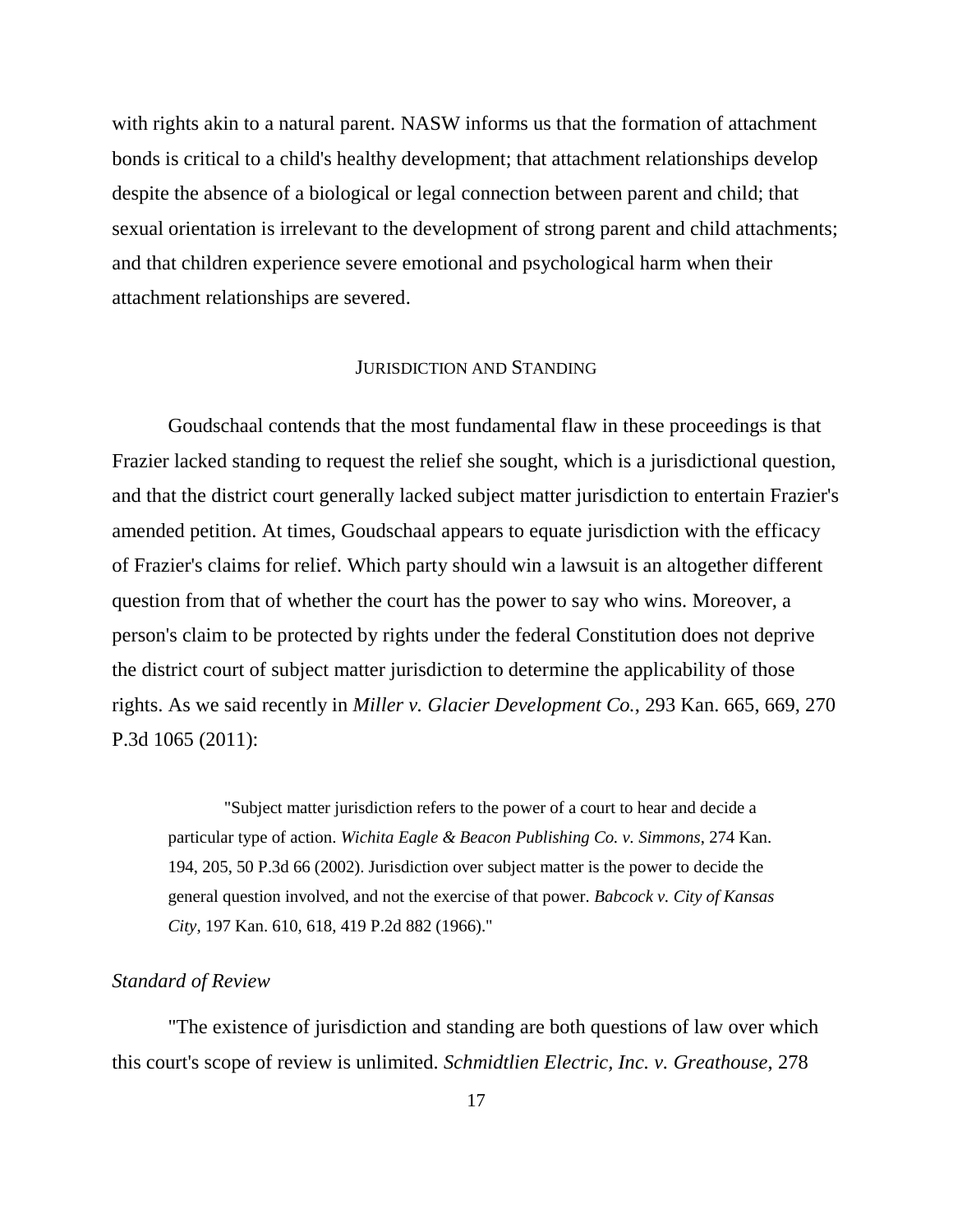Kan. 810, 830, 104 P.3d 378 (2005) (jurisdiction); *312 Education Ass'n v. U.S.D. No. 312*, 273 Kan. 875, 882, 47 P.3d 383 (2002) (standing)." *Mid-Continent Specialists, Inc. v. Capital Homes*, 279 Kan. 178, 185, 106 P.3d 483 (2005).

#### *Analysis*

Goudschaal does not question the district court's jurisdiction to hear and decide Frazier's request for a property division. In this state, a district court has the authority to make an equitable division of property that nonmarried cohabitants accumulated while living together. See, *e.g.*, *Eaton*, 235 Kan. at 328. Consequently, Frazier's petition stated a claim upon which relief could be granted by the district court, and dismissal of the entire case would have been improper. *Cf. Nungesser v. Bryant*, 283 Kan. 550, 559, 153 P.3d 1277 (2007) (appellate court must reverse dismissal for failure to state a claim if alleged facts and inferences support a claim on any possible theory).

Instead, Goudschaal contends that our courts only have the authority to address Frazier's issues on child custody, parenting time, and support when such issues are presented in a divorce action involving two married persons, who would necessarily have to be a man and a woman in this state, or when considering a visitation request by a grandparent or stepparent. See K.S.A. 60-1610; K.S.A. 60-1616; K.S.A. 38-129. She argues that the district court read too much into K.S.A. 60-201(b) when it found therein a grant of equitable jurisdiction over these issues.

The parties' arguments over whether the district court had "equitable jurisdiction" may be misdirected. Equitable jurisdiction refers to the authority of the court to impose a remedy that is not available at law. See *Stauth v. Brown*, 241 Kan. 1, 11, 734 P.2d 1063 (1987) (quoting 27 Am. Jur. 2d, Equity § 70, p. 593) (where "'there is no adequate remedy by an action at law . . . , a court of equity, in the furtherance of justice, may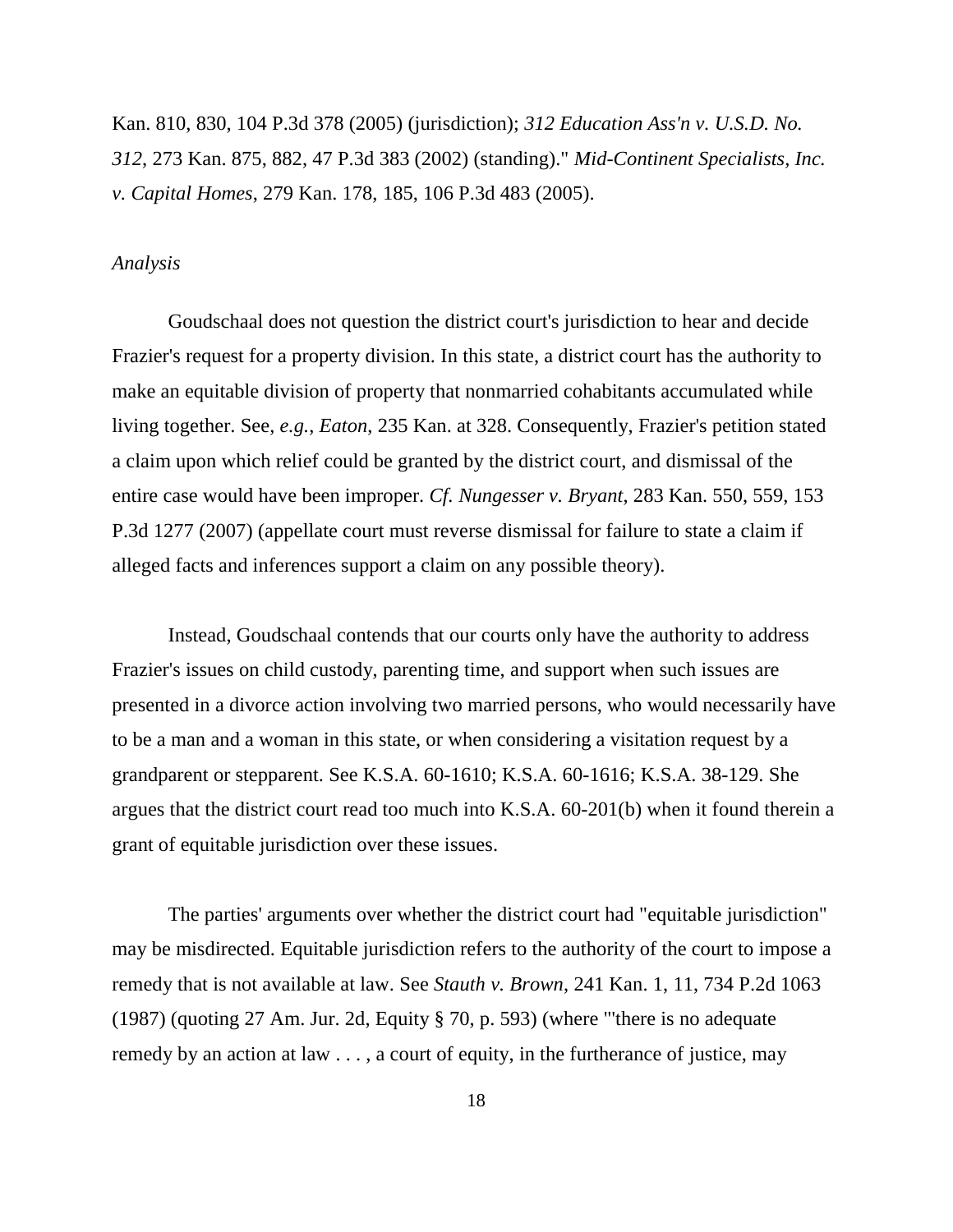[impose a remedy]'"). In *Place v. Place*, 207 Kan. 734, Syl. ¶ 3, 486 P.2d 1354 (1971), this court suggested that even a court of equity must first have "acquired jurisdiction of a subject matter," intimating that something more than a need to do justice is required. But once that subject matter jurisdiction is established, the court "will reach out and draw into its consideration and determination the entire subject matter and bring before it the parties interested therein, so that a full, complete, effectual and final decree adjusting the rights and equities of all the parties in interest may be entered and enforced." 207 Kan. 734, Syl. ¶ 3.

An aspect of the equitable relief sought by Frazier was to have Goudschaal specifically perform under the coparenting agreement. "'The jurisdiction of equity to grant specific performance of contracts, or to reform or cancel them in a proper case, is well settled.'" *Stauth*, 241 Kan. at 11 (quoting 27 Am. Jur. 2d, Equity § 70, p. 593). Goudschaal summarily dismisses that jurisdictional basis on the ground that the coparenting agreement was an unenforceable contract. But a court may exercise its jurisdiction over a contractual dispute in order to evaluate the contract's legality. See *National Bank of Andover v. Kansas Bankers Surety Co.*, 290 Kan. 247, 257, 225 P.3d 707 (2010) (quoting *Kansas Gas & Electric Co. v. Will Investments, Inc.*, 261 Kan. 125, 129, 928 P.2d 73 [1996]) ("'[c]ontracts are presumed legal and the burden rests on the party challenging the contract to prove it is illegal'"). Accordingly, the district court clearly had jurisdiction to address the consequences of the termination of the parties' cohabitation arrangement and to determine whether the coparenting agreement in this circumstance unlawfully violated public policy.

Frazier also contended that she had a mother and child relationship with both children, in all respects other than biology. Accordingly, the trial court looked to the KPA provision that permits any interested party to bring an action to determine the existence or nonexistence of a mother and child relationship. K.S.A. 38-1126. Goudschaal challenges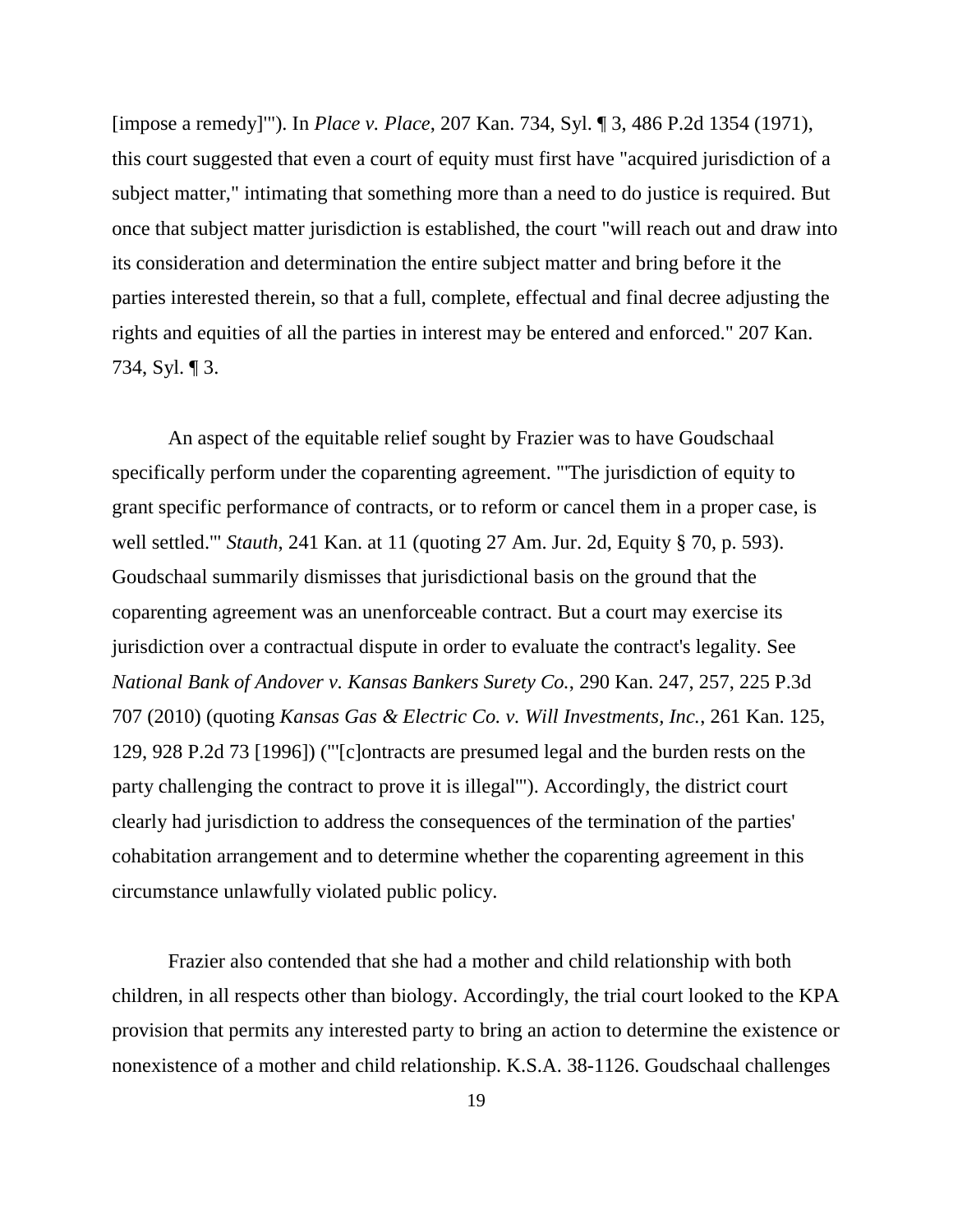that holding by pointing to the definition of parent and child relationship in K.S.A. 38- 1111, which speaks to the legal relationship between the child and the child's *biological or adoptive* parents. In essence, Goudschaal argues that one must claim to be a biological or an adoptive parent in order to invoke the jurisdiction of the court pursuant to K.S.A. 38-1126.

But the only constraint to bringing an action to determine the existence of a mother and child relationship set forth in K.S.A. 38-1126 is that the petitioner be an "interested party." Goudschaal's suggestion that only a biological or an adoptive parent can be an "interested party" under 38-1126 fails to consider the other provisions of the KPA. Specifically, K.S.A. 38-1114(a) provides for the presumptive establishment of a father and child relationship in certain circumstances, to-wit:

"(a) A man is presumed to be the father of a child if:

"(1) The man and the child's mother are, or have been, married to each other and the child is born during the marriage or within 300 days after the marriage is terminated by death or by the filing of a journal entry of a decree of annulment or divorce.

"(2) Before the child's birth, the man and the child's mother have attempted to marry each other by a marriage solemnized in apparent compliance with law, although the attempted marriage is void or voidable and:

(A) If the attempted marriage is voidable, the child is born during the attempted marriage or within 300 days after its termination by death or by the filing of a journal entry of a decree of annulment or divorce; or

(B) if the attempted marriage is void, the child is born within 300 days after the termination of cohabitation.

"(3) After the child's birth, the man and the child's mother have married, or attempted to marry, each other by a marriage solemnized in apparent compliance with law, although the attempted marriage is void or voidable and:

(A) The man has acknowledged paternity of the child in writing;

(B) with the man's consent, the man is named as the child's father on the child's birth certificate; or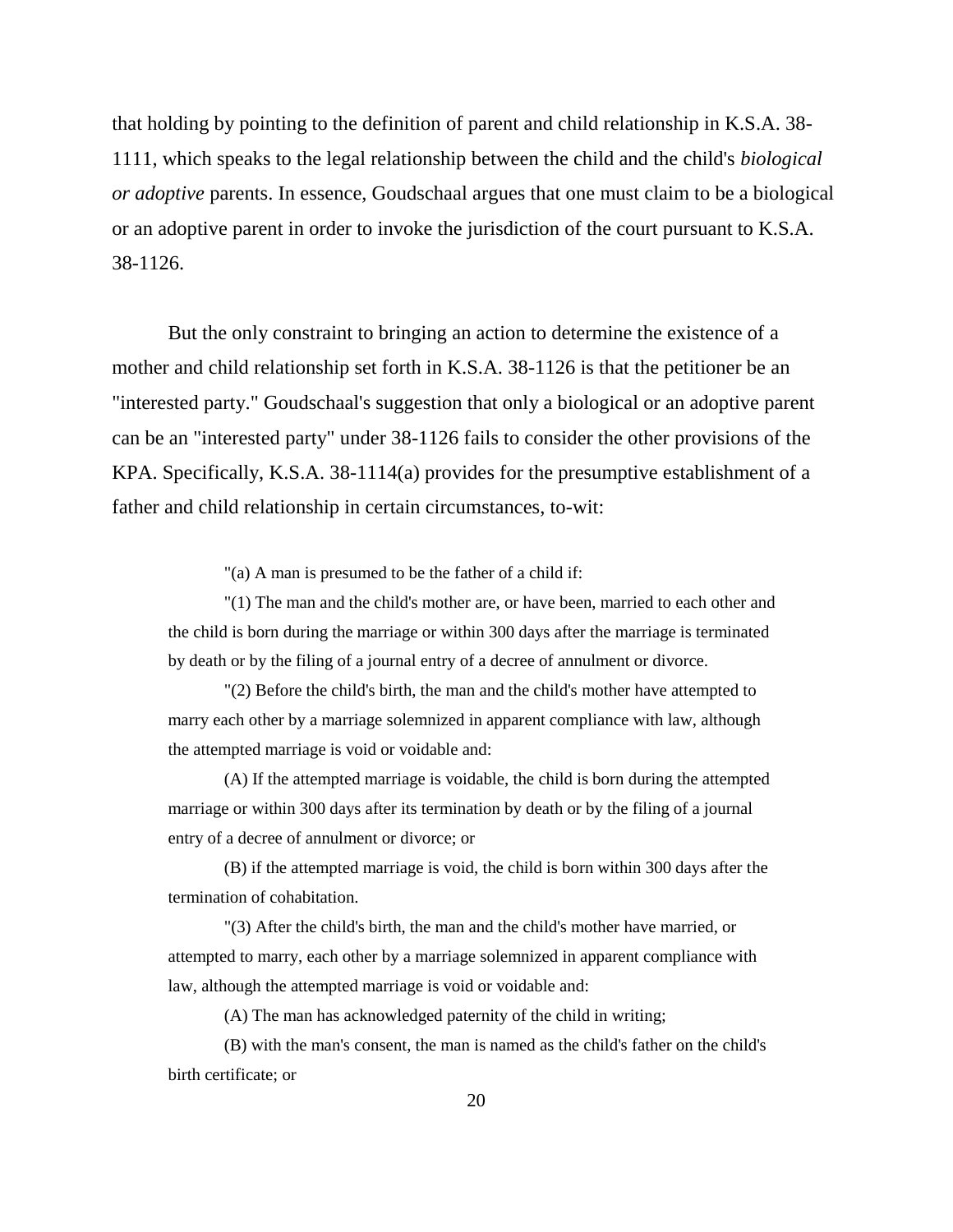(C) the man is obligated to support the child under a written voluntary promise or by a court order.

"(4) The man notoriously or in writing recognizes paternity of the child, including but not limited to a voluntary acknowledgment made in accordance with K.S.A. 38-1130 or 65-2409a, and amendments thereto.

"(5) Genetic test results indicate a probability of 97% or greater that the man is the father of the child.

"(6) The man has a duty to support the child under an order of support regardless of whether the man has ever been married to the child's mother."

Obviously, except for subsection (5), the parental relationship for a father can be legally established under the KPA without the father actually being a biological or adoptive parent. That is important because K.S.A. 38-1113 states that a mother "may be established . . . under this act [KPA]" and K.S.A. 38-1126, dealing with the determination of the mother and child relationship, specifically incorporates the provisions of the KPA applicable to the father and child relationship, insofar as practicable. A harmonious reading of all of the KPA provisions indicates that a female can make a colorable claim to being a presumptive mother of a child without claiming to be the biological or adoptive mother, and, therefore, can be an "interested party" who is authorized to bring an action to establish the existence of a mother and child relationship.

Moreover, what is conspicuously absent from Goudschaal's jurisdictional arguments is any consideration of the power of Kansas courts to protect the interests of our children. We have declared that the public policy in Kansas requires our courts to act in the best interests of the children when determining the legal obligations to be imposed and the rights to be conferred in the mother and child relationship. See *In the Marriage of Ross*, 245 Kan. 591, Syl. ¶ 2, 783 P.2d 331 (1989). Further, after the family unit fails to function, "the child's interests become a matter for the State's intrusion," in order to avoid jeopardizing the child if "a parent's claim for the child is based solely or predominantly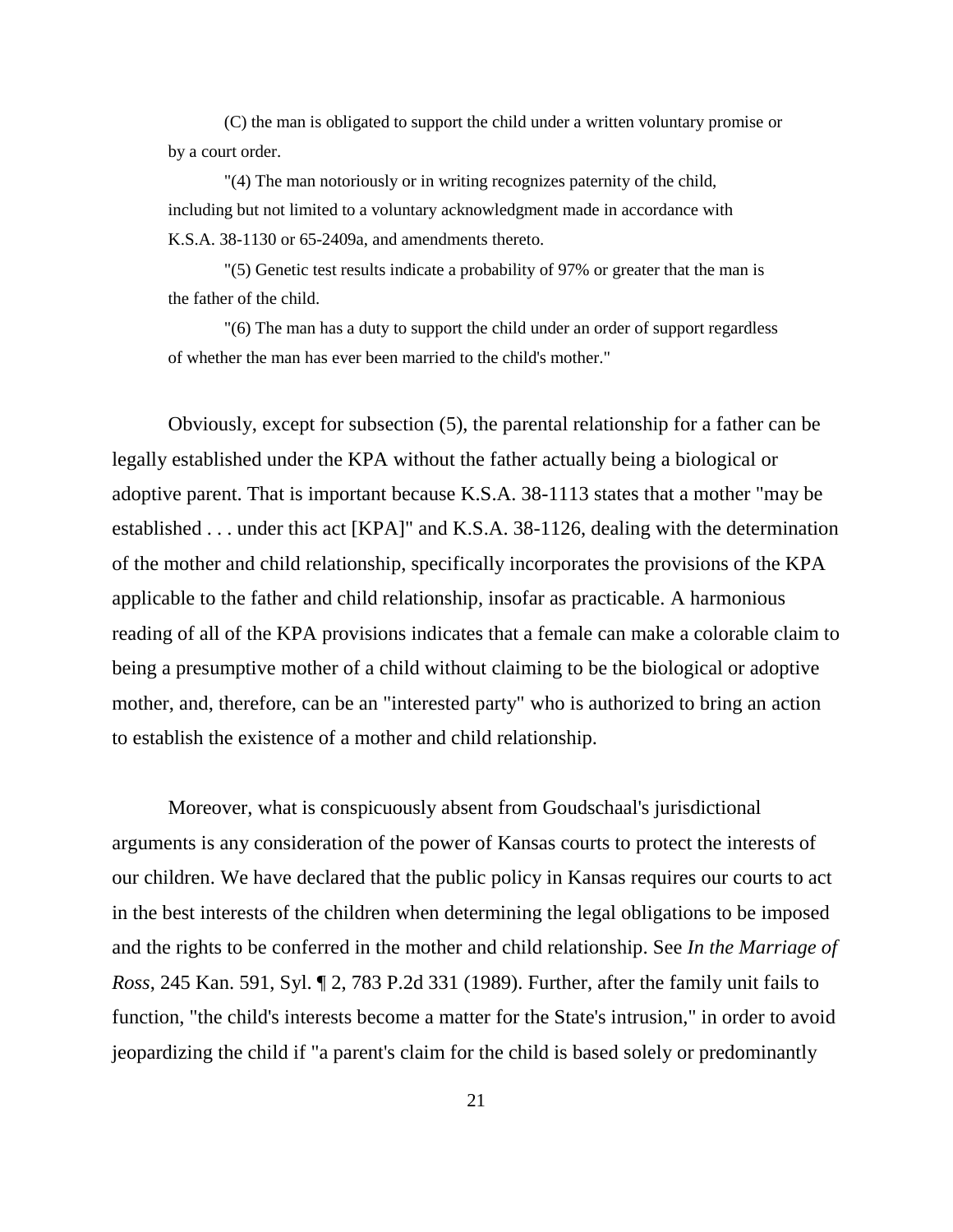on [selfish] motives." 245 Kan. at 602. In order to accomplish this *parens patriae* function of protecting our children, the district court must necessarily be invested with subject matter jurisdiction.

In short, we find that the district court had the authority to divide the parties' property; to determine the existence or nonexistence of a mother and child relationship between Frazier and the two children; to determine the validity and effect of the coparenting agreement; and to enter such orders with respect to child custody, parenting time, and child support that are in the best interests of the children.

#### VALIDITY OF COPARENTING AGREEMENT

Key to our decision is a consideration of the efficacy of the parties' coparenting agreement. As noted, Goudschaal summarily dismisses the agreement as unenforceable, apparently believing that such an agreement is always contrary to public policy and, thus, invalid as a matter of law. We disagree with that blanket condemnation.

# *Standard of Review*

"'[T]he interpretation and legal effect of written instruments are matters of law, *Dutta v. St. Francis Regional Med. Center, Inc.*, 254 Kan. 690, 693, 867 P.2d 1057 (1994), and our standard of review is unlimited on a question of law. *Gillespie v. Seymour*, 250 Kan. 123, Syl. ¶ 2[, 823 P.2d 782 (1991)].' *Kansas Gas & Electric Co. v. Will Investments, Inc.*, 261 Kan. 125, 128, 928 P.2d 73 (1996). 'Regardless of the construction given a written contract by the trial court, an appellate court may construe a written contract and determine its legal effect.' *Federal Land Bank of Wichita v. Krug*, 253 Kan. 307, Syl. ¶ 2, 856 P.2d 111 (1993)." *Sunflower Park Apts. v. Johnson*, 23 Kan. App. 2d 862, 863-64, 937 P.2d 21 (1997).

# *Analysis*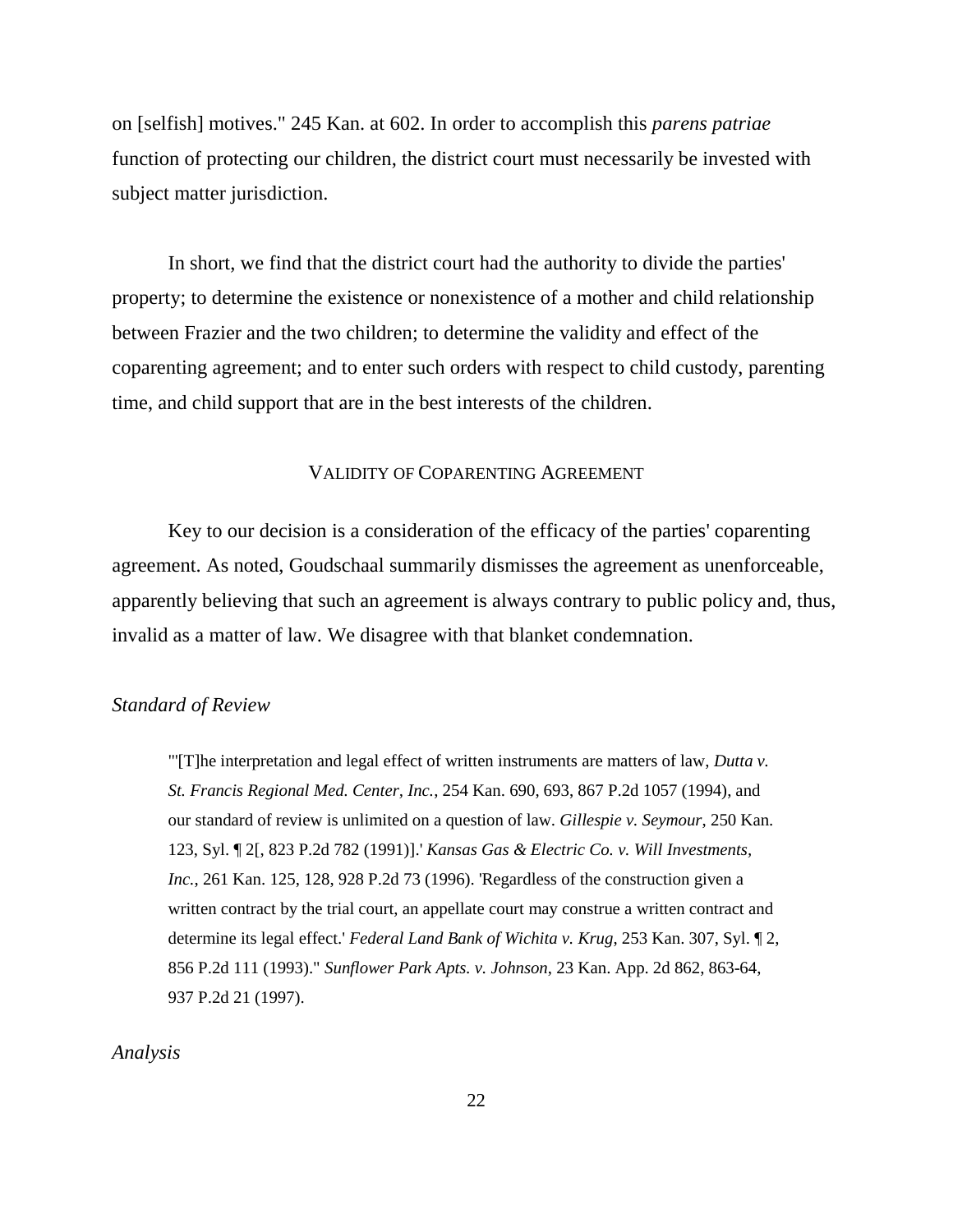More than a half century ago, in *In re Estate of Shirk*, 186 Kan. 311, Syl. ¶ 7, 350 P.2d 1 (1960), this court found that not all contracts in which a parent shares or transfers child custody to a nonparent are unenforceable on public policy grounds. There, a mother of a small child orally agreed with her mother—the child's grandmother—to consent to the grandmother's adoption of the child, in return for the grandmother's promise that the mother and child would inherit the grandmother's estate in equal shares with the grandmother's son, *i.e.*, one-third each. In addition, grandmother agreed that, if mother married a suitable person who wished to adopt the child, grandmother would consent to mother's readoption. Later, grandmother added the additional requirement that mother leave the city in which grandmother was raising the child. Mother fully performed her part of the bargain, including relocating to another city. Grandmother partially performed, including giving her consent to mother's readoption of the child after mother remarried, but she failed to provide for the inheritance to the mother and child. Mother sought to enforce the contract against the grandmother's estate, but the district court granted a demurrer, finding the contract unenforceable as violating the statute of frauds and contravening public policy.

On appeal, after finding that the oral contract was supported by adequate consideration and was otherwise enforceable by the mother, the *Shirk* court ultimately opined that "[the] controversy resolves itself down to the question whether the contract with respect to the mother's rights violated public policy." 186 Kan. at 323. In that regard, *Shirk* noted that it was so "fundamental that parents may not barter or sell their children nor may they demand pecuniary gain as the price of consent to adoptions . . . that citation of authority is unnecessary." 186 Kan. at 323. But the court then quoted from 39 Am. Jur., Parent and Child § 30, pp. 621-22, emphasizing that in some jurisdictions an adoption contract or an agreement for the transfer of child custody is not contrary to public policy

23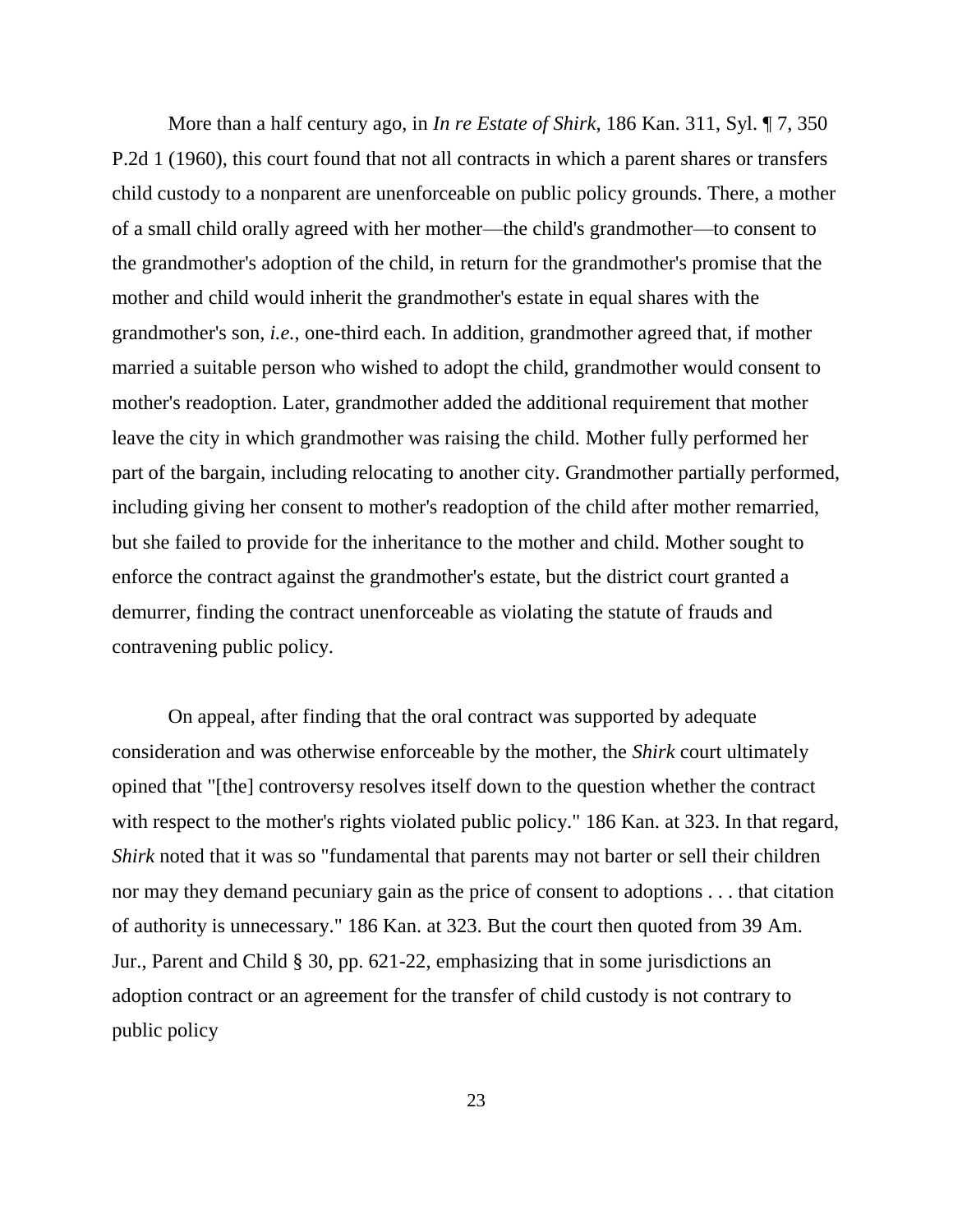"'merely because it provides for the surrender by a parent of his [or her] child to another in consideration of the latter's promise to give or leave money or property to the parent or to the child, where it appears that the contract is in fact one which is promotive of the welfare and best interests of the child . . . .'" 186 Kan. at 323.

Enroute to finding "nothing in the contract as alleged which renders it illegal or void or as against public policy," 186 Kan. at 326, *Shirk* related the following principles:

"Public policy forbids enforcement of an illegal or immoral contract, but it equally insists that those contracts which are lawful and which contravene none of its rules shall be enforced, and that they shall not be set aside or held to be invalid on a suspicion of illegality. A contract is not void as against public policy unless injurious to the interests of the public or contravenes some established interest of society (17 C.J.S., Contracts, § 211d, p. 570). Illegality from the standpoint of public policy depends upon the facts and circumstances of a particular case (*Stewart v. Fourth Nat'l Bank*, 141 Kan. 175, 39 P.2d 918 [1935]), and it is the duty of courts to sustain the legality of contracts where possible (*Foltz v. Struxness*, 168 Kan. 714, 215 P.2d 133 [1950]). There is no presumption that a contract is illegal, and the burden of showing the wrong is upon him who seeks to deny his obligation thereunder. The presumption is in favor of innocence and the taint of wrong is a matter of defense (*Mosher v. Kansas Coop Wheat Mkt. Ass'n*, 136 Kan. 269, 15 P.2d 421 [1932]; *Okerberg v. Crable*, 185 Kan. 211, 341 P.2d 966 [1959])." 186 Kan. at 326.

A review of the facts and circumstances of the agreement convinced the *Shirk* court that "[w]hat was done for [the child] was highly commendable and [the child's] interests were best served by the family agreement." 186 Kan. at 325. The court opined that to find grandmother's promise of an inheritance to be "contrary to public policy, we must ascribe the basest of motives and the most evil of intentions to the mother." 186 Kan. at 326. *Shirk* declined to do so and refused to declare the contract unenforceable as a matter of law. Accordingly, the matter was remanded to the lower court to proceed to trial.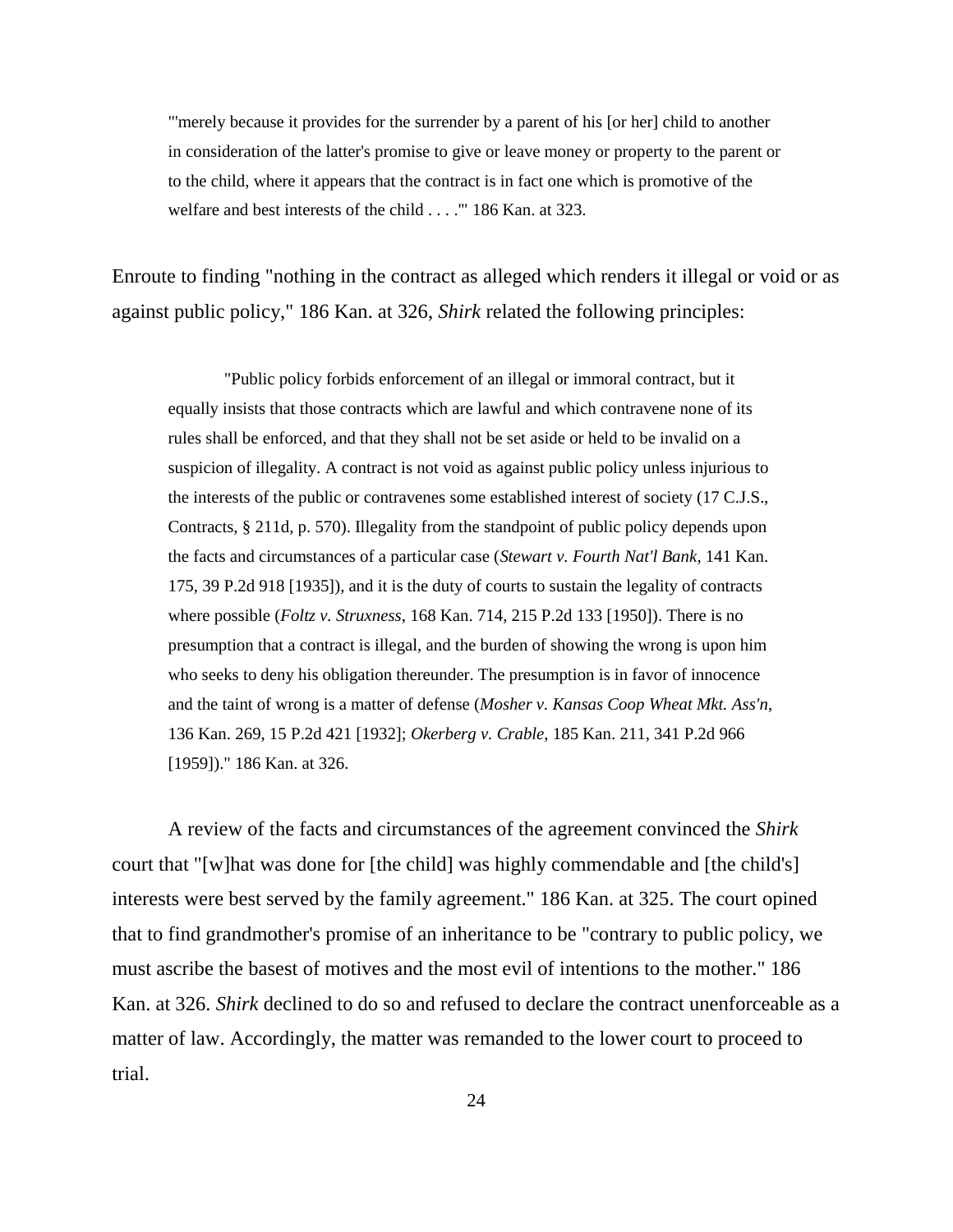Much more recently, our Court of Appeals upheld a child custody agreement that placed the custody of children with a nonparent. *In re Marriage of Nelson*, 34 Kan. App. 2d 879, 125 P.3d 1081, *rev. denied* 283 Kan. 1378 (2006). In *Nelson*, a divorcing mother and father agreed to place custody of their children with the father's sister—the children's aunt—and memorialized the parenting agreement in the final divorce decree. Placement was not made with the mother because of her continuing relationship with a boyfriend who was on diversion for engaging in sexually inappropriate contact with a 4-year-old child. After the divorce, mother married the boyfriend and sought to modify the parenting plan, claiming a material change in circumstances. The district court dismissed the modification motion for failure to show a material change in circumstances. Mother appealed, asserting that the parental preference doctrine entitled her, rather than the aunt, to have custody of her biological children, notwithstanding the circumstances. In essence, mother was asserting that her parental preference trumped any risk of harm to the children.

On appeal, the Court of Appeals embraced the district court's reasoning that a parent can waive his or her rights under the parental preference doctrine. The panel noted that the mother's express waiver of her rights under the parental preference doctrine was accompanied with an acknowledgement that she had been advised by counsel "'of the Kansas Constitutional provisions concerning parental preference,'" and "'that the facts and circumstances warrant the third party placement and that the third party placement is in the best interest of the minor children.'" 34 Kan. App. 2d at 884. The panel upheld the district court's enforcement of the parenting agreement. 34 Kan. App. 2d at 888.

Obviously, *Shirk* and *Nelson* are not perfect analogs with the instant case. For instance, both of those cases involved a transfer of child custody to a family member, *i.e.*, a grandmother and an aunt, respectively. On the other hand, both *Shirk* and *Nelson*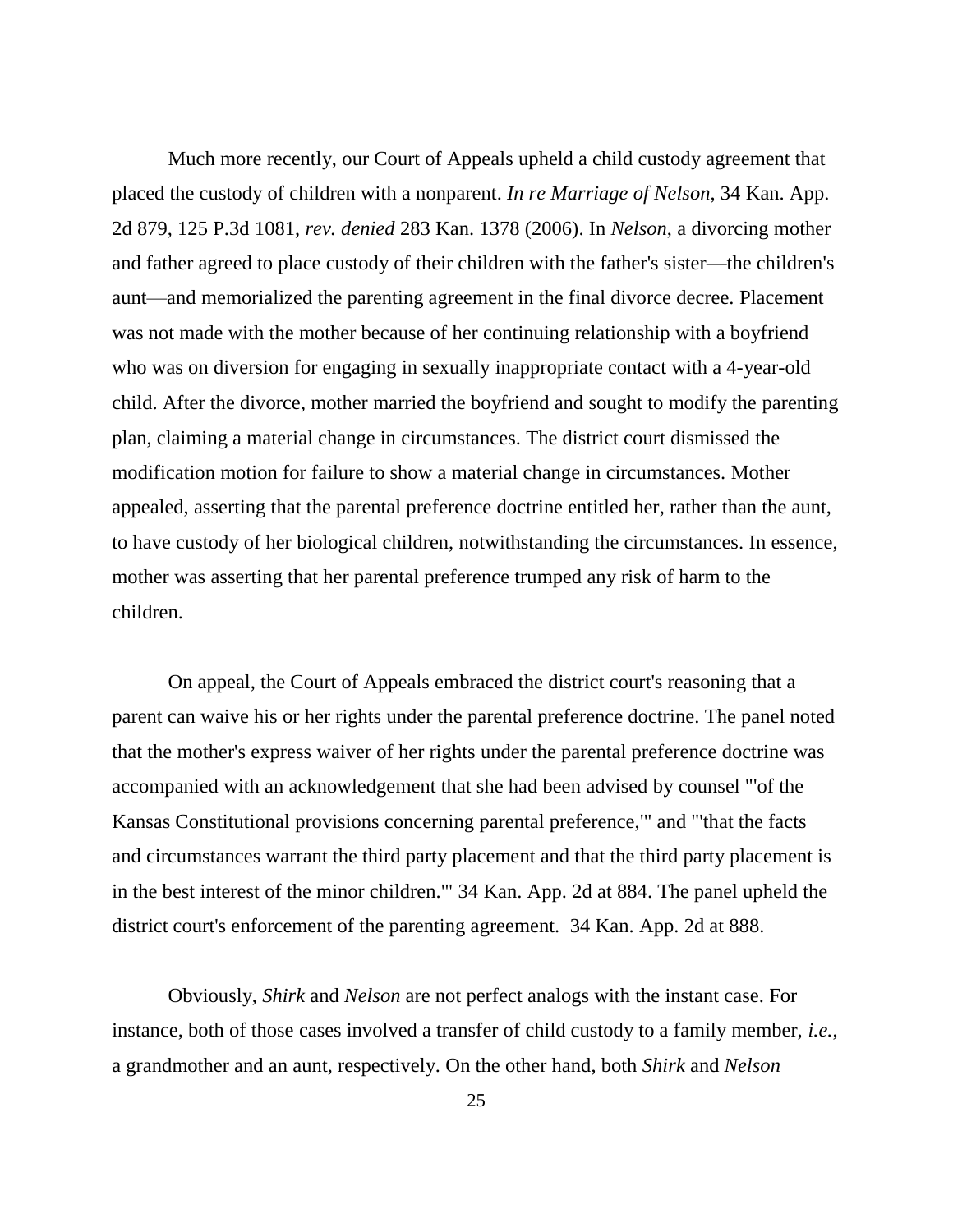involved the outright transfer of custody by the biological parent, whereas, here, the biological mother created a coparenting arrangement that simply shared her parenting duties with another without relinquishing her responsibilities as a parent. Moreover, as a matter of law, Goudschaal would be deemed to have retained certain parental duties because her parental rights had not been terminated. *Cf. State ex rel. Secretary of SRS v. Bohrer*, 286 Kan. 898, 908-09, 189 P.3d 1157 (2008) (natural parent has certain common-law duties which cannot be relieved by consenting to the appointment of a permanent guardian).

Despite factual distinctions, we discern that *Shirk* instructs us that the coparenting agreement before us is not rendered unenforceable as violating public policy merely because the biological mother agreed to share the custody of her children with another, so long as the intent, and effect, of the arrangement was to promote the welfare and best interests of the children. Likewise, *Nelson* counsels that where two fit parents knowingly, intelligently, and voluntarily waive their parental preference by entering into a custody agreement with a third party that is in the best interests of the child, the court will enforce the agreement rather than second guess the parents' decision. See 34 Kan. App. 2d at 884- 88.

Goudschaal nevertheless suggests that this court's holding in *In re Hood*, 252 Kan. 689, 847 P.2d 1300 (1993), precludes a district court from granting a nonparent any parental rights except for those specifically set forth by statute. *Hood* interpreted the grandparent visitation statute, K.S.A. 38-129, and determined that someone who was merely "grandparent like" did not have standing to seek grandparental visitation. In so holding, the *Hood* court wielded a broad brush, declaring:

"We will not create a new common-law right of third-party visitation. The legislature is the forum to entertain sociological and policy considerations bearing on the well-being of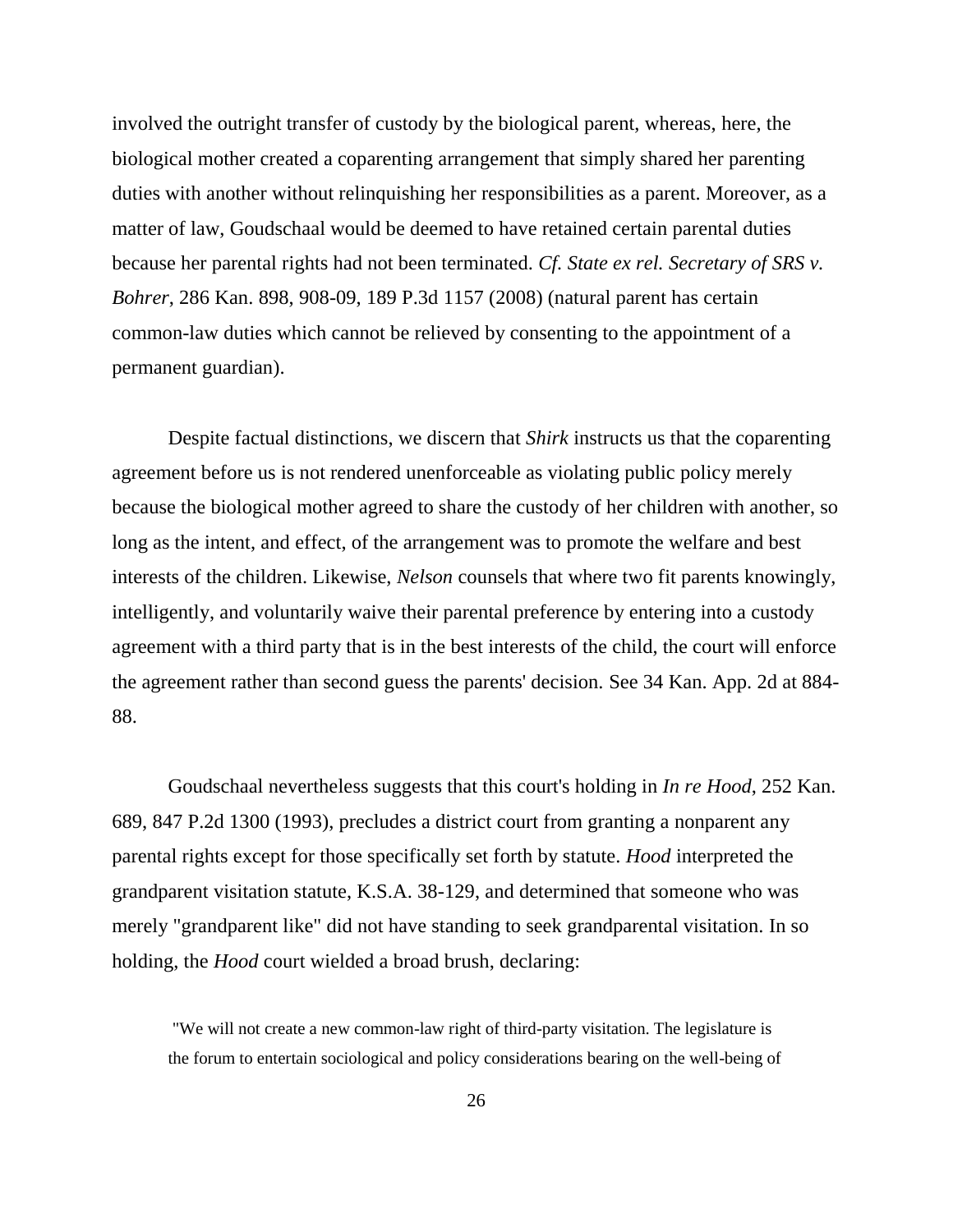children in our state. Any expansion of visitation rights to unrelated third parties ought to originate with the legislature." 252 Kan. at 693-94.

It is difficult to square *Hood*'s abdication to the legislature of the court's responsibility for the well-being of this state's children with *Ross*' declaration that "[p]ublic policy requires courts to act in the best interests of the child when determining the legal obligations to be imposed and the rights to be conferred in the mother/child relationship and the father/child relationship." 245 Kan. 591, Syl. ¶ 2. Nevertheless, *Hood*  is factually distinguishable. We are not presented with a circumstance where an unrelated third party wants to become involved with a child who commenced life with two biological parents. The situation presented here is an agreement between two adults to utilize artificial insemination to bring children into the world to be raised and nurtured by the both of them. The biological mother is not abdicating her duties and responsibilities as a parent; she is sharing them. There is not a biological father to displace. See K.S.A. 38-1114(f) (semen donor to inseminate nonwife "is treated in law as if he were not the birth father of a child thereby conceived"); see also *In re K.M.H.*, 285 Kan. 53, 73, 169 P.3d 1025 (2007) (sperm donor must have written agreement with mother to have standing to assert parental rights), *cert. denied* 555 U.S. 937 (2008).

Further, the court in *Hood* was presented with the question of whether it should create the designation of "psychological parent" based on the facts and circumstances of the case. 252 Kan. at 693-94. But here we need not decide on a label to be applied to Frazier because the parties have done that for us. The coparenting agreement designates Frazier as a "de facto parent." As indicated above, reading K.S.A. 38-1114(a)(4) in conjunction with K.S.A. 38-1113 and K.S.A. 38-1126, the KPA permits the creation of presumptive motherhood through written acknowledgement.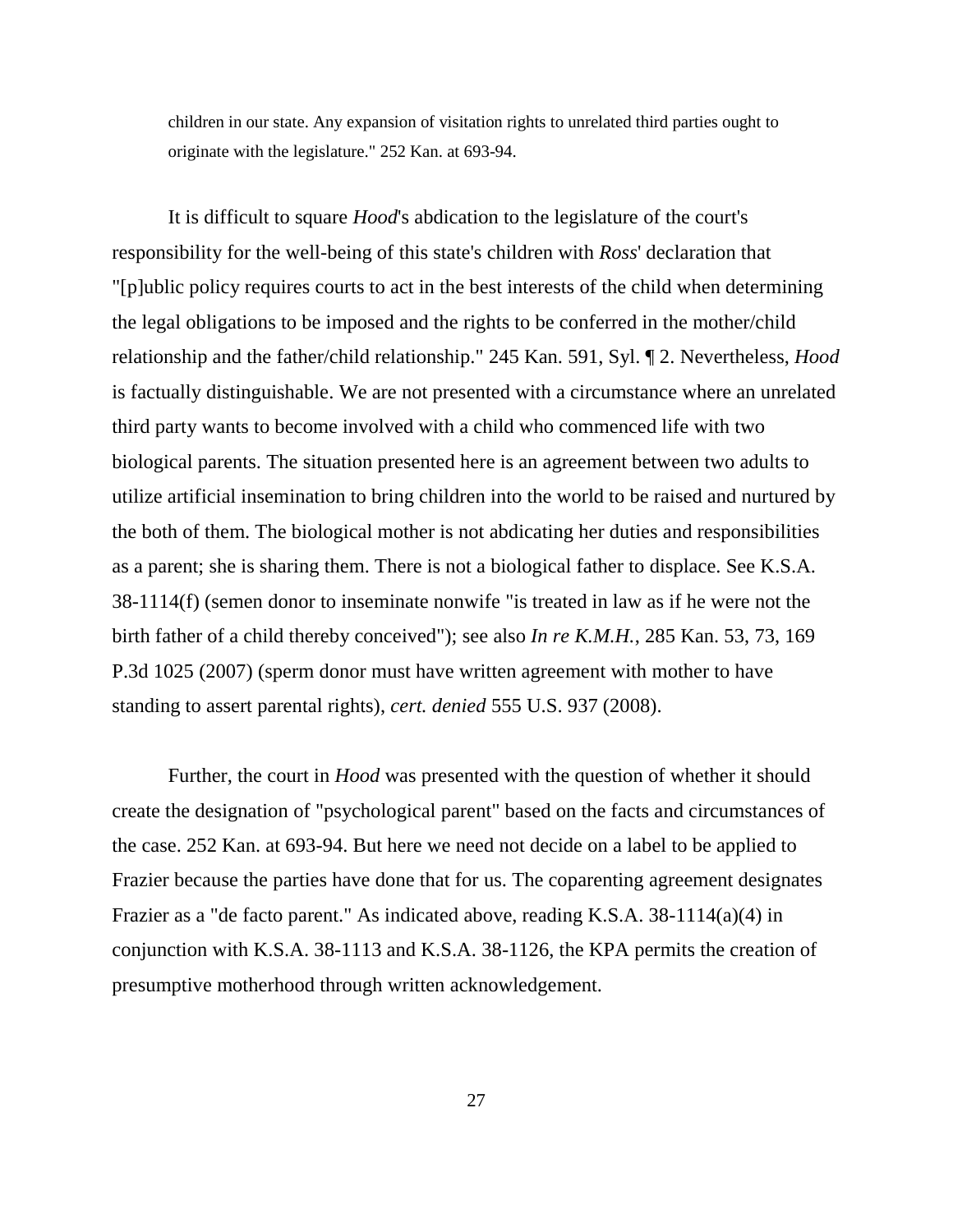Goudschaal would have us ignore the coparenting agreement and the parental designation therein because of both the Due Process Clause of the Fourteenth Amendment to the United States Constitution and the Kansas parental preference doctrine. But we disagree with Goudschaal's application of those concepts to this factual scenario.

Granted, in *Troxel v. Granville*, 530 U.S. 57, 120 S. Ct. 2054, 147 L. Ed. 2d 49 (2000), the United States Supreme Court struck down a Washington state statute that gave *anyone* the right to petition the court for child visitation. In doing so, the Supreme Court reiterated that parents have a fundamental right to make decisions regarding the care, custody, and control of their children. 530 U.S. at 65-66. Likewise, the wellestablished parental preference doctrine in this state recognizes that

"'a parent who is able to care for his children and desires to do so, and who has not been found to be an unfit person to have their custody in an action or proceeding where that question is in issue, is entitled to the custody of his children as against others who have no permanent or legal right to their custody.'

. . . .

"The best interests of the child test . . . has long been the preferred standard to apply when the custody of minor children is at issue between the natural parents of the child or children. However, absent highly unusual or extraordinary circumstances it has no application in determining whether a parent, not found to be unfit, is entitled to custody as against a third-party nonparent." *In re Guardianship of Williams*, 254 Kan. 814, 818, 826, 869 P.2d 661 (1994).

But what Goudschaal overlooks is the fact that she exercised her due process right to decide upon the care, custody, and control of her children and asserted her preference as a parent when she entered into the coparenting agreement with Frazier. If a parent has a constitutional right to make the decisions regarding the care, custody, and control of his or her children, free of government interference, then that parent should have the right to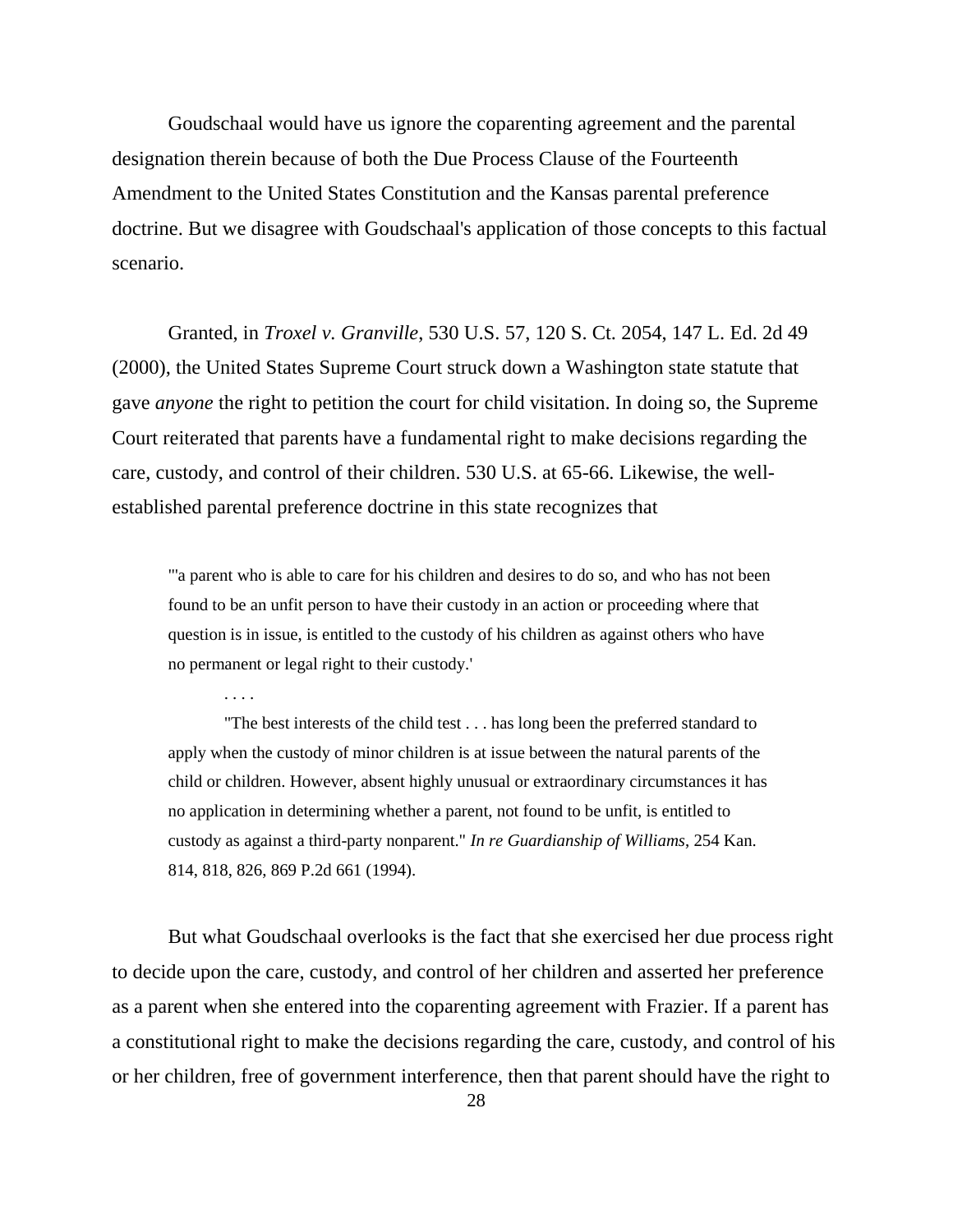enter into a coparenting agreement to share custody with another without having the government interfere by nullifying that agreement, so long as it is in the best interests of the children. Further, as *Nelson* recognized, parental preference can be waived and, as Frazier points out, the courts should not be required to assign to a mother any more rights than that mother has claimed for herself.

Looking at the coparenting agreement from the other side, the children were thirdparty beneficiaries of that contract. They would have a reliance interest in maintaining the inherent benefits of having two parents, and severing an attachment relationship formed under that contract would not only risk emotional and psychological harm, as the NASW asserts, but also void the benefits to the children that prompted the agreement in the first instance. So what Goudschaal really wants is to renege on the coparenting agreement without regard to the rights of or harm to the children, all in the name of constitutionally protected parental rights. Surely, her constitutional rights do not stretch that far.

Indeed, we rejected the equivalent of Goudschaal's effort in *Ross*. There, a mother permitted a presumptive father to develop a familial relationship with her child but then placed that relationship in jeopardy by seeking to have paternity testing. We refused to allow the mother to destroy the familial relationship she had permitted to develop between her child and the presumptive father, without a court first finding that it would be in the best interests of the child. In other words, notwithstanding the parental preference doctrine and the biological parents' constitutional rights, *Ross* required the district court to consider the rights and determine the best interests of the child before allowing the mother to get what she wanted. That rationale is equally compelling here. It is one thing to assert that a nonbiological, same-gender party to a coparenting agreement has to accept the state of the law at the time of contracting, but quite another to say that children who are the objects of that agreement must suffer the consequences of their biological mother's change of heart. Before Goudschaal can assert her parental rights to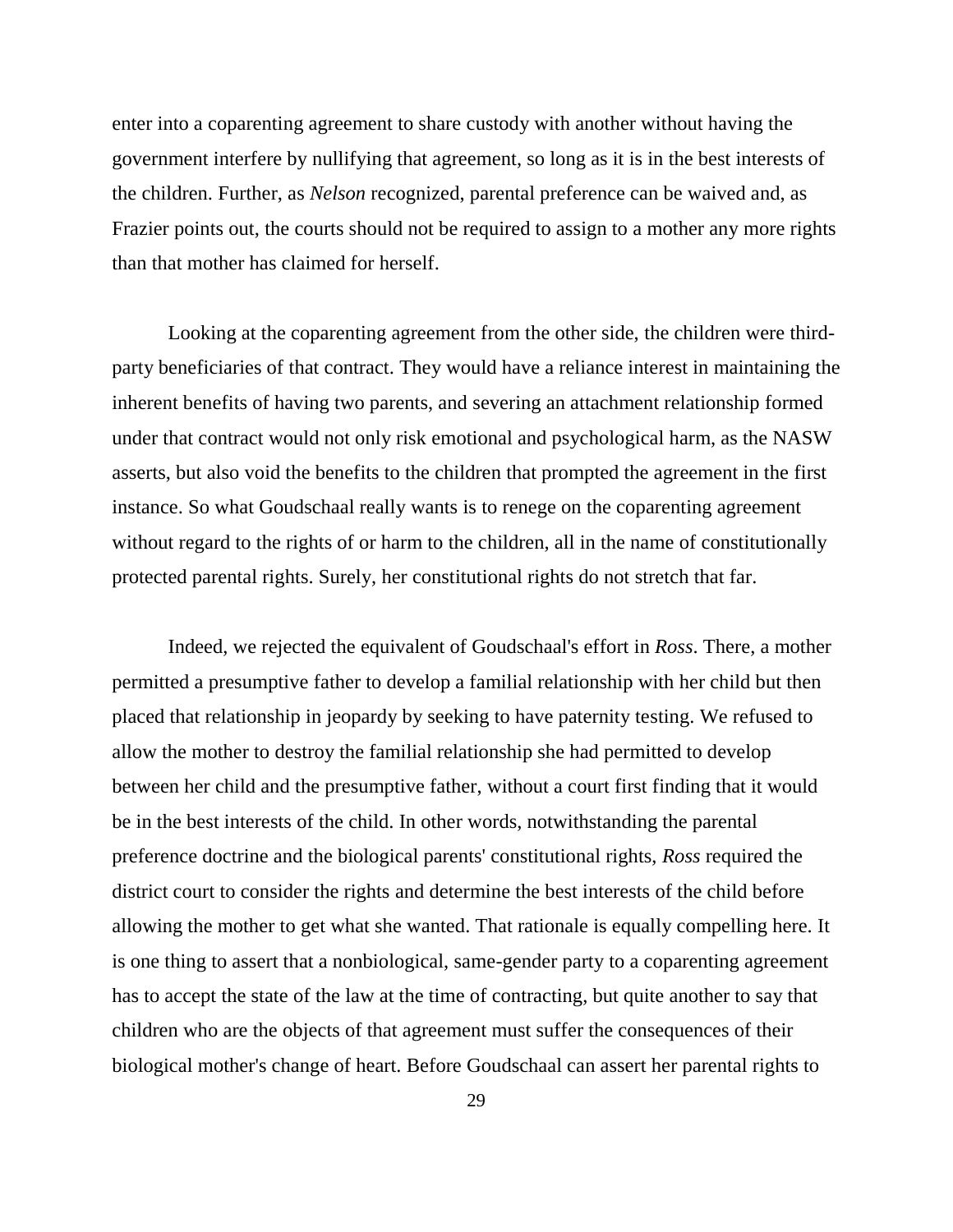assuage her own psychological or emotional needs, she must convince the court that her proposed course of action is in the best interests of the children.

Moreover, as we have pointed out, without the coparenting agreement these children would have only one parent. See K.S.A. 38-1114(f) (semen donor not birth father). Denying the children an opportunity to have two parents, the same as children of a traditional marriage, impinges upon the children's constitutional rights. Creation of the 1973 Uniform Parentage Act (UPA), 9B U.L.A. 377 (2001), upon which our KPA is based, was prompted in part by a series of United States Supreme Court cases that held that the Equal Protection Clause of the Fourteenth Amendment to the United States Constitution required that all children—both legitimate and illegitimate—be afforded equal treatment under the law. See, *e.g.*, *Gomez v. Perez*, 409 U.S. 535, 537-38, 93 S. Ct. 872, 35 L. Ed. 2d 56 (1973); *Weber v. Aetna Casualty & Surety Co.*, 406 U.S. 164, 173- 76, 92 S. Ct. 1400, 31 L. Ed. 2d 768 (1972); *Levy v. Louisiana*, 391 U.S. 68, 70-72, 88 S. Ct. 1509, 20 L. Ed. 2d 436 (1968). The UPA drafters noted that "in providing substantive legal equality for all children regardless of the marital status of their parents, the [UPA] merely fulfills the mandate of the Constitution." 9B U.L.A. 377 (2001) UPA (1973), Prefatory Note, p. 379. Accordingly, the constitutional rights of the children, as well as those of the parents, must inform our determination of the validity of a coparenting agreement. Here, the agreement effects equality by giving the children two parents. Moreover, the UPA and, in turn, the KPA are gender-neutral, so as to permit both parents to be of the same sex.

To summarize, the coparenting agreement before us cannot be construed as a prohibited sale of the children because the biological mother retains her parental duties and responsibilities. The agreement is not injurious to the public because it provides the children with the resources of two persons, rather than leaving them as the fatherless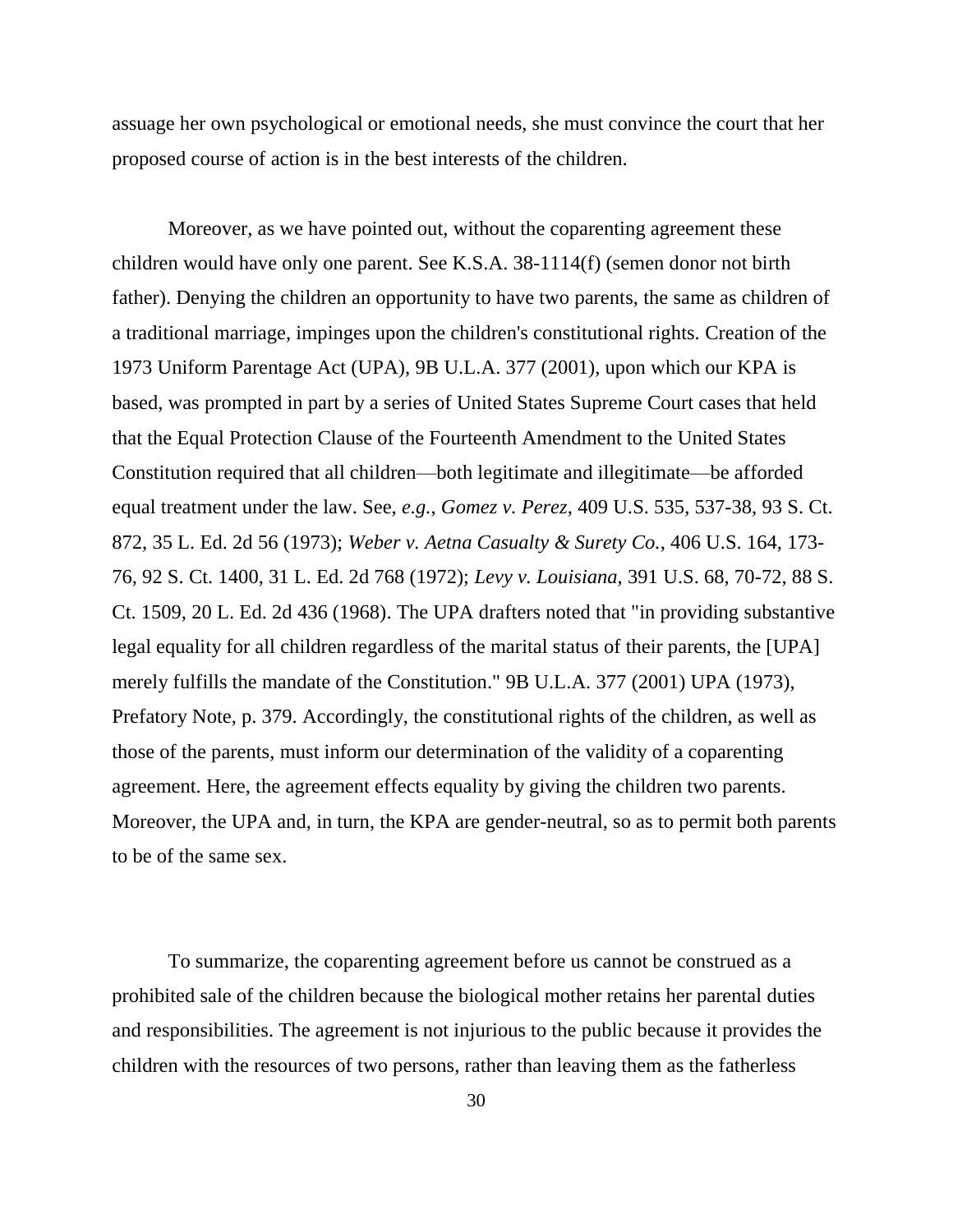children of an artificially inseminated mother. No societal interest has been harmed; no mischief has been done. Like the contract in *Shirk*, the coparenting agreement here contains "no element of immorality or illegality and did not violate public policy," but rather "the contract was for the advantage and welfare of the child[ren]." See 186 Kan. 311, Syl. ¶ 7. Further, the agreement provides the children with "'substantive legal equality . . . regardless of the marital status of their parents.'" See *Ross*, 245 Kan. at 596 (quoting 9B U.L.A. 288-89 [1987]); K.S.A. 38-1112. Consequently, the coparenting agreement in this case does not violate public policy and is not unenforceable as a matter of law.

# DISTRICT COURT'S RULINGS

Because the coparenting agreement was enforceable, the district court had the discretion to make appropriate orders addressing child custody, reasonable parenting time, and child support. Judicial action constitutes an abuse of discretion if it (1) is arbitrary, fanciful, or unreasonable; (2) is based on an error of law; or (3) is based on an error of fact. *State v. Ward*, 292 Kan. 541, Syl. ¶ 3, 256 P.3d 801 (2011), *cert. denied* 132 S. Ct. 1594 (2012).

We acknowledge that the district court was exploring new territory in this case. Although it made the finding that its custody and parenting time orders were in the best interests of the children, we discern an absence of sufficient evidence to make that determination. For instance, the reason that the children allegedly began experiencing problems after recommencement of visitation with Frazier is unexplained in the record. Accordingly, we deem it appropriate to remand the case to further explore the best interests of the children and, in that regard, to appoint an attorney to represent the children's interests.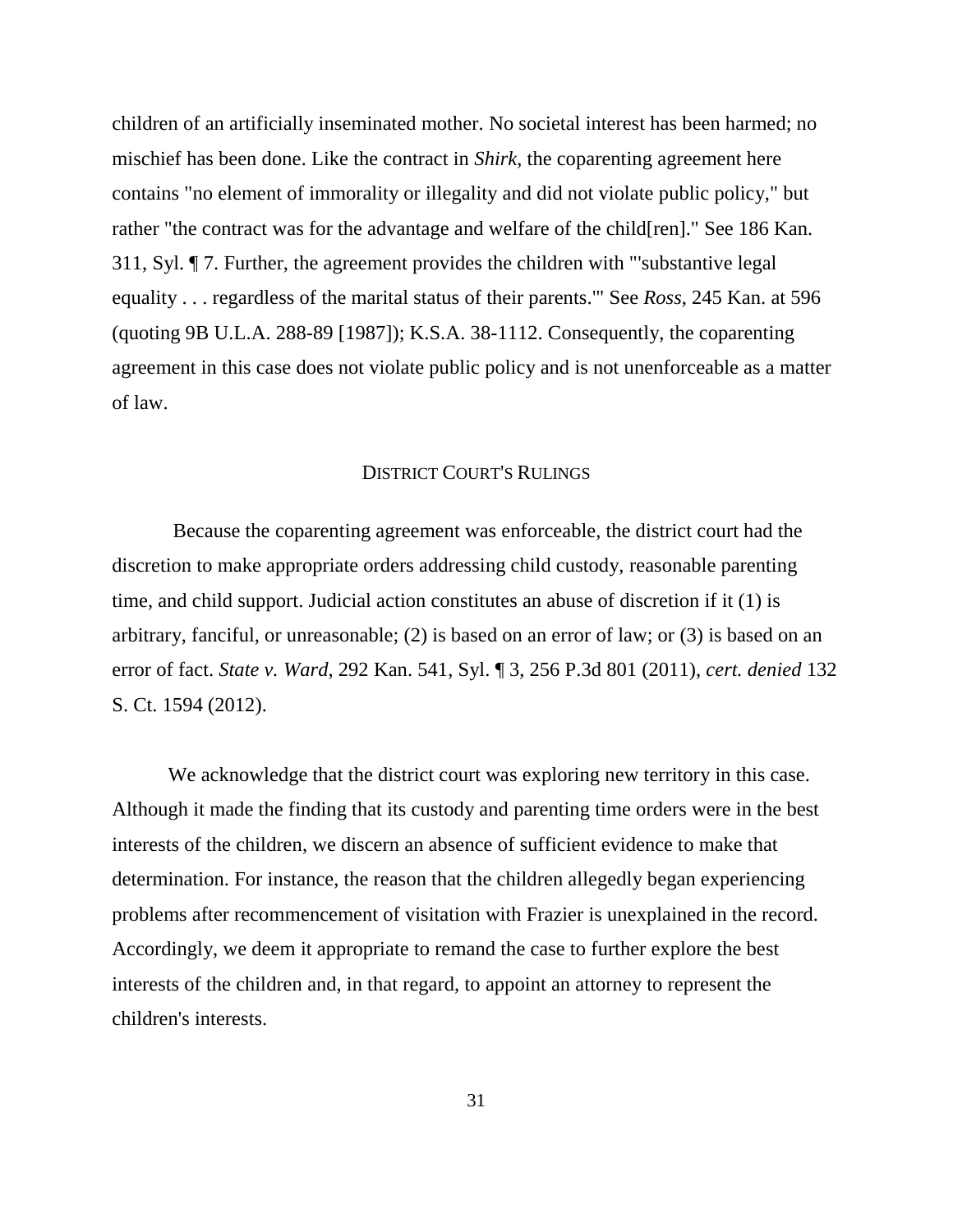With respect to the division of the parties' property, the district court made a blanket finding that the parties intended to share everything. But, pursuant to *Eaton v. Johnson*, 235 Kan. 323, Syl. ¶ 2, 681 P.2d 606 (1984), the court should conduct an assetby-asset determination of whether each item was "jointly accumulated by the parties or acquired by either with the intent that each should have an interest therein." Accordingly, the request of both parties to remand for a redetermination of the property division, utilizing the *Eaton* standard, is granted.

Affirmed in part and remanded with directions.

BRUCE T. GATTERMAN, District Judge, assigned.<sup>1</sup>

<sup>1</sup> **REPORTER'S NOTE:** Pursuant to the authority vested in the Supreme Court by art. 3, § 6(f) of the Kansas Constitution, Judge Gatterman was appointed to hear case No. 103,487 to fill the vacancy on the court created by the retirement of Chief Justice Robert E. Davis.

\* \* \*

BILES, J., concurring in part: I would hold that the Kansas Parentage Act (KPA), K.S.A. 38-1110 *et seq*., governs this case and provides sufficient statutory framework to resolve the legal issues advanced by Frazier in her favor as to whether she is a nonbiological parent under the law and entitled to enforce the coparenting agreement. Therefore, I believe it is unnecessary for this court to delve further into what authority it may have under the common law or advance some other public policy rationale to decide the issues presented. I express no opinion on the analysis adopted by the majority.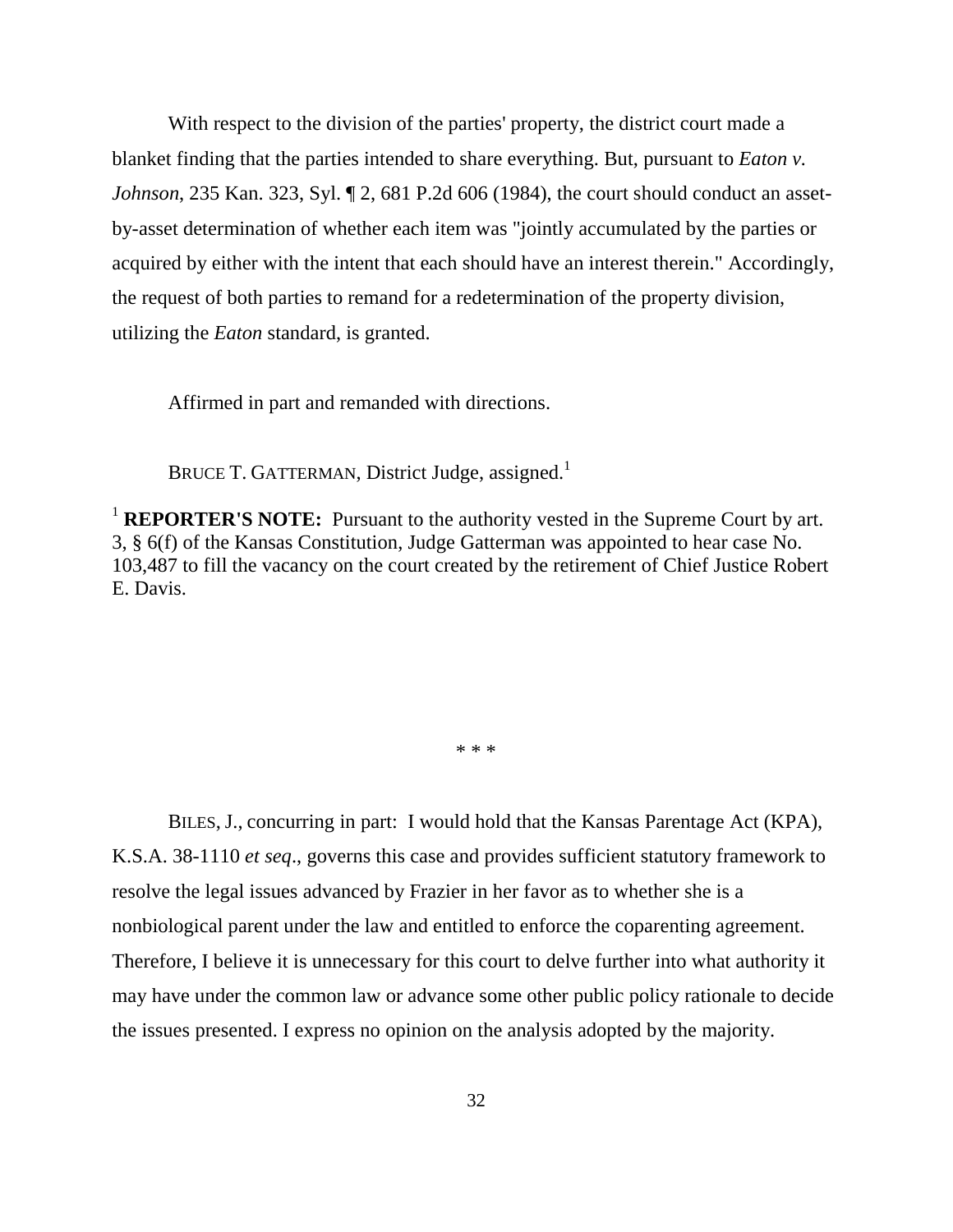In my view, we start with jurisdiction. A plain reading of K.S.A. 38-1126, which states that "[a]ny interested party may bring an action to determine the existence or nonexistence of a mother and child relationship" gives Frazier standing to present her case. And with jurisdiction established, the district court's finding that Frazier recognized maternity in writing is supported by substantial competent evidence and invokes the KPA's statutory presumptions regarding parenthood under K.S.A. 38-1114(a)(4).

K.S.A. 38-1113(a) provides that a child's mother "may be established by proof of her having given birth to the child *or under this act*." (Emphasis added.) Looking further into the statutory scheme, K.S.A. 38-1114(a) provides certain statutory presumptions of paternity. And while those statutory presumptions are written in the context of a man being declared the father of a child, K.S.A. 38-1126 instructs that those presumptions are to be read in a gender-neutral manner "insofar as practicable" in an action to determine under the act the existence of a mother and child relationship. In addition to being mandated by statute, this gender-neutral reading is consistent with what this court has found to be one purpose of the KPA, which is to provide for equal and beneficial treatment of all children, regardless of their parent's marital status. See *In re Marriage of Ross*, 245 Kan. 591, 597, 783 P.2d 331 (1989); K.S.A. 38-1112. Children resulting from assisted reproductive technologies should enjoy the same treatment, protections, and support as all other children.

From this juncture, we need only look to K.S.A. 38-1114(a)(4), which provides for a presumption of parentage when the child's paternity has been recognized "notoriously or in writing." As outlined in the court's majority decision, substantial competent evidence most certainly supports the district court's finding that the coparenting agreement and other facts were sufficient to invoke that statutory presumption. Put simply, there is no question Goudschaal and Frazier entered into written agreements that